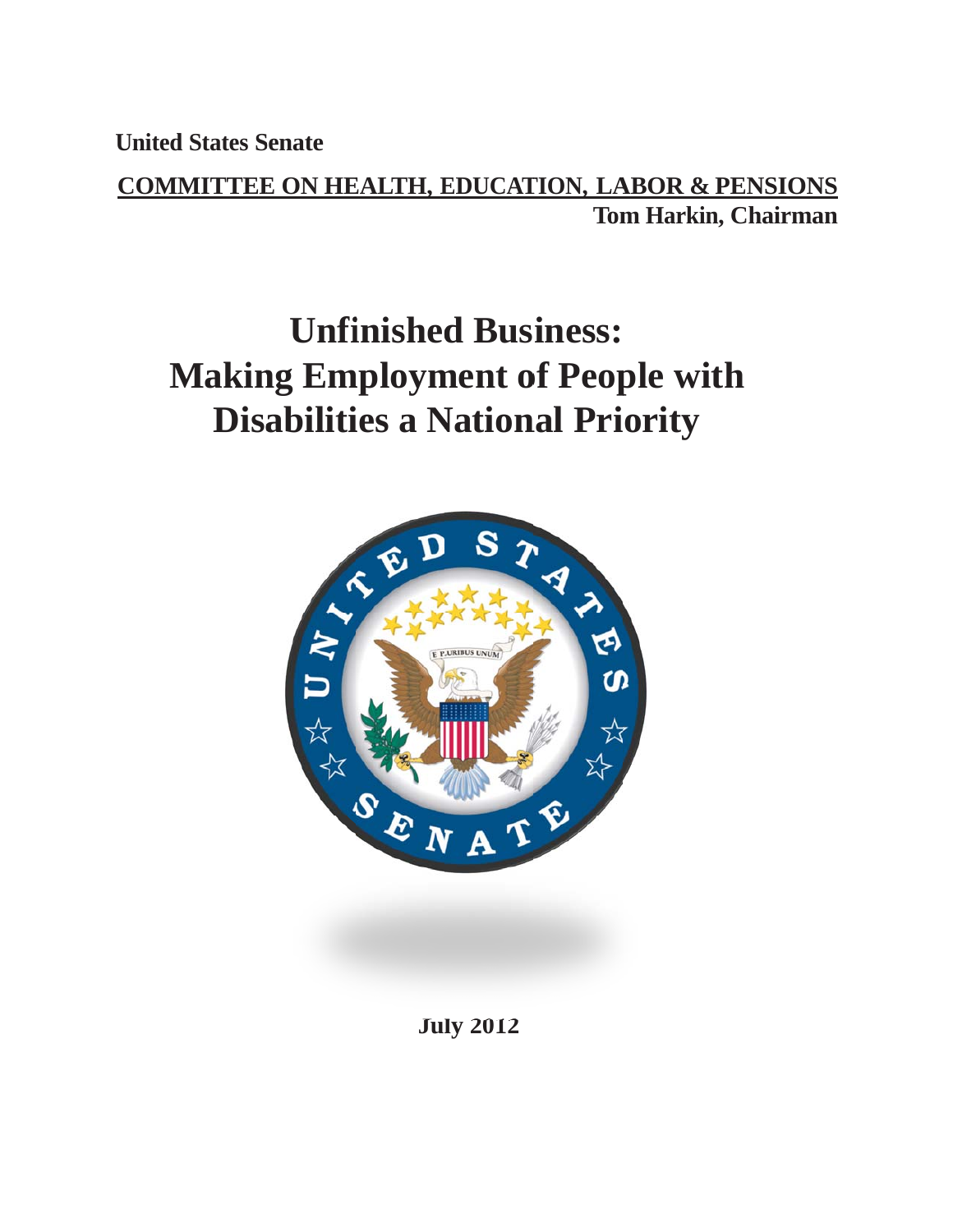# **Contents**

| Disability Hearings in the U.S. Senate Committee on Health, Education, Labor and Pensions |  |
|-------------------------------------------------------------------------------------------|--|
|                                                                                           |  |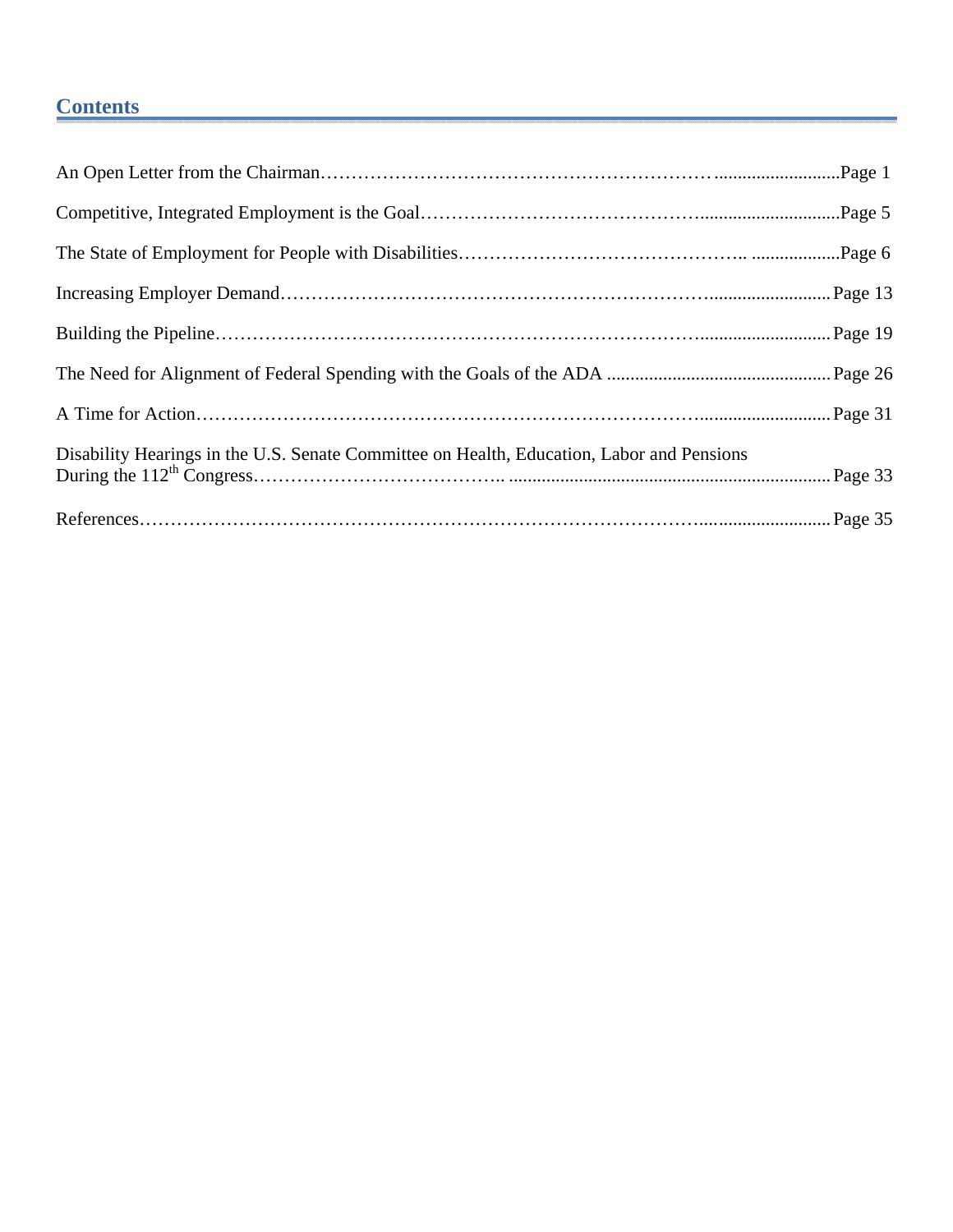## **AN OPEN LETTER FROM THE CHAIRMAN**



As the country continues to struggle with persistently high unemployment rates and a shrinking middle class, there has been unemployment rates and a shrinking middle class, there has been<br>renewed attention in the last several months to the issue of economic growth and the need for job creation. Many have noted the widespread problem of long-term unemployment and a growing number of Americans who have given up looking for work. Against this backdrop, the U.S. Senate Committee on Health, Education, Labor and Pensions (HELP Committee) has held a series of bipartisan hearings in this Congress to explore an often-overlooked piece of the jobs crisis—the persistently low labor force participation of people with d disabilities.

This report describes the dismal disability employment situation, points to some recent developments that create an historic opportunity to bring more workers with disabilities into the labor force, and calls on the leadership in Congress and the Administration, in the business community, and in society at large to elevate this issue to a national priority. Specifically, I call for public and private sector employers to set goals for boosting disability employment, greater opportunities for entrepreneurs with disabilities, improved services to young people with disabilities that can lead to better employment outcomes after graduation, and bipartisan reforms to the largest disability entitlement programs so that they consistently support the efforts of people with disabilities to achieve success in the labor market and become part of the middle class.

On July 26, we will celebrate the  $22<sup>nd</sup>$  anniversary of the signing of the Americans with people with disabilities to achieve success in the labor market and become part of the middle<br>class.<br>On July 26, we will celebrate the 22<sup>nd</sup> anniversary of the signing of the Americans with<br>Disabilities Act (ADA). In the accessibility of our built environment and our transportation and telecommunications infrastructures. We have moved from a nation of inaccessible sidewalks, buses, buildings and businesses to a country working to ensure access to all locales and activities for all its citizens. Likewise, in the more than 36 years since the passage of what is now known as the Individuals with Disabilities Education Act (IDEA), we have made real strides in providing quality education to children with disabilities. These two landmark statutes have created unprecedented accessibility and opportunity for people with disabilities.

Notwithstanding these critical accomplishments, we have yet to open wide the doors to employment for our citizens with disabilities. Disability employment has lagged over the past two decades. And this situation was dramatically worsened by the recession that began in 2008.

Unfinished Business: Making Employment of People With Disabilities a National Priority e<br> $\frac{1}{1}$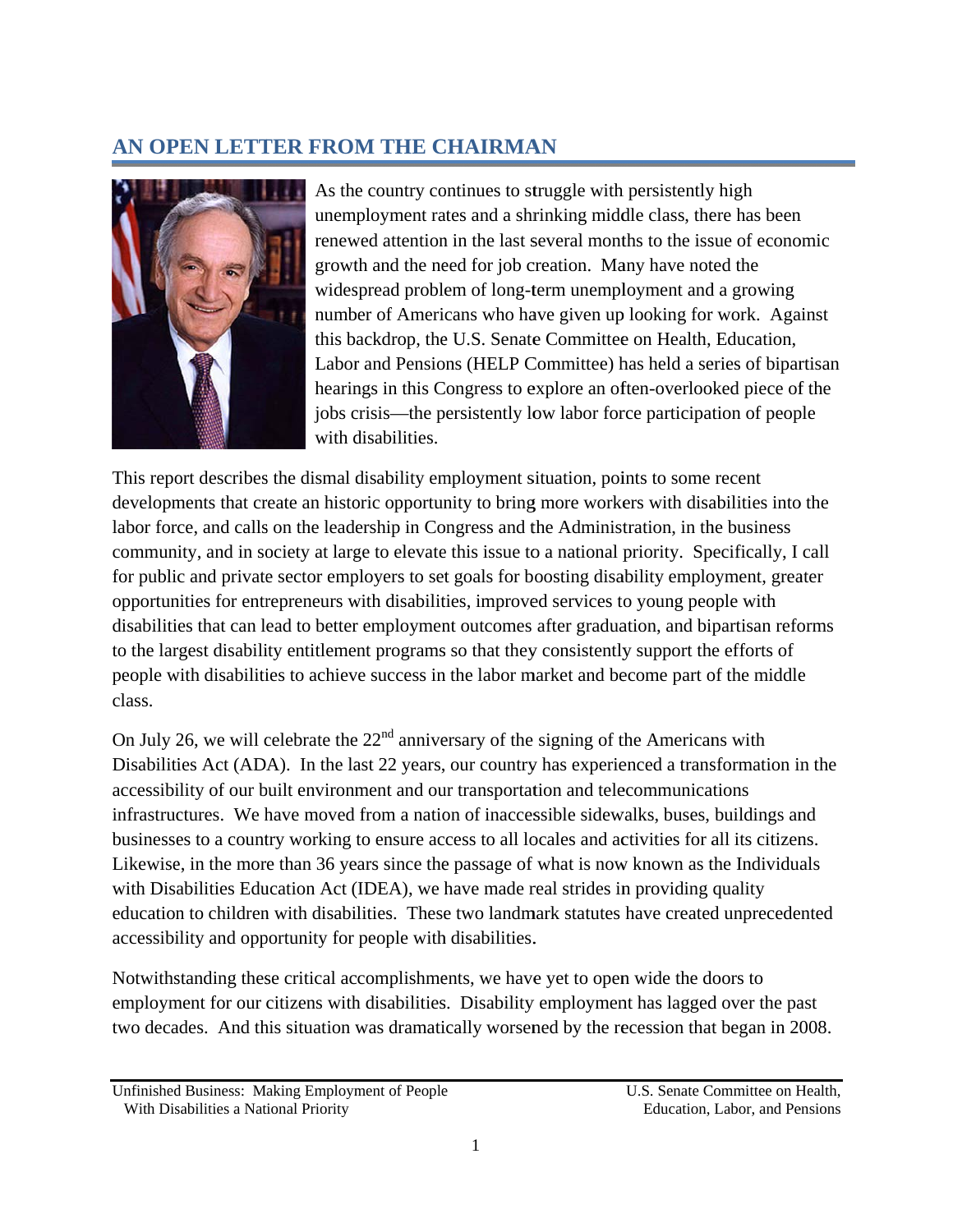While all American workers suffered during the recession, working-age Americans with disabilities dropped out of the labor force at a rate five times higher that of workers without disabilities. Today the vast majority of American adults with disabilities are not working and are not looking for work. As of June 2012, according to the Bureau of Labor Statistics, only 32 percent of working age people with disabilities were in the labor force, and only about 27.6 percent were actually working (BLS Employment Situation, Table A-6, June 2012).

As someone who has sought to expand rights and opportunities for children and adults with disabilities for almost four decades, I am convinced America is ready to address this next great barrier of disability employment. At this time we are seeing a convergence of strong bipartisan leadership from the public and private sectors with the coming of age of a new generation of young adults with disabilities who have high expectations for themselves and have the education and skills to succeed in the modern workplace. If we make this issue the priority that it deserves to be, in the next few years we will see a real change in employment outcomes for Americans with disabilities.

As the country celebrated the  $20<sup>th</sup>$  anniversary of the ADA in 2010, President Obama signed an executive order directing the executive branch of the federal government to hire an additional 100,000 federal workers with disabilities by 2015. More recently, in December of 2011, the U.S. Department of Labor issued a new proposed rule calling on federal contractors to take steps to ensure that at least 7 percent of their workforces are made up of people with disabilities. Both of these initiatives have the potential to drive a significant increase in disability employment over the next several years.

In April 2011, at a disability employment summit hosted by the United States Chamber of Commerce and the United States Business Leadership Network, I challenged the employer representatives in the room to work to increase the size of the disability workforce from under five million to six million by 2015. This goal was quickly endorsed by the U.S. Chamber of Commerce (US Chamber of Commerce, 2011). This private business endorsement in partnership with the President's initiatives is the type of collaboration we need to move the needle on disability employment.

Governors also have an important role to play in elevating this issue, which affects every state budget and every state's economy. That is why I am delighted that Governor Jack Markell of Delaware announced this month that he will use his bully pulpit as the new Chair of the National Governor's Association to focus attention on boosting disability employment as signature initiative for the duration of his chairmanship.

In order to address this stubborn problem we need to focus on the root causes. This will include rethinking the way our support programs for people with disabilities are structured. The lion's

Unfinished Business: Making Employment of People U.S. Senate Committee on Health, With Disabilities a National Priority **Education** Education, Labor, and Pensions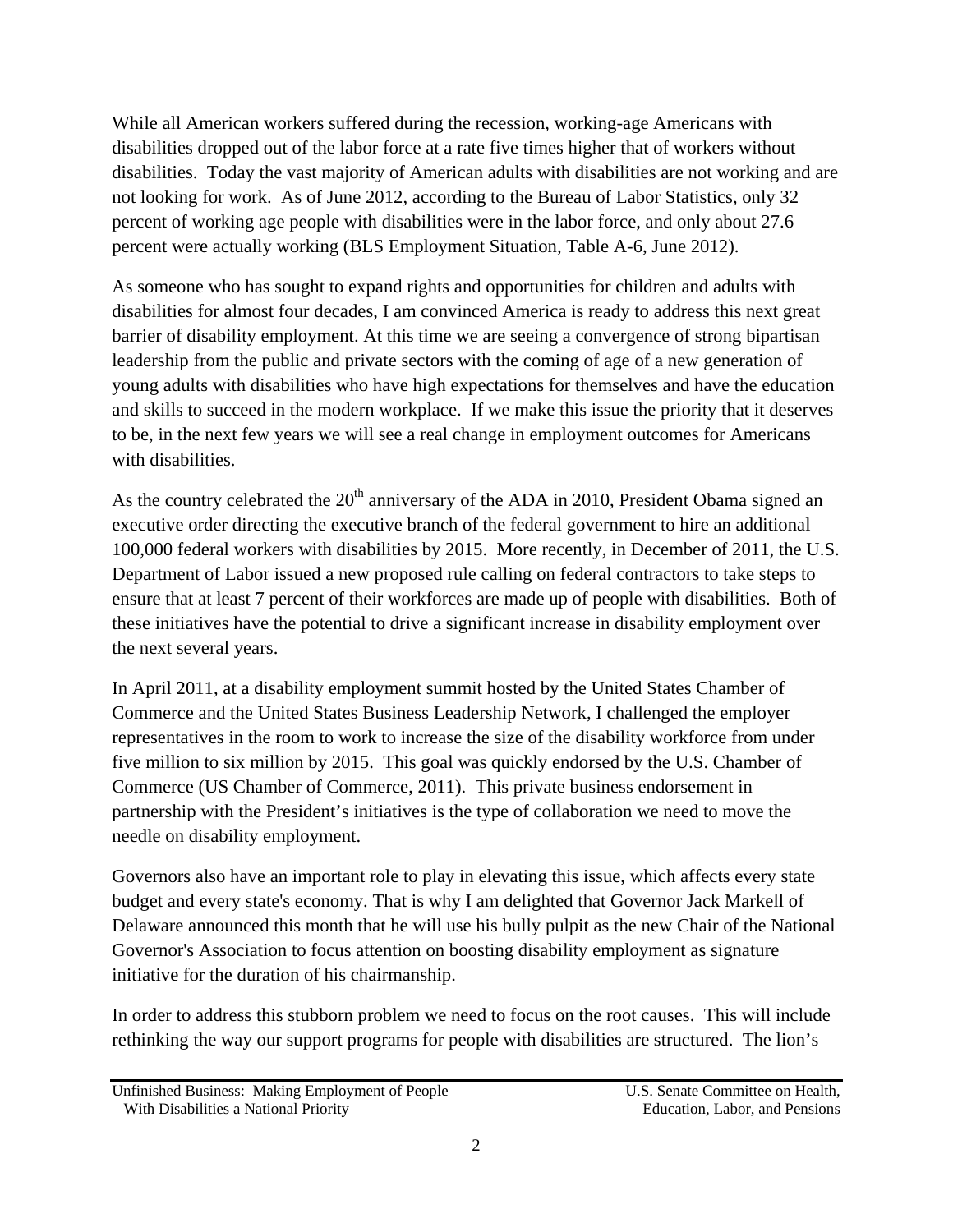share of the long-term services and supports that the government provides to adults with disabilities is delivered through four programs that fall outside the jurisdiction of the HELP Committee: Social Security Disability Insurance, Supplemental Security Income, Medicaid and Medicare. In order to be determined eligible for these services and supports, most adults with disabilities must prove to the government that their condition is so severe and long-term that it prevents them from "engaging in substantial gainful activity." The typical applicant for disability benefits understands this to mean that they must prove to the government that their disability prevents them from working. The definition of "disability" used by these programs was written in 1956, a time when our country's expectations about people with disabilities and the general level of accessibility were very different than they are today. I am convinced that we must develop and implement bipartisan strategies to modernize these programs in a way that consistently promotes long-term employment and economic self-sufficiency and security without harming millions of current and future beneficiaries and recipients.

Since March 2011, Ranking member Mike Enzi and I have convened a series of HELP Committee hearings focusing on the topic of employment for people with disabilities. (See the addendum of this report for a full listing of these hearings.) The Committee hearings have enabled us to learn from people with disabilities themselves; from employers, small and large; from local, state, and federal government officials; and from advocates in the disability community. They have helped us to identify the concerns and possible paths forward.

Informed by witnesses and staff research, this report describes the disability employment situation, a corollary growth in the federal disability benefit rolls, and some promising developments in policy and practice that can inform our efforts to reach the goal of six million people with disabilities participating in the labor force by 2015. My hope is for this report to support and encourage bipartisan leadership in the public and private sectors that will have a measurable positive impact on employment of Americans with disabilities in 2012 and beyond.

When we passed the ADA in 1990, the Congress announced four public policy goals for people with disabilities: 1) equality of opportunity, 2) full participation, 3) independent living and 4) economic self-sufficiency. Those goals are as critical today as they were in 1990, and they are more within our grasp. Yet we will not realize the promise of the ADA and those policy goals if we do not get serious about boosting employment rates for people with disabilities. Now is the time to engage with leaders in government, industry, and the disability community to help America finally tap the tremendous talent pool that exists in our disability community.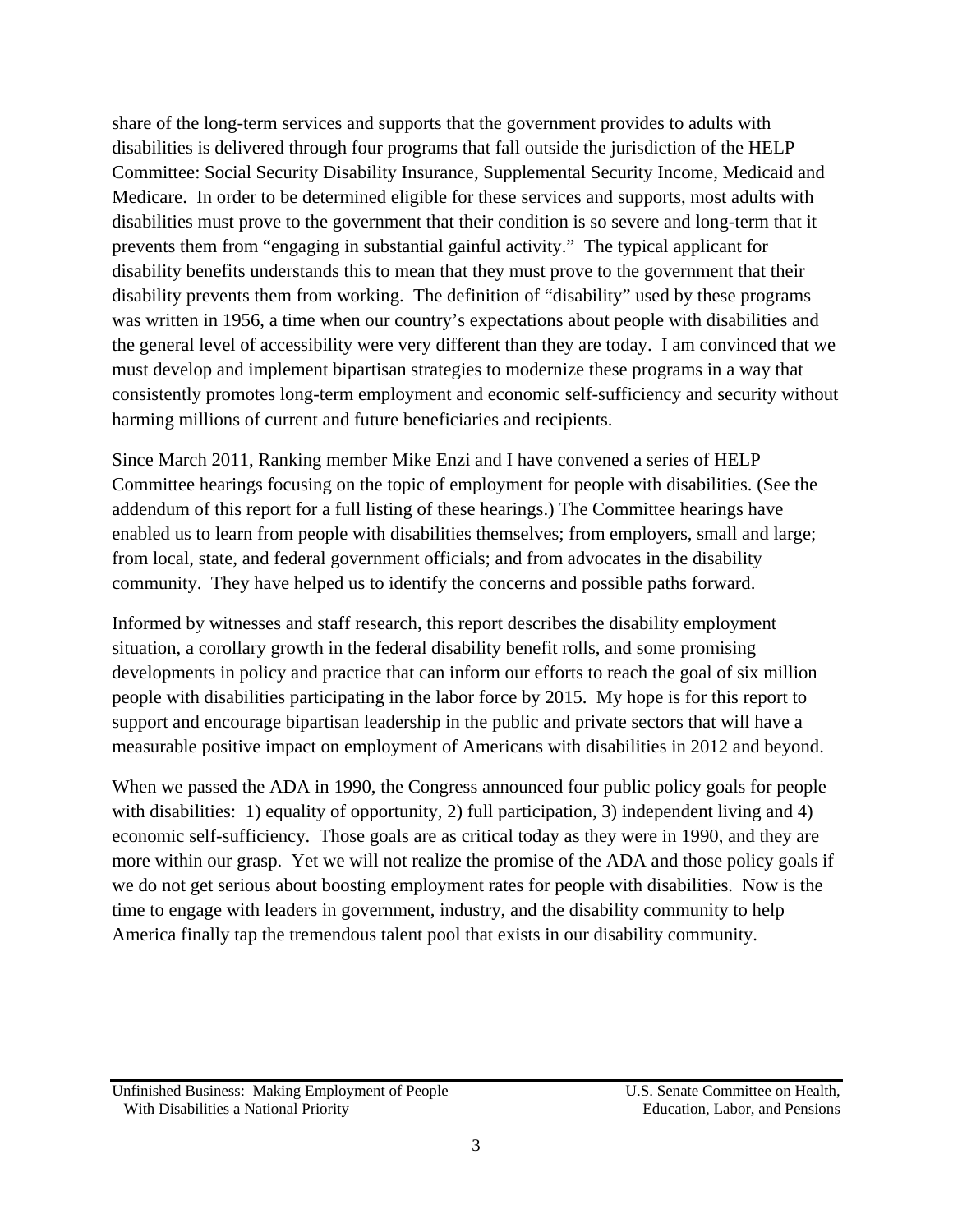With the goal of significantly increasing employment of people with disabilities in mind, I plan to introduce bipartisan legislation that will:

- help young people with disabilities transition successfully from school to higher education and competitive, integrated employment that can lead to quality careers and economic security;
- help disability-owned businesses compete effectively for contracts within all levels of government and the private sector;
- create incentives for States to develop and test new models of providing income support, rewarding work and offering long-term services and supports that will better enable people with disabilities to live in the community, work and earn to their full potential, and remain employed after the onset of a disability; and
- encourage saving and asset development for people with disabilities so that they can become more economically secure and join the middle class.

Along with the legislative initiatives, I will continue to engage with leaders in the business community to encourage them to get more serious about recruiting, retaining and promoting employees with disabilities, and will seek to remove or address any policy or practical barriers that have hindered employer-led initiatives in this area.

Our country showed bold bipartisan leadership in 1990 when it passed the ADA and America is a better place because of its implementation. It is now time again to show the same kind of leadership and open wide the doors to better jobs and careers as well as create an accessible pathway out of deep poverty and into the mainstream of the American middle class for the more than 20 million working age American adults with disabilities.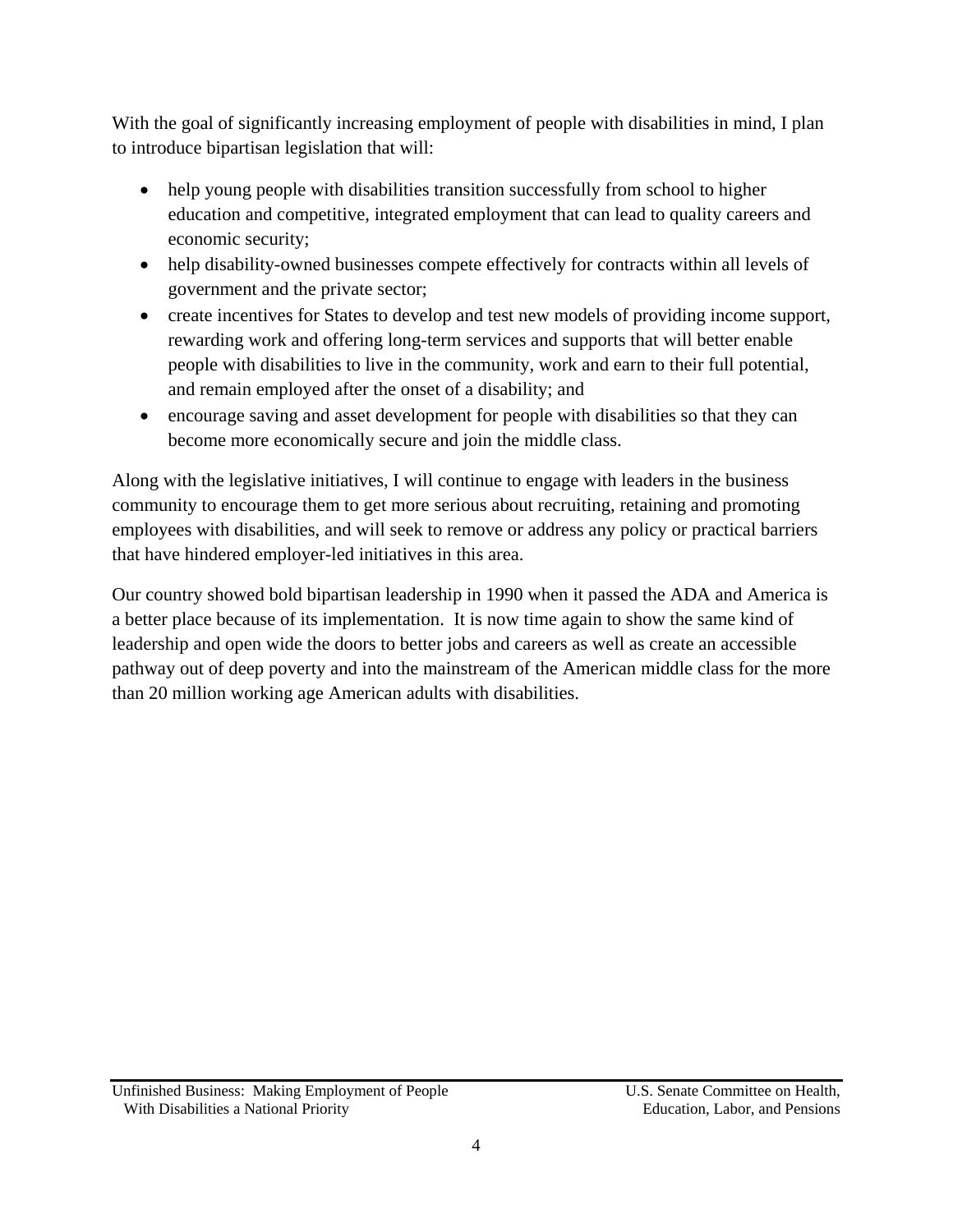## **COMPETITIVE, INTEGRATED EMPLOYMENT IS THE GOAL**

The advances made over the past thirty-five years for people with disabilities have been monumental. In 1975, the Education for All Handicapped Children Act (P.L. 94-142), now known as the Individuals with Disabilities Education Act (IDEA), paved the way for all children with disabilities to receive a free, appropriate, public education. Fifteen years later, the

Americans with Disabilities Act (ADA) provided broad-based civil rights protections for millions of American citizens with disabilities. Together, these two laws form the foundation of a national policy that provides people with disabilities a free and appropriate public education and the freedom to participate in all aspects of American life, the right to be treated equally, and the opportunity to make choices and experience the kinds of independence and autonomy that other Americans take for granted. The ADA and IDEA have removed many of the barriers that historically have made it difficult for

*"When people are successfully employed, they contribute to the wellbeing of our society rather than becoming a burden.*"

*– David Egan, HELP Committee Witness, March 2, 2011*

millions of Americans with disabilities to have success in the labor market.

Thanks to these laws, it is easier to get a quality education; to access transportation, telecommunications and the built environment; and to get necessary accommodations at work and at school. We now have a new generation of young adults with disabilities, the "ADA generation," who have high expectations for themselves and who are ready, willing and able to pursue a good career in high-growth sectors of our Nation's economy that will allow them to become and stay part of the middle class.

This generation knows that being employed is part of being an adult, being responsible, and being a contributing participant in the American way of life. Being employed has important fiscal, psychological, physiological, societal, and even spiritual benefits. Work leads to financial independence; it enhances one's ability to make choices and to control one's life. Work improves the quality of life of individuals and the people living in their households. People who are working report being happier than those who do not work and their families report being happier as well (Gretz, 1993). Neighborhoods with high employment have less crime, have a greater sense of community, and increase the sense of individuals being responsible for one another (Jahoda, 1982; Liem & Rayman, 1982). Work also creates opportunities for relationships; friendships and long-term supports for people with disabilities and older Americans (Schur, 2002). Finally, work provides individuals with a sense of self-worth and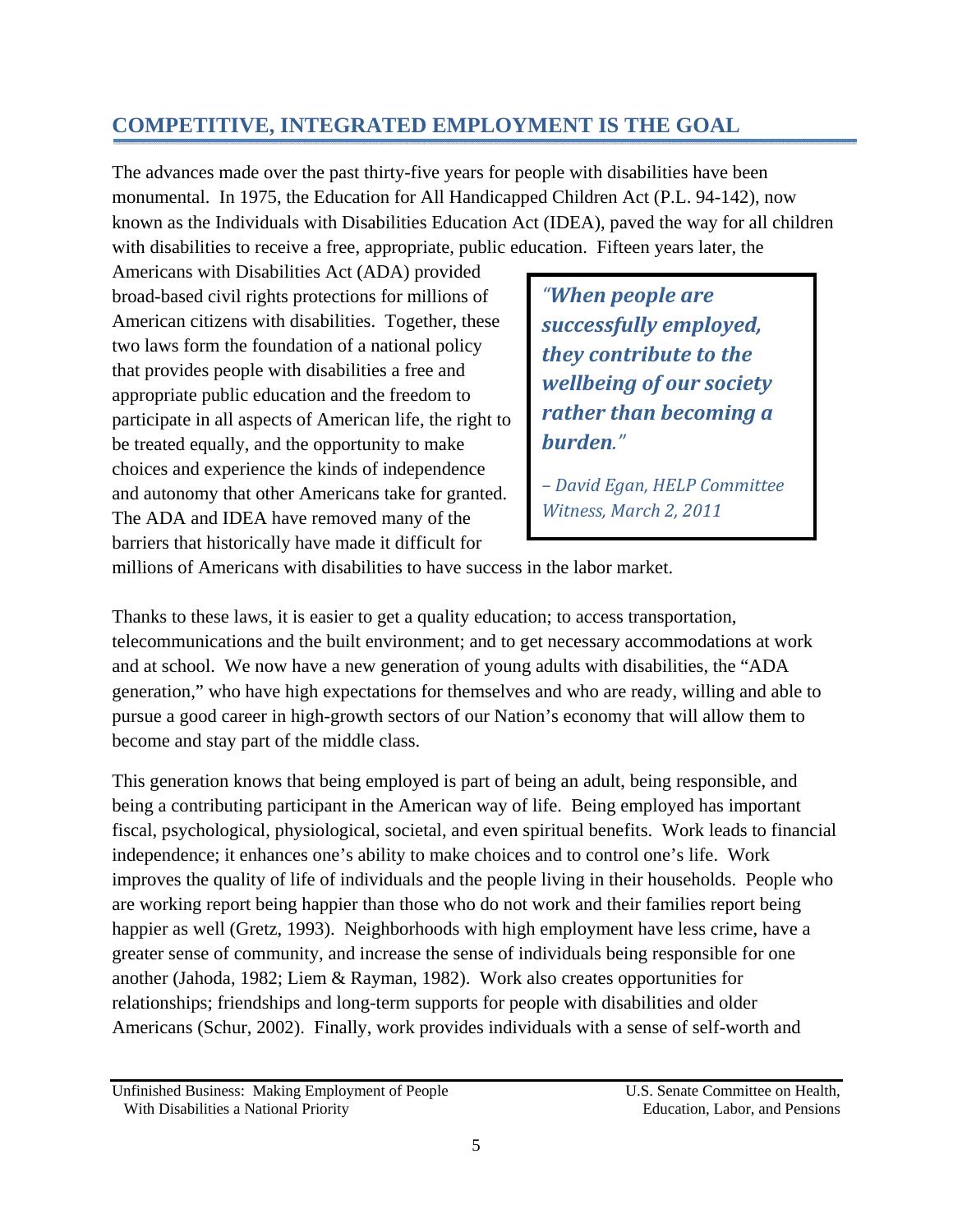allows them to contribute to society; through the direct work they do, through paying taxes, and through charitable contributions (Hill, Bank, Handrich, Wehman, Hill, & Shafer, 1987).

**These benefits have eluded the vast majority of people with disabilities**, despite the availability of education and increasing access to all other aspects of our society. Employment levels among individuals with disabilities remain unacceptably low even though evidence suggests that, with a well-designed plan for an inclusive workforce, employers suffer no loss in productivity and workers are no less safe. In fact, there is some evidence an inclusive workforce increases the retention rate of employees and the employees with disabilities have lower medical treatment costs (Kaletta et al., 2012). It is time for change. It is time for action. It is time to get serious about opening the doors to employment to the majority of Americans with disabilities, including the new generation who has grown up in a post-ADA world, the wounded warriors returning from Iraq and Afghanistan, and the hundreds of thousands of autistic young people entering the labor force for the first time.

# **THE STATE OF EMPLOYMENT FOR PEOPLE WITH DISABILITIES**

#### *A TENACIOUS PROBLEM*

In 1989, when Congress was working on the ADA, it was expected that passing an omnibus civil rights bill outlawing employment discrimination and improving access to transportation, telecommunications and the built environment would have a demonstrable positive impact on employment outcomes for Americans with disabilities. During the period of 1998-2000, with support from the ADA's Congressional champions, President Clinton created a Presidential Task Force on Employment of Adults with Disabilities. Yet, notwithstanding all of the improvements in access brought by the ADA and all the attention this issue received at the end of the Clinton Administration, **there is no evidence that employment outcomes for people with disabilities as a whole have improved since 1990**.

Employment outcomes among people with disabilities have been persistently lower than employment outcomes among people without disabilities (Yelin and Trupin 2003; Houtenville et al. 2009). In 1988, when the National Council on Disability (NCD) issued a progress report and Congress was working on the Americans with Disabilities Act, NCD noted that the 1980 Census showed that only 32 percent of working age (16 -64) people with disabilities were working at that time. Although the definition of disability used by the Bureau of Labor Statistics today differs from the definition used by the Census Bureau in 1980, it is interesting to note that, under any definition of disability, we have had great difficulty moving much beyond a 33 percent employment rate for Americans with disabilities in the last three decades.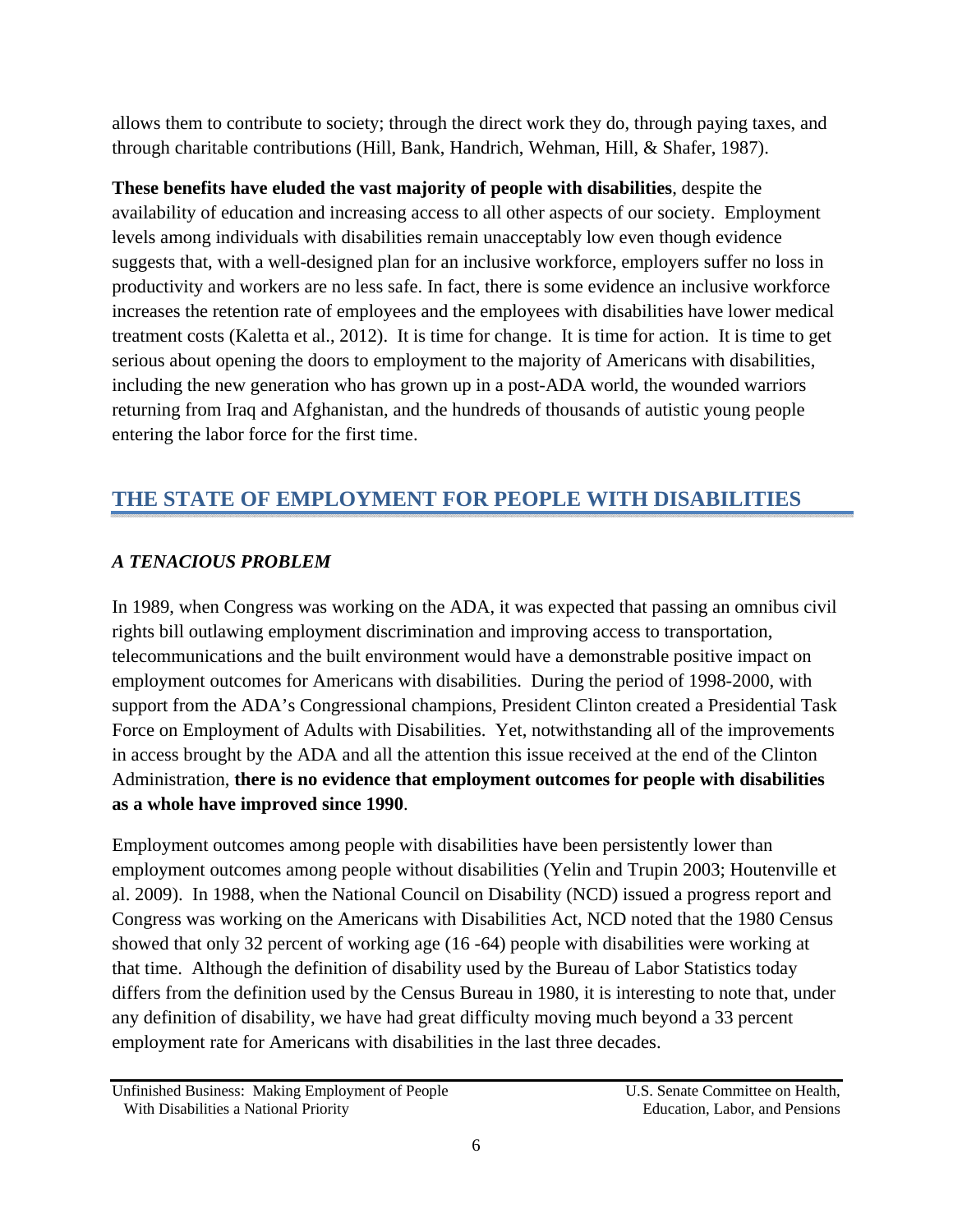When looking at current labor force participation – that is, the number of workers employed plus individuals actively seeking work, relative to the working age population as a whole – people with disabilities participate in the workforce at a far lower rate than the general population. In June of 2012, there were 201.4 million individuals of working age in the United States. Of this group, 15.1 million were individuals with disabilities living in the community (BLS, Employment Situation, Table A-6, June 2012). A comparison of workers with disabilities with the working age population overall shows that working age people with disabilities participated in the workforce at a rate less than *one half* that of the general population.

For comparing people with disabilities to the general adult workforce, here are the most important numbers, from June 2012:

- **For working age adults without disabilities, the labor force participation rate was 77.7%.**
- **For working age people with disabilities, the participation rate was 32.1 percent.**



# June 2012 Workforce Participation Rate

Graph reflects June 2012 BLS data for age16-64 population, not seasonally adjusted.

People with disabilities participate in the workforce at a rate far lower than any other group tracked by the U.S. Bureau of Labor Statistics. In June 2012, the comparable (not seasonally adjusted) employment participation rates for working age women (68%), African-Americans (69%), and Latinos (71.9%) were all significantly greater than for those with disabilities (32.1%) (BLS, 2012, The Employment Situation, June 2012). This low level of employment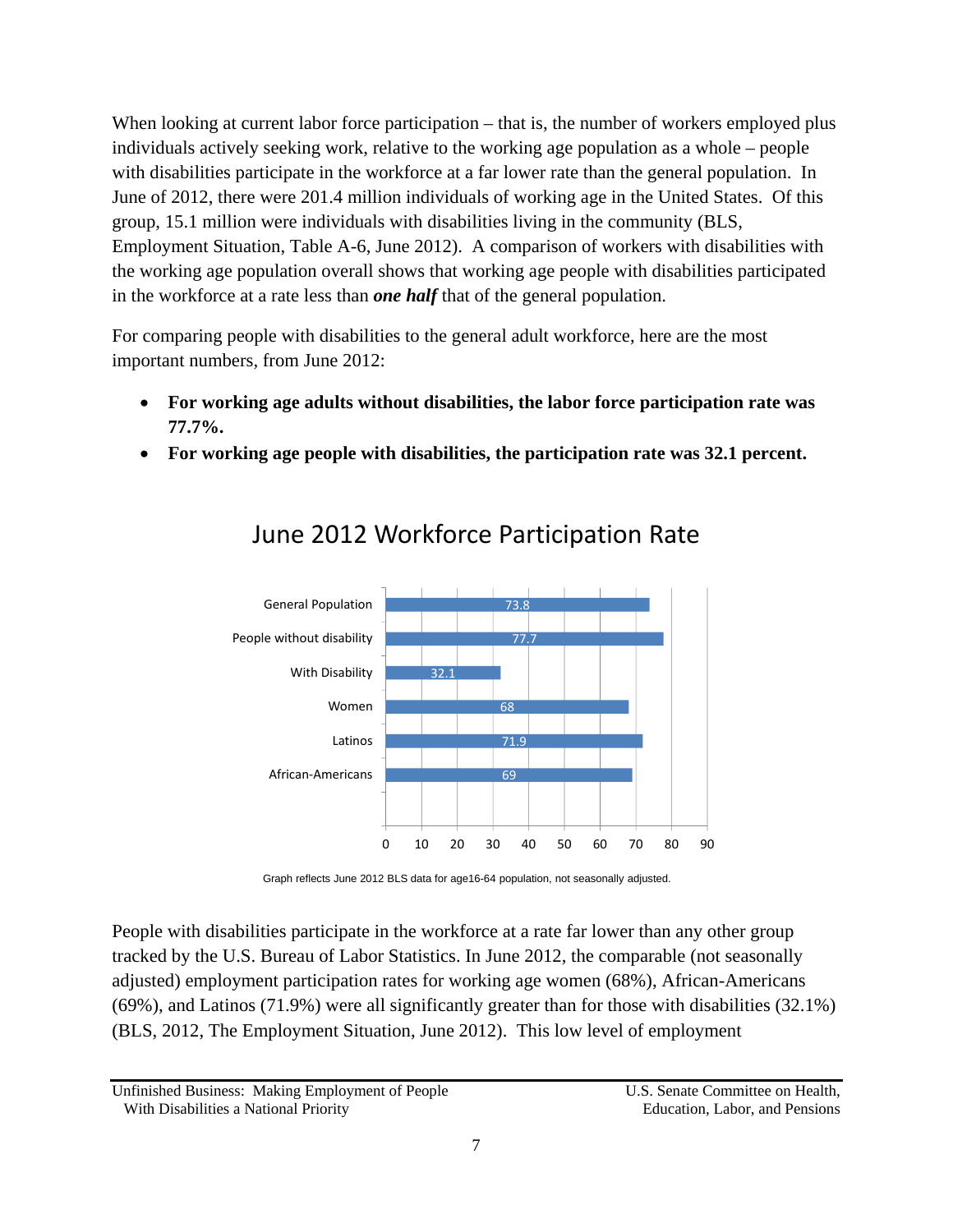participation for people with disabilities means they are the group least able to take advantage of the benefits of work and their capacity to realize the goals of the ADA and IDEA are severely limited because of their lack of employment.

## *RECENT TRENDS*

Although all Americans have been harmed by the 2008 recession, workers with disabilities have been affected more dramatically and have been slower to rebound. In July 2008, when the working-age labor force began to shrink, the non-disability labor force comprised over 144 million workers. In December 2010, at the labor market's nadir, there were just over 141 million

workers in the non-disability workforce – a loss of over 3 million workers, or 2.1 percent. During that same period the working-age disability labor force fell from about 5.5 million to under 5 million  $- a$ loss of nearly 600,000 workers, or 10.4 percent. In other words, workers with disabilities left the labor force during the great recession at a rate five times faster than workers without disabilities. (BLS, 2012, The Employment Situation, Table A-6).

*Workers with disabilities left the labor force during the great recession at a rate five times faster than workers without disabilities.*

Workers with disabilities have not yet recovered from the losses experienced during the recession. Even as the economy begins to rebound, workers with disabilities have been slow to see any improvement. In the last year, the number of American workers without disabilities participating in the labor force grew by almost 3 million workers, whereas the number of workers with disabilities *declined* by 94,000 workers. (BLS, 2012, The Employment Situation, Table A-6, May 2012; cf. May 2011).

Thus the recession that began in 2008 has disproportionately impacted workers with disabilities, and the positive economic growth in recent months has not yet turned around the precipitous decline in disability employment that began in September of 2008. Whether through lack of opportunity, discrimination, lack of education or other barriers, this group of U.S. citizens now participates in the workforce at less than one-third the rate of the general population, and workers with disabilities have dropped out of the labor force at a much higher rate during the great recession. For the short-term, I have set a goal to increase the number of people with disabilities in the labor force to six million by 2015. For the long term, I believe the goal should be equality. Americans with disabilities should have an opportunity to participate in the labor force on a level playing field with other Americans, and should not be disproportionately outside the labor force.

The bottom line is that we have no evidence that workers with disabilities have benefitted from our economy's slow recovery from recession, and we have no reason to believe that they will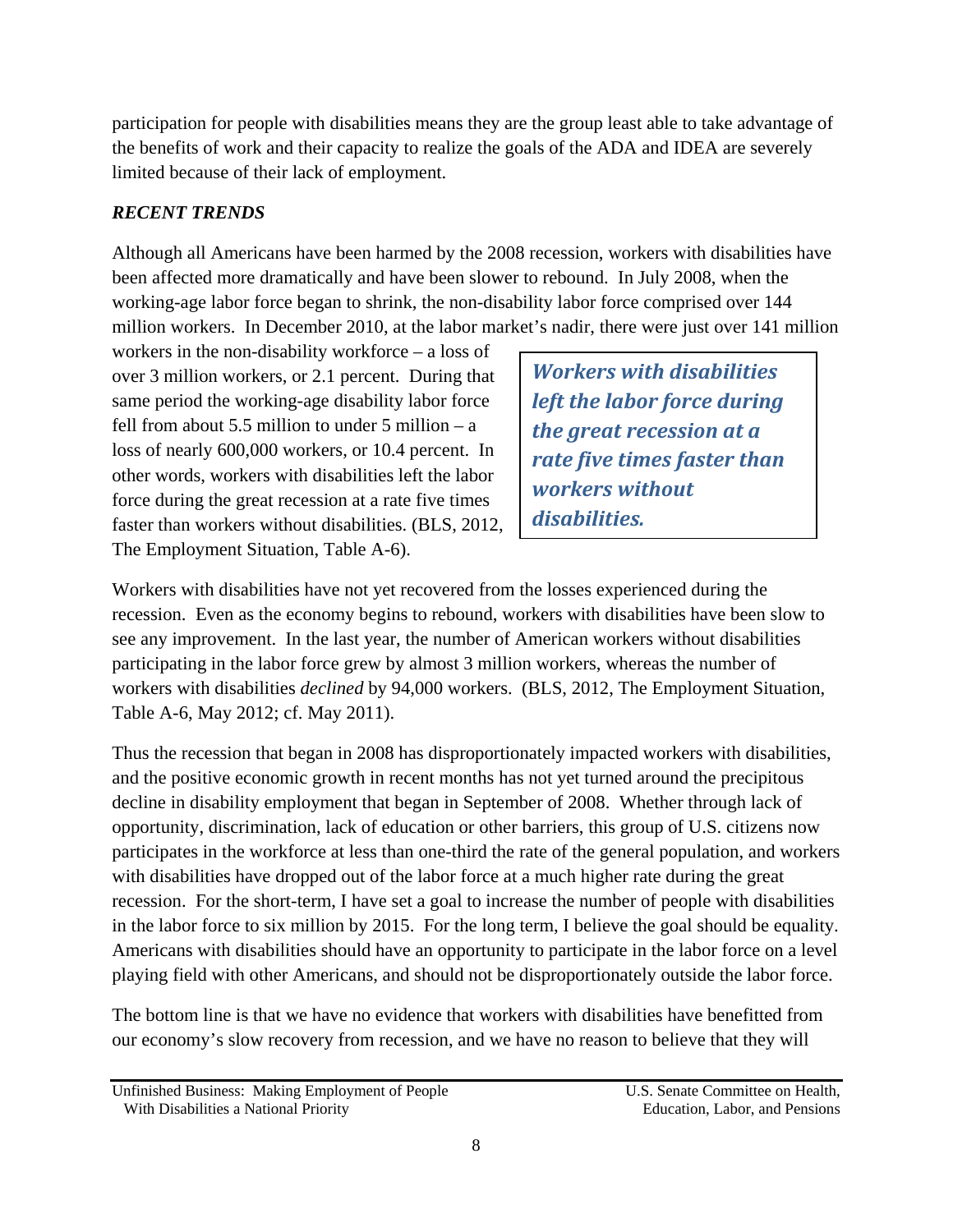benefit from ongoing growth unless we make this neglected workforce a higher priority in our recovery efforts. Let me state this as definitively as possible: the labor force numbers for people with disabilities are unacceptable. Too few work, too few are employed on a full-time basis and too few earn a decent living as a

*Until we include people with disabilities in the solutions, we will always have unfinished business.*

result. This is a potential workforce that has been undervalued and untapped for too long. As we address the problem of unemployment in our country's workforce, until we include people with disabilities in the solutions, we will always have unfinished business.

#### *UNDEREMPLOYMENT*

In addition to participating in the workforce at a much lower rate than persons without disabilities, people with disabilities are more often underemployed than people without disabilities.

For example, when people with disabilities are employed, they are far more likely than their nondisabled peers to be employed part-time (BLS, 2011, Persons with a Disability: Labor Force Characteristics 2010). In 2010, 32 percent of workers with disabilities were employed part-time, compared to 19 percent of their non-disabled peers (BLS, 2011, Table 2). Also, despite similar education, those people with disabilities who are working earn less on average than workers without disabilities. In 2010, the median annual earnings for workers with disabilities ages 16 and older was \$19,500. For workers without disabilities that year the median annual earnings was \$29,997. **The median earnings for workers with disabilities is less than two thirds the median wages for workers without disabilities** (Disability Statistics & Demographics Rehabilitation Research and Training Center, 2011).

#### *DESIRE TO WORK*

Although it can be difficult to measure the desire to work, independent surveys of people with disabilities indicate a high desire to be in the workforce. In 2003, 2005 and 2007, researchers found that among those individuals with disabilities who are not participating in the workforce, 80 percent say they wish to work (Kruse & Schur, 2003; Schur, Kruse & Blanck, 2005; Wagner, Newman, Cameto, Levine & Marder, 2007). These findings of widespread desire to work can be contrasted with findings from the Bureau of Labor Statistics based on surveys of people (both the general public and individuals with disabilities) who are not working and not looking for work, which generally report dramatically lower interest in returning to work.<sup>1</sup> My belief is that it is

Unfinished Business: Making Employment of People U.S. Senate Committee on Health, With Disabilities a National Priority **Education** Education, Labor, and Pensions

<sup>&</sup>lt;sup>1</sup> Studies vary on the amount that both the general population and people with disabilities desire to work. Official Bureau of Labor Statistics findings indicate that in 2011, of those not in the workforce who did not have a disability,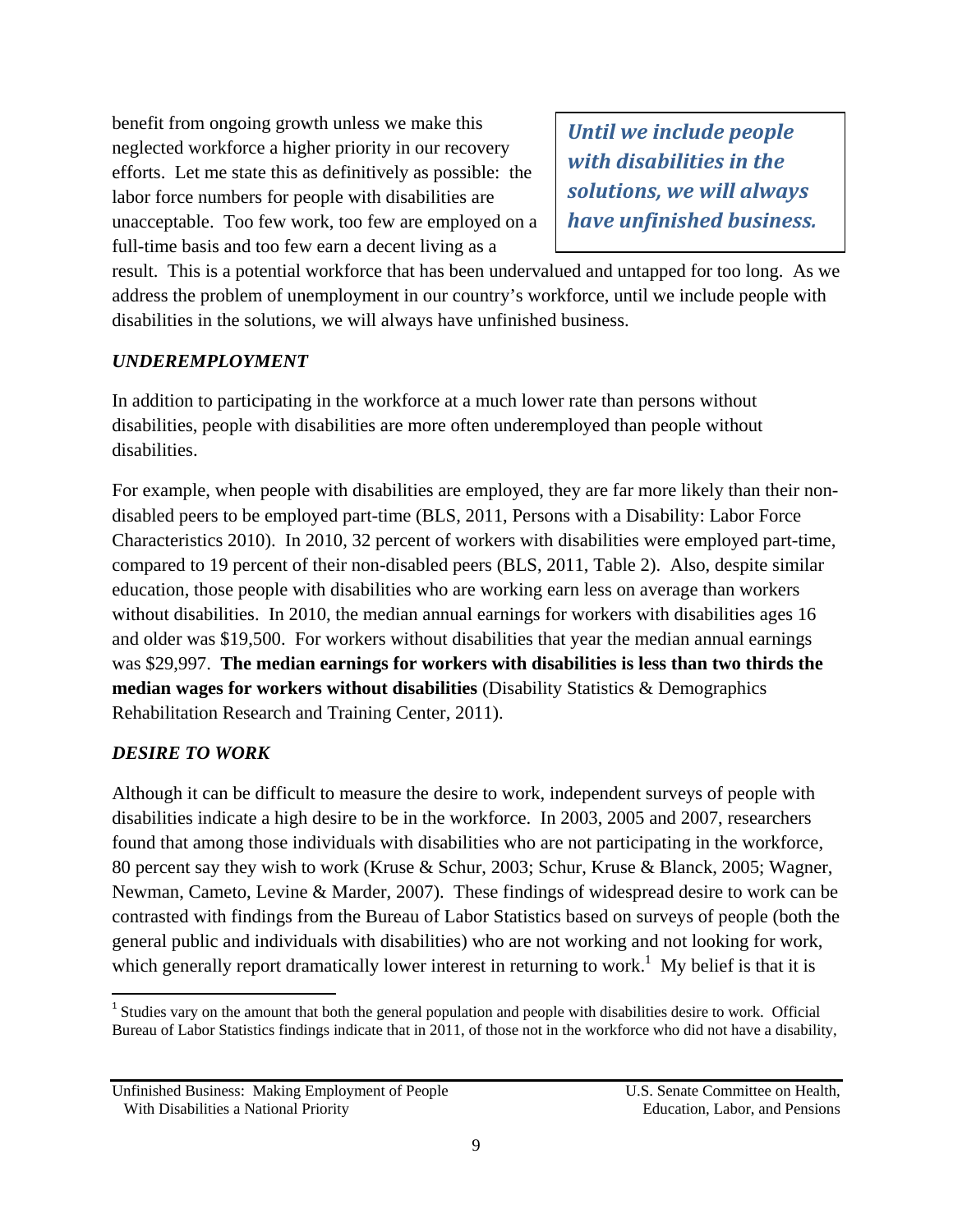natural for adults with disabilities to want to work, to earn a living, and to contribute to their families and their communities. It is also natural that, after a long period of not working, people begin to lose interest in finding a job and stop believing that employment is possible for them. The Schur findings seem to reinforce the first point, while the BLS findings may be evidence of the latter. I believe that if we provide assistance when youth with disabilities are transitioning from school to adulthood and when adults are adjusting to a newly acquired disability, we can cultivate their inherent desire to work and achieve better outcomes than if we wait until they have been outside the labor force for a significant period of time.

#### *POVERTY AND DISABILITY*

Individuals with disabilities also experience a disproportionate level of poverty because of their low employment participation and earnings rates, their underemployment and the low levels of federal disability cash benefits. In 2010, the poverty rate for working age adults with disabilities in the U.S. was 27.3 percent. The poverty rate for working age adults without disabilities was 12.8 percent.

Federal benefits are generally insufficient to alleviate poverty among individuals with disabilities. In November 2011, the average monthly payment to SSI recipients was \$501/month. The average monthly

*Despite their educational foundation, despite their desire to work, despite their abilities and skills, far too many people with disabilities in our country today are suffering because they have not, in most cases, achieved success in the labor market.*

payment to SSDI beneficiaries was \$1,068 per month. Both payments are below the poverty level for a family of two. Compared to individuals 18-64 years of age without a disability, people with disabilities are more than twice as likely to be living in poverty (Disability Statistics & Demographics Rehabilitation Research and Training Center, 2011). For individuals receiving federal disability benefits, the poverty rates are typically higher than for other individuals with disabilities. In 2008, the poverty rate for people receiving SSDI benefits only was 31 percent. The poverty rate for people receiving SSI benefits was 72 percent (Disability Statistics & Demographics Rehabilitation Research and Training Center, 2011, Livermore, 2009)**.**

While these rates of poverty are significantly higher than the general population, two additional characteristics about disability and poverty are important to understand. Individuals with disabilities experience poverty at a more intense level and remain in poverty for longer periods

<u> 1989 - Johann Stein, marwolaethau a gweledydd a ganlad y ganlad y ganlad y ganlad y ganlad y ganlad y ganlad</u> only 12% indicated they had a desire to work. For people with a disability during 2011 the percentage saying they wanted to work was 4.7% (BLS, 2011, Persons not in the Workforce Desire for Work).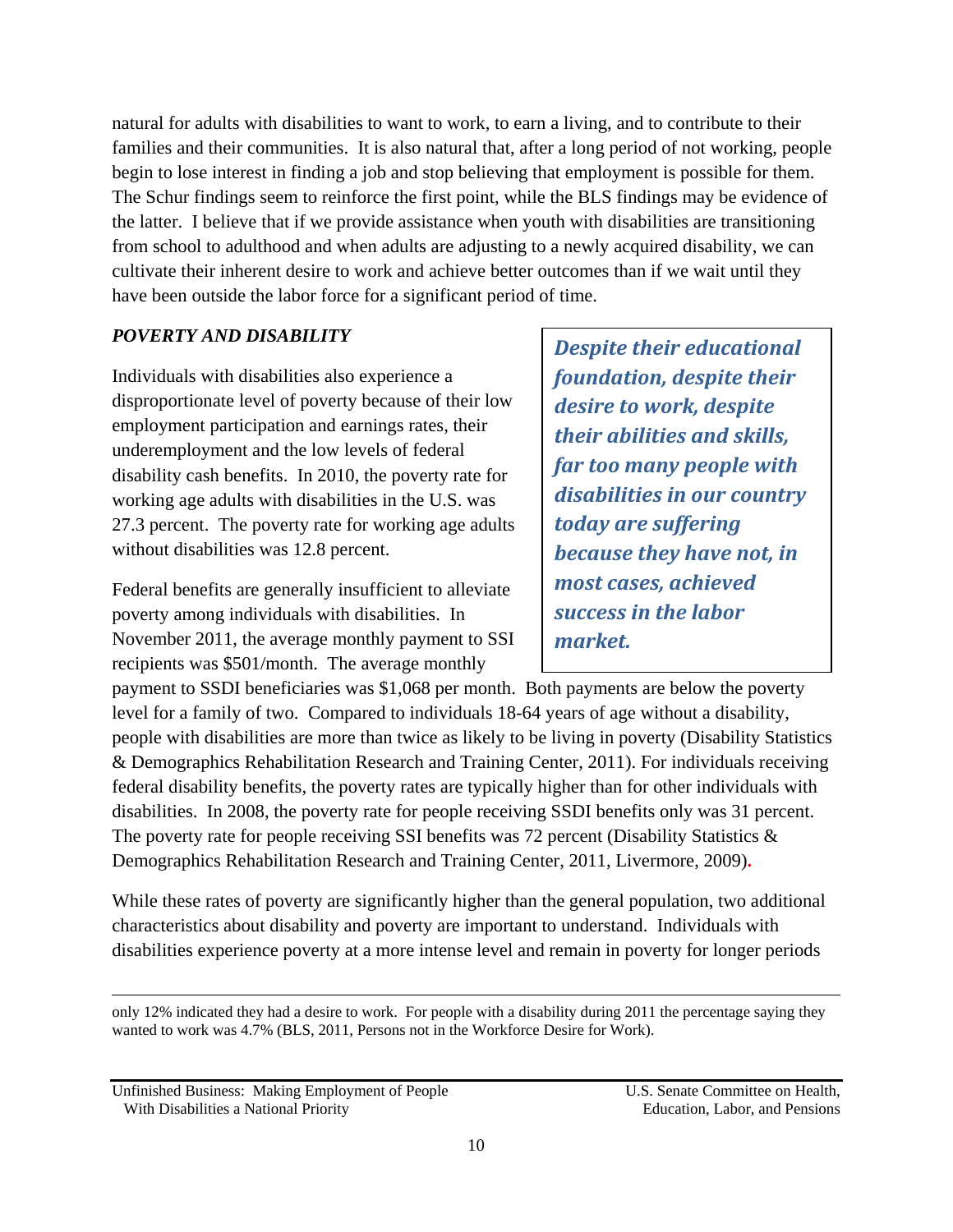of time than other low-income populations. Many people with disabilities, because of increased expenses associated with their disabilities, are significantly more likely to experience material hardships associated with their poverty than adults without disabilities who are living in poverty. These materials hardships include not being able to meet their monthly expenses, not being able to pay for medical care when needed and having to skip meals due to lack of funds. Those same adults with disabilities living in poverty are significantly more likely to remain in poverty for longer periods of time than those without disabilities (Livermore, 2006, 2009).

The United States is a notable outlier when it comes to poverty rates for people with disabilities. The U.S. has a higher income poverty rate for people with disabilities (using a standardized measure set at 60 percent of median adjusted disposable income and adjusted for price differences) than any other western nation, including Australia and Canada (Organization for Economic Cooperation and Development, 2009).

In America today, being a person with a disability greatly increases the likelihood of being jobless or underemployed. The likelihood of living in poverty and remaining in poverty for an adult with a disability is significantly greater than it is for a person without a disability. Despite their educational foundation, despite their desire to work, despite their abilities and skills, far too many people with disabilities in our country today are suffering because they have not, in most cases, achieved success in the labor market. Our support programs and the level of benefits often trap people with disabilities in a system that discourages and often punishes their efforts to work, ensnarling them in life-long poverty. We must break this cycle by enabling more Americans with disabilities to gain the education, training, services, and employment opportunities they need to become and stay employed, earn a living and be full participants in our society.

#### *STATE VARIATION AND LABOR MARKET TRENDS*

Although the nation's unemployment rate has been in the 8 to 10 percent range since 2009, with much higher unemployment for individuals with disabilities, some localities have done a good job of creating opportunities for workers with disabilities even during the economic downturn. The fact that these states have been able to accomplish this suggests that strategies are available to help improve employment for individuals with disabilities. The highest rates of employment participation for people with disabilities in the country are in Wyoming and North Dakota, states with relatively small workforces. For 2010, the most recent state data available indicates North Dakota had a 54.0 percent employment participation rate for working age people with disabilities and Wyoming had a 50.3 percent employment participation rate. In comparison, Kentucky and West Virginia, the states with the lowest participation rates, were at 25.7 percent and 26.5 percent respectively. In states with limited potential employees, such as North Dakota and Wyoming, businesses and state government supports have found ways to marshal all sectors of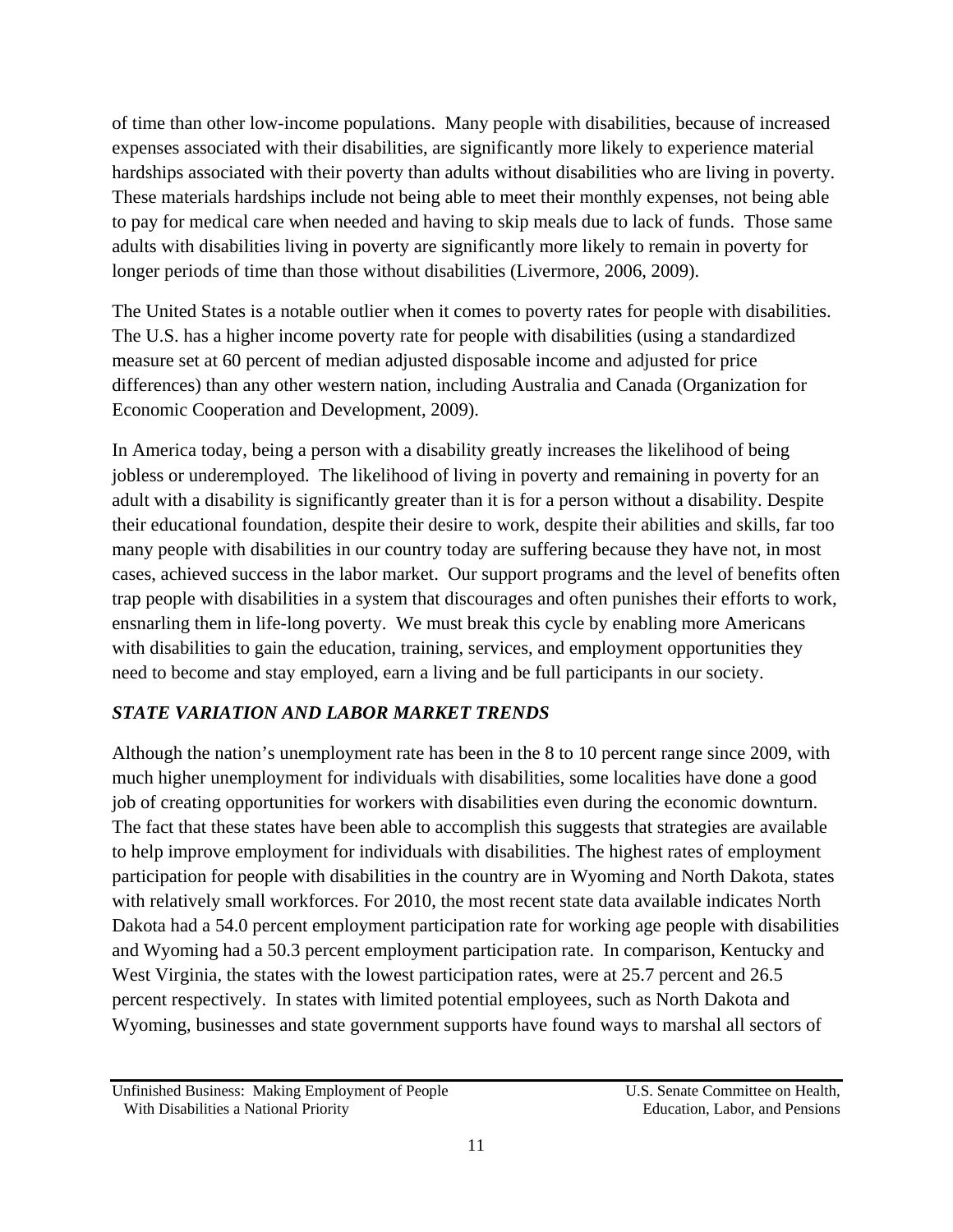the workforce including those with disabilities, in order to meet labor market demands (Houtenville & Ruiz, 2011).

Employers' demands for workers with certain skills will increase over the next decade. Some estimates indicate there will be a 15 percent employee shortage in trained workers in some sectors by 2017 (Kiernan, 2010). Service industries, telecommunications, software development and health care are all predicted to exceed the available workforce by the end of the decade. Such labor market trends offer a pivotal opportunity for increasing the participation, earnings and economic prosperity of American workers with disabilities in our  $21<sup>st</sup>$  century workforce and the global economy. This is a once in a lifetime chance to improve the course of our economy and we must seize it now.

Plans to enhance workers' skills for emerging industries can help increase the workforce participation of workers with disabilities. But any such plans must also account for emerging trends among the population of workers with disabilities. There is an emerging source of workers who have traditionally been absent from the workforce. These include the burgeoning numbers of young adults with autism who are coming of age, an aging workforce that is acquiring disabilities and have a desire to stay in the workforce because of economic challenges, and the hundreds of thousands of veterans returning from the Iraq and Afghanistan wars with physical and trauma disabilities.

While the needs of these potential workers may be challenging, the confluence of these groups of potential workers with disabilities and the needs of employers provides an opportunity to meet

marketplace needs while also addressing the chronic problem of unemployment and underemployment of people with disabilities.

## *AN UNACCEPTABLE CIRCUMSTANCE CREATES A GOAL*

With all the improvements in education, physical access and our societal recognition of the civil and human rights of our citizens with disabilities, the current level of employment for people with disabilities is unacceptable. Given the general desire of adults with disabilities to work, and the benefits to them and to society as a whole that derive from their employment, it is critical that we address the remaining barriers and increase the employment, participation, earnings and economic security of

Unfinished Business: Making Employment of People U.S. Senate Committee on Health, With Disabilities a National Priority **Education** Education, Labor, and Pensions

*I have joined with the U.S. Chamber of Commerce in setting a goal to increase the size of the disability workforce from under five million to six million by 2015. This goal is an important incremental goal that can lead to the ultimate goal of equal employment rates for people with and without disabilities.*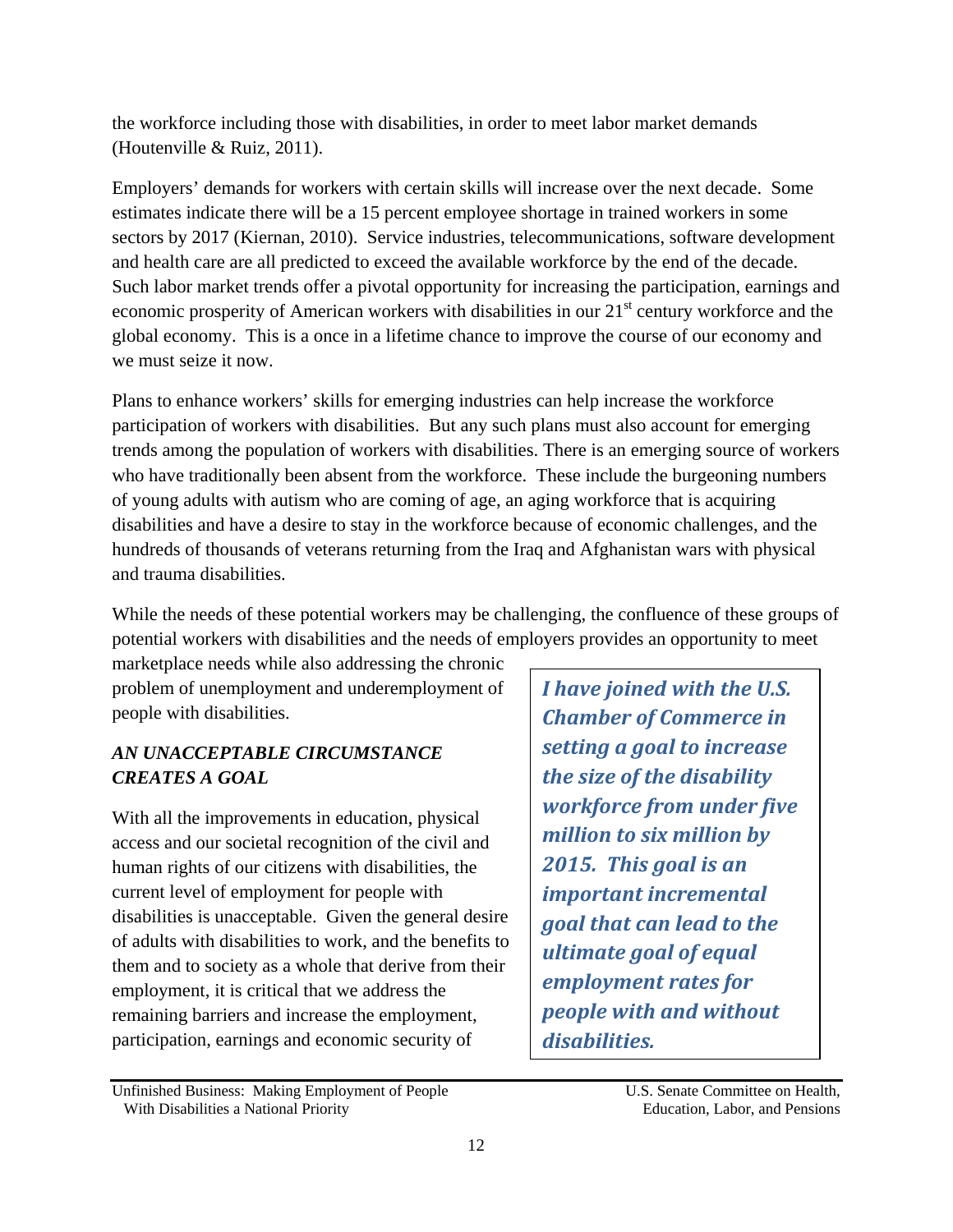people with disabilities. We must address this tenacious problem and increase the participation rate of people with disabilities in the workforce, for their benefit and for the benefit of the country. I have joined with the U.S. Chamber of Commerce in setting a goal to increase the size of the disability workforce from under five million to six million by 2015. This goal is an important incremental step toward the ultimate goal of equal employment rates for people with and without disabilities.

## **INCREASING EMPLOYER DEMAND**

Supply-side and demand-side strategies can aid in addressing the persistently low participation rate of people with disabilities in the workforce. Increasing opportunities for employment participation takes many forms, starting with the federal government modeling for the nation how to recruit, retain and promote qualified workers with disabilities. This section of the report highlights strategies for increasing opportunities, including leadership from the administration, enforcement of existing laws, private sector initiatives and methods for keeping people who acquire disabilities at work or helping them to return to work.

#### *OBAMA EXECUTIVE ORDER*

In July 2010, President Obama issued Executive Order 13548, establishing the goal of hiring 100,000 people with disabilities in the federal workforce by 2015. In addition to re-establishing the goal originally set in the Clinton Administration, the executive order created specific deadlines and requirements of federal agencies to recruit, hire, train and retain workers with disabilities.

Prior to the issuance of Executive Order 13548, the federal employment participation rate for working age people with disabilities was declining. Between Fiscal Years 2000 and 2009, the number of federal workers with "targeted disabilities," a term of art that refers to individuals with more significant disabilities,<sup>2</sup> decreased by over 2,500. This decrease of more than 9 percent is in contrast to a 15 percent increase in the federal workforce over the same period (EEOC Federal Workforce Statistics, 2009).

In contrast, for FY 2011, people with disabilities composed 14.7 percent of newly hired, fulltime, permanent federal employees. Almost 19,000 newly hired federal employees had a

<sup>&</sup>lt;sup>2</sup> The Office of Personnel Management FY2010 and FY2011 reports on disability employment define a significant disability as either total deafness in both ears, blindness that cannot be corrected with eyeglasses, missing one or more extremities, partial paralysis, total paralysis, epilepsy, dwarfism, psychiatric disability or severe intellectual disability (OPM, 2011).

Unfinished Business: Making Employment of People U.S. Senate Committee on Health, With Disabilities a National Priority **Education** Education, Labor, and Pensions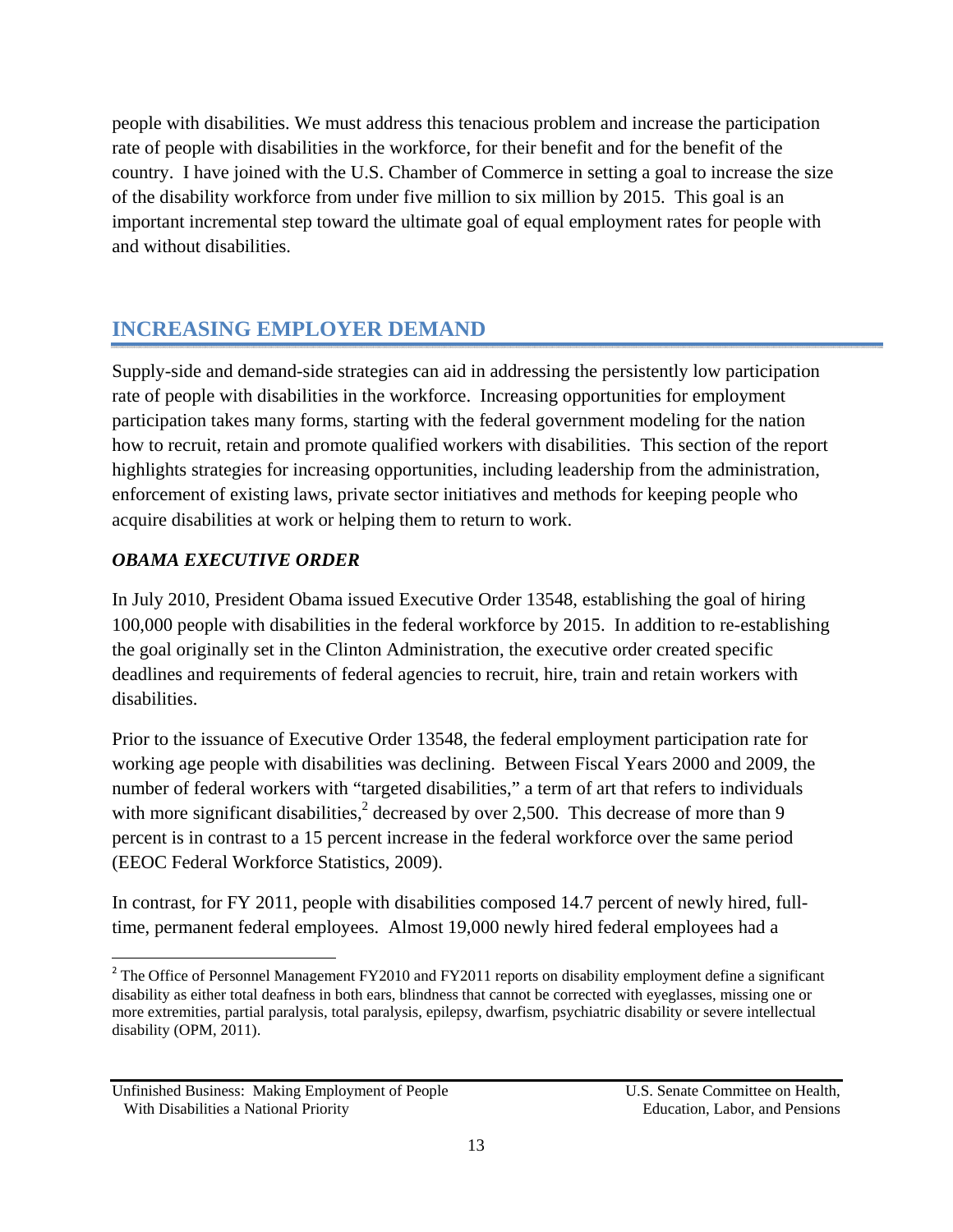disability, reversing the long-term trend of a shrinking federal workforce with disabilities (Office of Personnel Management, 2012). Additionally, through hiring, retention and reemployment efforts, federal employees with disabilities now represent 11 percent of the overall Federal workforce. In a time of economic austerity and calls for limits on federal spending, this is a positive trend that can serve as an important model for state and local governments and small and large businesses throughout the country.

## *FEDERAL CONTRACTING—SECTION 503 OF THE REHABILITATION ACT PROPOSED REGULATIONS*

In December 2011, the U.S. Department of Labor proposed new regulations implementing Section 503 of the Rehabilitation Act that would, if adopted, clarify the obligations of federal contractors to proactively recruit, retain and promote people with disabilities. The proposed regulations from the Department of Labor call for recruitment strategies that would increase the pool of qualified candidates with disabilities for positions, establish a goal that individuals with a disability should make up seven percent of a contractor's workforce, and propose a possible subgoal of two percent for workers with a significant disability. The proposed regulations also suggest contractors invest in assistive technology to support the employment of people with disabilities and proactively establish reasonable accommodation strategies to enhance their ability to support employees with disabilities.

Historically, Section 503 of the Rehabilitation Act has lacked vigorous enforcement by the Office of Federal Contract Compliance Programs (OFCCP) compared with requirements of contractors related to hiring and promotion of women and workers from diverse racial and ethnic groups. OFCCP audits routinely request information regarding representation of women and racial and ethnic minorities in different positions, and then compares the representation with the demographic breakdown of people who work in those occupations in the relevant statistical metropolitan area. To the extent that disability has come up in OFCCP audits historically, it has never received the same level of data-driven scrutiny and attention that other issues have received.

The difference in treatment of proactive recruitment requirements for workers with disabilities stemmed historically from the fact that we had much richer data regarding women and minorities than we had for workers with disabilities in different occupations. Thanks to changes that have been implemented by the Bureau of Labor Statistics and the Census Bureau's American Community Survey in the last 8 years, we now have much better data about the labor force participation of people with disabilities. The new data enables OFCCP to be more rigorous in its approach to enforcement of Section 503.

Unfinished Business: Making Employment of People U.S. Senate Committee on Health, With Disabilities a National Priority **Education** Education, Labor, and Pensions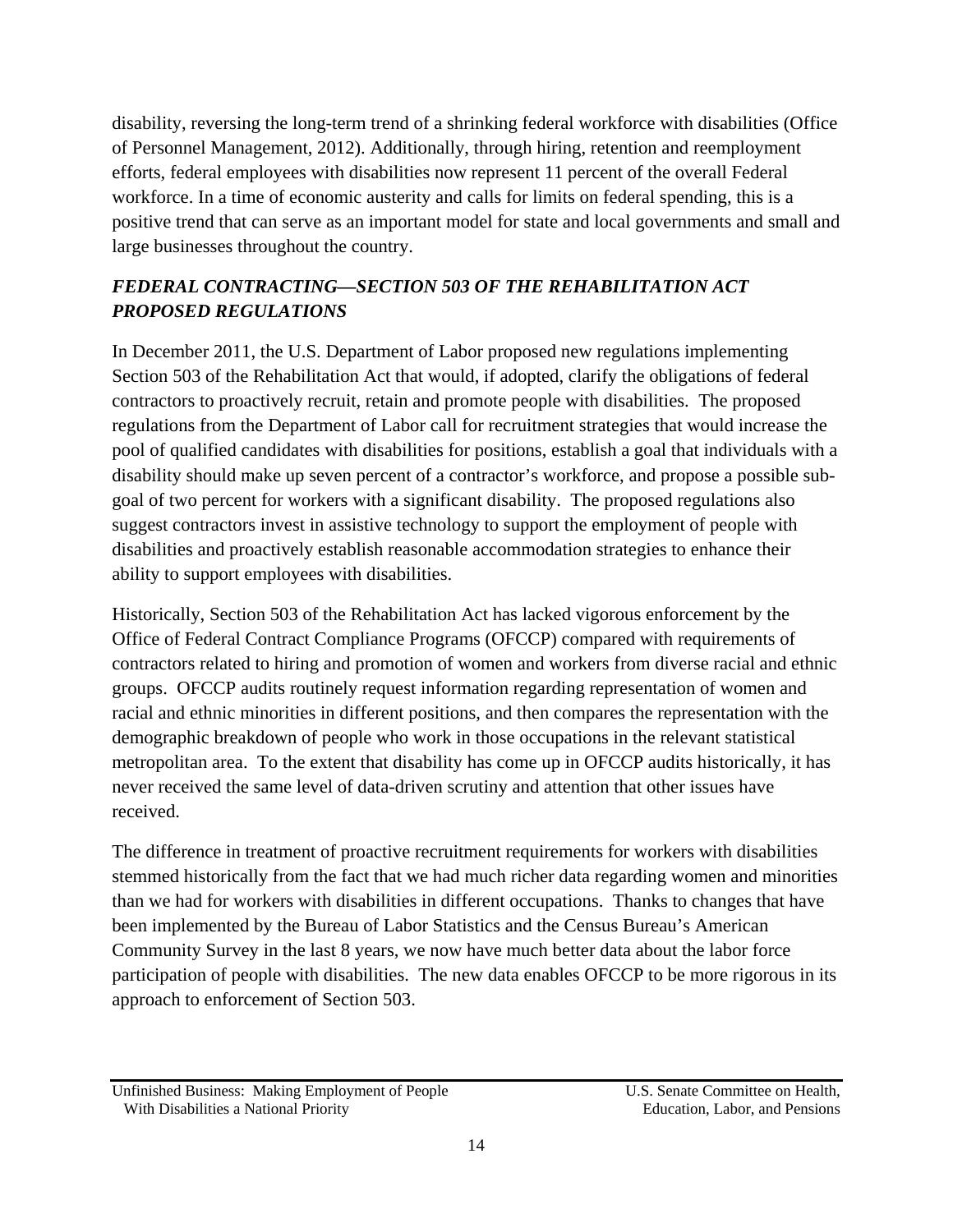Federal contractors, for example, have never been asked to report on disability incidence within their workforces or applicant pools, even though they have been required to report on other categories of diversity for years. The issuance of the proposed new regulation has the potential to spur federal contractors, who employ over 20 percent of the U.S. workforce, to expand employment opportunities for people with disabilities. With the approval of new regulations, federal contractors would be held accountable for recruiting, retaining and advancing workers with disabilities in a similar manner to how they are currently held accountable for conducting affirmative action for woman and minorities when it comes to employment.

I look forward to the issuance of a strong final rule later this year, and to working with the federal contractor community and disability community to make sure that the rule is implemented in a manner that produces significant improvements in employment outcomes for people with disabilities in the federal contractor workforce.

## *PRIVATE SECTOR INITIATIVES*

The private sector is a critical component to increasing the employment participation rate of people with disabilities. Individual private businesses have shown that, by focusing a concerted effort on increasing the employment of people with disabilities, they have strengthened their workforces and improved their bottom line. A prime example is Walgreens. As a corporation, Walgreens has developed a plan to make at least ten percent of its workforce people with disabilities. This effort has strengthened Walgreens and improved the company's business performance.

A recently-released survey of 662 human resource staff in businesses in manufacturing, finance, retail sales, entertainment, utilities and construction sectors reported most companies are working to recruit and hire people with disabilities. The results showed almost two thirds of the companies answering the survey include disabilities in their diversity recruitment plans and train staff to interview people with disabilities. The results also indicated that 57 percent of the representatives of the companies said they have relationships with local groups, such as offices of vocational rehabilitation, to promote the employment of people with disabilities (Employment and Disability Institute, 2012).

Hiring initiatives like those reported by the Employment and Disability Institute or the one implemented recently by Walgreens are not the only way to boost disability employment. Particularly with an aging workforce, the steps that companies employ to help their employees stay at work after the onset of a disability are also critically important. Many companies have implemented programs to retain and re-engage members of their workforce who have acquired disabilities and in the process avoid incurring costs associated with recruitment and training of a new employee.

Unfinished Business: Making Employment of People U.S. Senate Committee on Health, With Disabilities a National Priority **Education** Education, Labor, and Pensions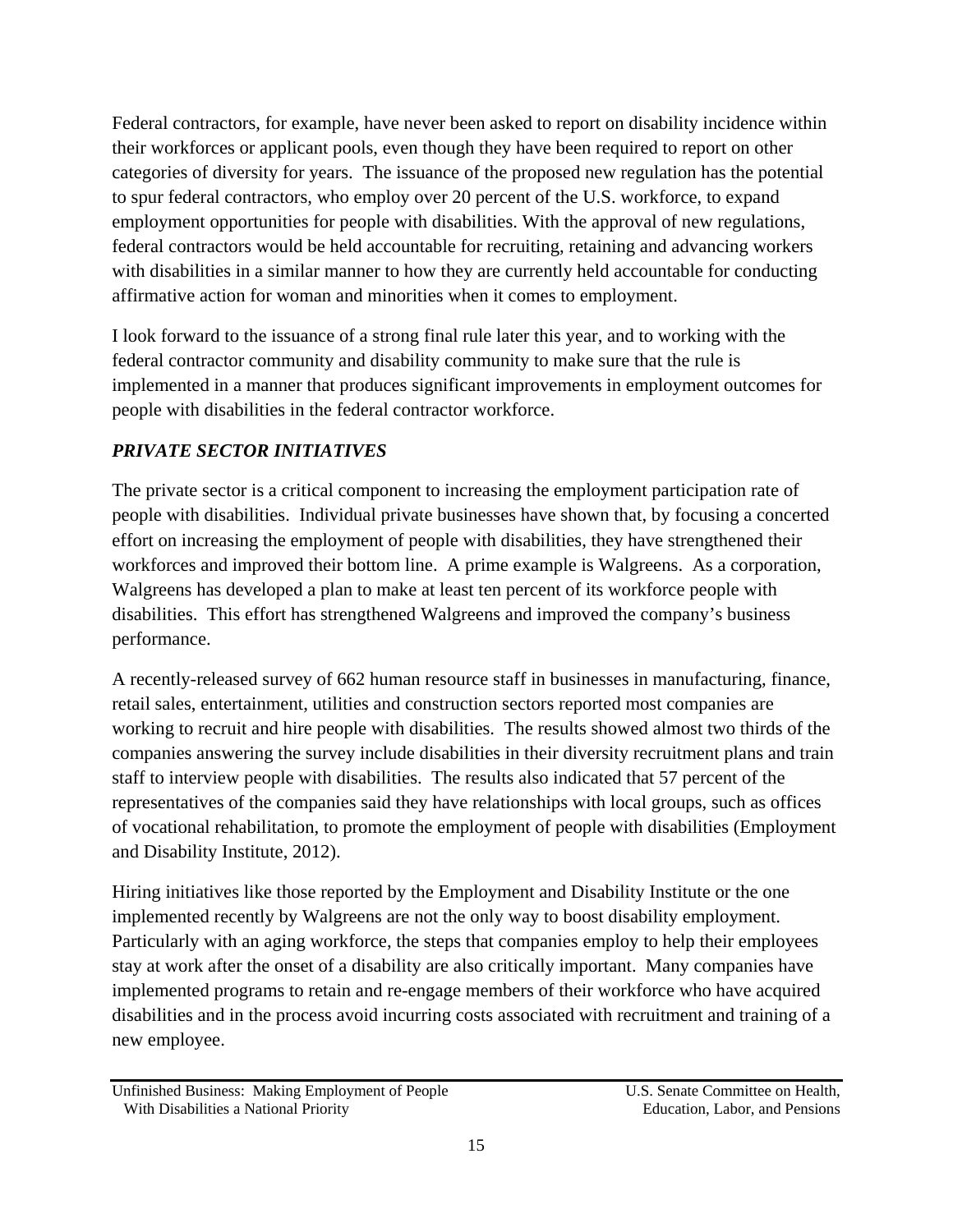Finally, the private sector is the incubator for entrepreneurship. For people with disabilities, launching a business is also a way to join the workforce.

#### *Distribution Center Hiring and Business Results*

With strong leadership from Walgreens, many companies are developing and implementing initiatives designed to hire people with disabilities to work in distribution centers. Walgreens, the country's largest drug store chain with over 7,000 stores nationwide, developed a plan to recruit a diverse workforce made up of at least 20 percent workers with disabilities in two of its distribution centers. In its Windsor, Connecticut site, employing over 400 employees, over 50 percent of those employees have a disability, including individuals with seizure disorders, autism, hearing impairments, visual impairments, cerebral palsy, intellectual disabilities and mental health disabilities.

According to Randy Lewis, Walgreen's Senior Vice President for Distribution, inclusion of employees with disabilities has made the company both a better place for all employees to work and a stronger company. "Broadening our workforce by employing people with disabilities is not only the right thing to do, but it also makes good business sense and has benefits that reverberate across our company and culture," Lewis said during the March 2, 2011 HELP Committee hearing on employing individuals with intellectual disabilities. In data analyzed in December 2011, Walgreens' two distribution centers with large disability workforces in Connecticut and South Carolina, in comparison to all other distribution centers in the company, had a 40 percent lower safety incident rate, 67 percent lower medical treatment costs, 63 percent lower employee time away from work due to accidents, and 78 percent lower overall costs associated with accidents. In addition to the health and safety benefits, the turnover rate of employees was half that of the rest of the company (Russell, 2012).

The positive outcomes of this model have resulted in Walgreens making the decision to expand their disability hiring goals to their corporate headquarters and each of their retail stores. Without specifying a particular timeline, corporate leaders aspire to a goal of 10 percent people with disabilities in their overall workforce, from distribution centers to corporate headquarters to retail outlets. Equally important, a number of companies have launched their own distribution center hiring initiatives, inspired in part by the Walgreens model. These include Lowes, Best Buy, AT&T, and others.

## *Private Disability Insurance and Disability Management on the Job*

A significant number of working-age adults develop disabilities while in the workforce. The Social Security Administration has estimated that a 20-year-old today has a 25 percent chance of experiencing a disability before reaching retirement. Increasing the likelihood of returning to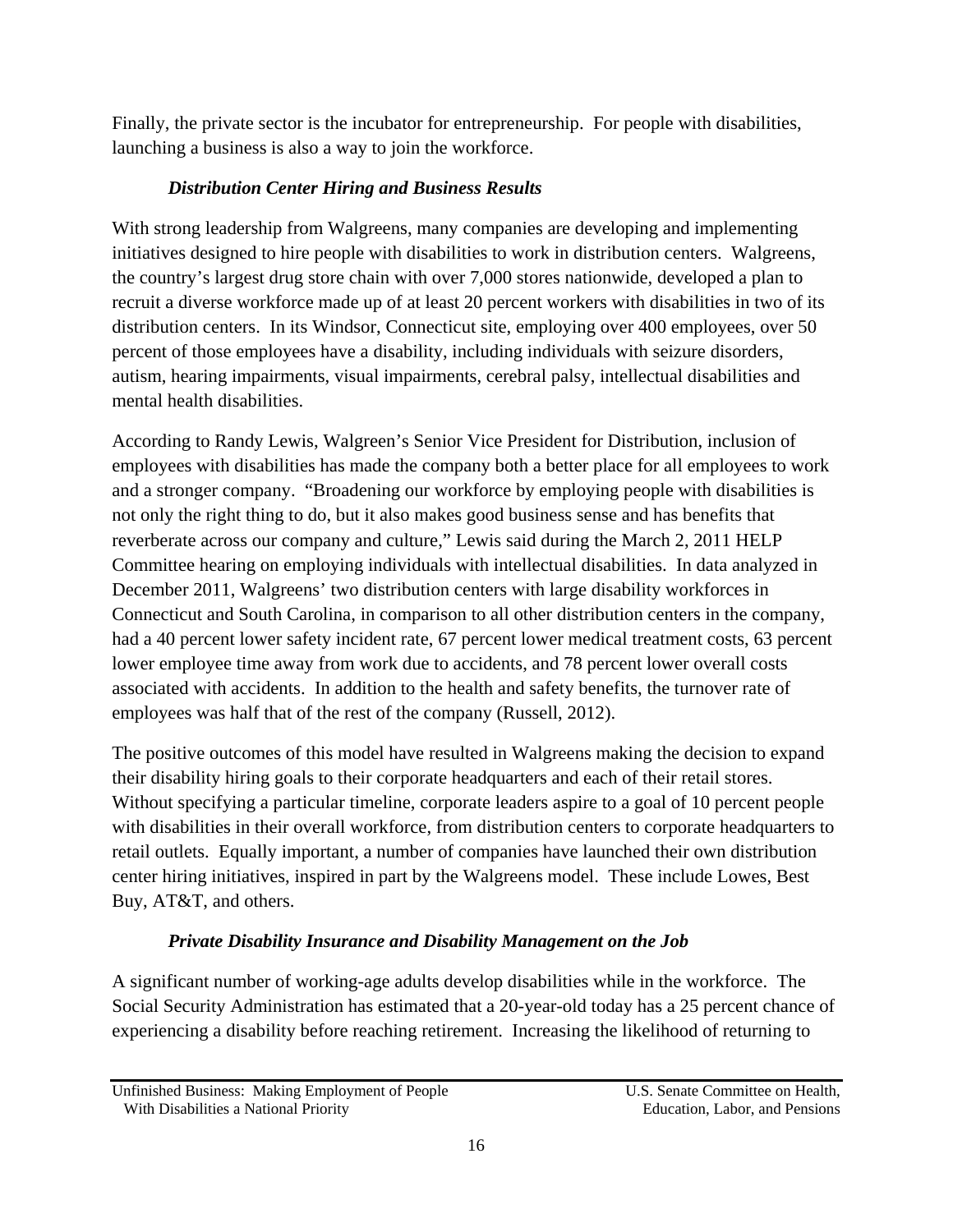work after an illness or accident, even if the accident has resulted in a chronic or permanent disability is in the interest of all parties. Many companies have initiated efforts to support workers in returning to work after an illness or accident that may have, in the past, been described as incompatible with work. A coordinated approach involving the worker, his or her physicians, the employer, and, where applicable, the disability insurer, has been successful in both increasing the number of employees returning to work and decreasing the number of days out of work. This approach benefits all sectors of society, the individual, the employer, the employee's family, and the demand on government services.

When an employee acquires a disability, the timing of interventions designed to keep him or her connected to the workforce makes a big difference. Individuals out of work for six months are 50 percent less likely to return to work, and the likelihood of a return to productivity decreases by another 25 percent as the leave approaches one year (Bose, 2008). Another research study found that the most significant predictor of time away from work for musculoskeletal disorders was the time between the injury and the intervention, not the level of severity of the impairment (Lydell, Grahn, Mansson, Baigi, & Marklund, 2009). As a result, the private sector has found early intervention strategies to be effective in the effort to mitigate the impact of disability on both the organization and the individual. These early intervention strategies include transitional return-to-work or stay-at-work strategies that are directed at *transitioning* a worker from a nowork status to one where the worker is fully able to resume his or her previous job duties. The goal is to place the employee in a position or set of productive tasks within his own position as soon as the worker receives a partial release to begin the process of returning to work. This transitional arrangement will incrementally progress as the individual continues to gain functional capacity, with the ultimate goal of them returning to the workforce at a level and capacity comparable to their position before the onset of their disability.

A hospital in Indiana implemented a transitional return to work program in partnership with their disability insurance provider because the hospital was experiencing almost double the expected long-term disability claims. The hospital worked closely with the provider and developed a set of possible job modifications to shorten or eliminate time away from work due to disability. Special attention was paid to task modifications related to patient care. In addition to the identification of the job modifications, the hospital implemented an early intervention strategy in which the vocational consultant reached out to the physician immediately regarding the specifics of the program so that discussions about return to work were able to begin during the initial office visits. A vocational consultant continued case management with employees throughout the length of their disability claims. The case manager also ensured there was regular communication between the employees, employers and physicians in an effort to prepare everyone for the employees' return to work. As result of the transitional return to work program, this hospital was able to reduce the length of time away from work due to a disability by 7 days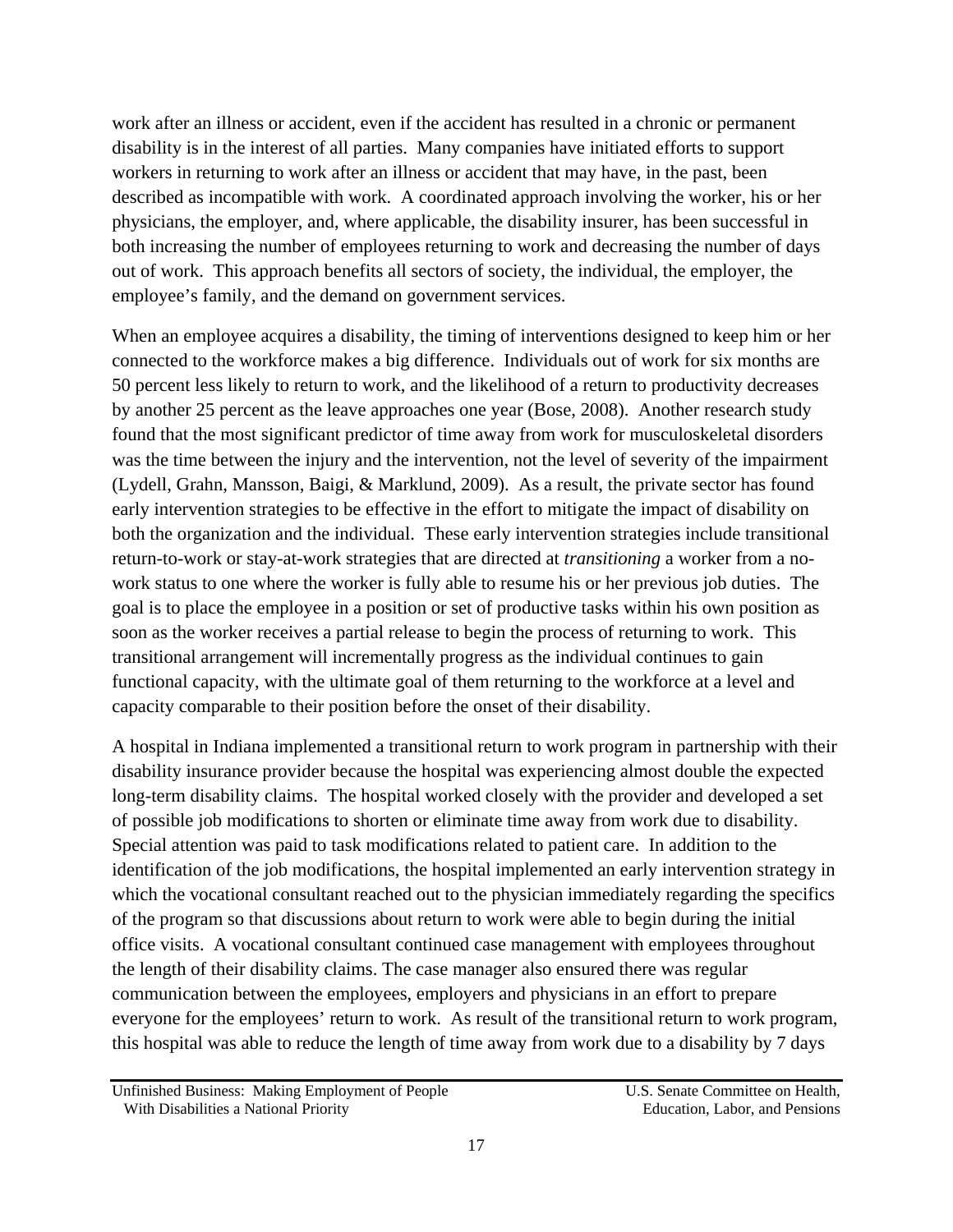within the first 6 months of the program as well as reduce their long term claims by 79 percent within one year (Unum, 2012).

The economic downturn of 2008 has had the impact of displacing millions of American workers who lack the skills and support they need to succeed in the workforce. As the country works to provide training and supports to this diverse population, it is critical that we simultaneously include programs and strategies to address the support needs of workers with significant disabilities who are at risk of leaving the labor force. **As Chair of the HELP Committee, I plan to pursue bipartisan approaches that can create stronger incentives for employers to design and implement stay-at-work and return-to-work strategies that maximize the ability of employees to remain in the workforce after the onset of a disability.** 

## *Self Employment/Customized Employment*

According to the BLS, people with disabilities are significantly more likely to be self-employed than their non-disabled counterparts. In 2010, approximately eleven percent of workers with disabilities were self-employed, compared to only seven percent of workers without disabilities (BLS, 2010). Self-employment is one employment strategy that can lead to significantly higher average earnings and otherwise result in more positive employment outcomes. When traditional employment is not a viable option or is difficult to obtain, many people with disabilities have successfully utilized business ownership and self-employment instead.

People with disabilities can obtain assistance in becoming self-employed through the vocational rehabilitation (VR) system, which consists of training and job-counseling services operated by states but funded in part by the federal government. Such assistance is part of the VR scope of services and self-employment is an appropriate employment outcome as specified within Sections  $7(11)(C)$  and  $103(a)(13)$  of the Rehabilitation Act of 1973, as amended (P.L. 105-220) (Revell et al., 2009). Rural states tend to have higher percentages of VR clients obtaining selfemployment (Revell et al., 2009). In FY 2007, the national average weekly earnings for participants of VR programs who were self-employed was 13 percent higher than the average weekly earnings of all other VR participants (Revell, Smith & Inge, 2009, 13).

In order to give business owners with disabilities the opportunity to compete and be successful in the marketplace, I plan to introduce bipartisan legislation later in this Congress that will expand opportunities for disability-owned businesses to compete effectively for contracts with government entities and private sector companies.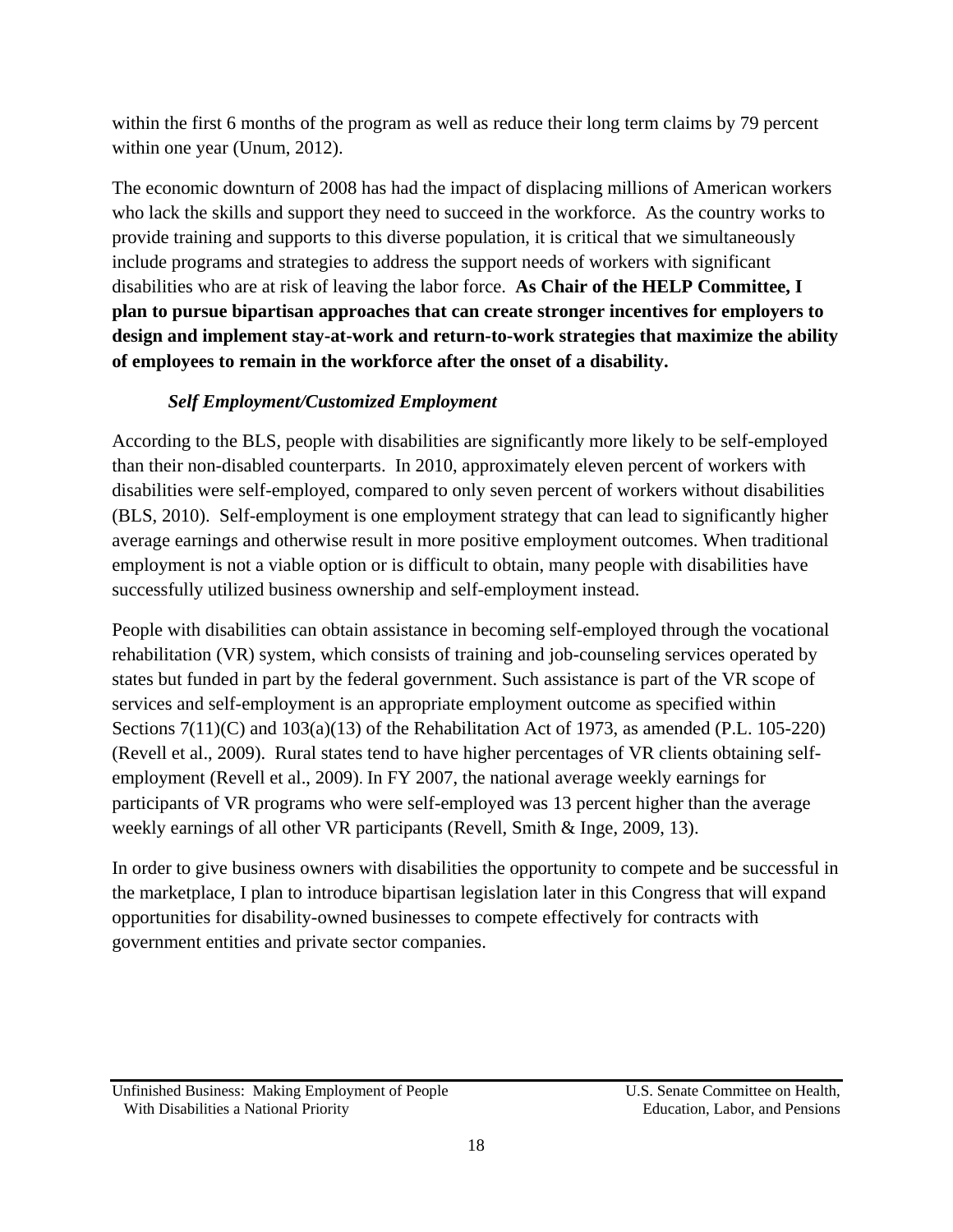# **BUILDING THE PIPELINE: INCREASING KNOWLEDGE, SKILLS, AND EXPERIENCE IN THE DISABILITY WORKFORCE**

In addition to the efforts to build the demand for employees with disabilities through private sector initiatives, return-to-work efforts and support for entrepreneurship, there are also a number of initiatives to build the human capital of would-be workers with disabilities so that they can be competitive for the jobs that are currently available and will be available in the coming years.

#### *IMPACT OF EDUCATION ON EMPLOYMENT FOR PEOPLE WITH DISABILITIES*

Individuals with and without disabilities graduating from high school today have been educated with the policies of the ADA in place and the services of the Individuals with Disabilities Education Act (IDEA). This "ADA generation" is the workforce of the future and is more oriented towards inclusion, acceptance and high expectation of people with disabilities. This generational viewpoint is also carried by individuals with disabilities who were born after the enactment of the ADA and who have expectations to pursue full employment alongside their non-disabled peers.

The benefits of services and supports provided to students with disabilities under IDEA can be seen in longitudinal studies of the post-secondary outcomes for students with disabilities. The National Center for Special Education Research at the United States Department of Education found that over the past 15 years, the rates of students with disabilities continuing their education after high school increased by 20 percent (Newman, Wagner, Cameto, Knokey & Shaver, 2010, Executive Summary).

As has been recently reported, post-secondary education directly translates into higher pay and lower unemployment. According to the BLS, in 2011 the median weekly earnings for a person with a high school diploma were \$610 per week compared to \$1,016 for a person with a bachelor's degree (BLS, 2011).

It is critical, therefore, to ensure that people with disabilities can take advantage of the benefits that post-secondary education provides. Despite the historical improvements, educational attainment for people with disabilities is generally lower than that of people without disabilities. In 2010, 24.2 percent of people with disabilities age 25 and over had less than a high school diploma, compared to 11.2 percent of their non-disabled counterparts. Just over 15 percent of people with disabilities age 25 and over had earned at least a bachelor's degree while 32.2 percent of people without disabilities had a college degree or higher (BLS, 2011).

Unfinished Business: Making Employment of People U.S. Senate Committee on Health, With Disabilities a National Priority **Education** Education, Labor, and Pensions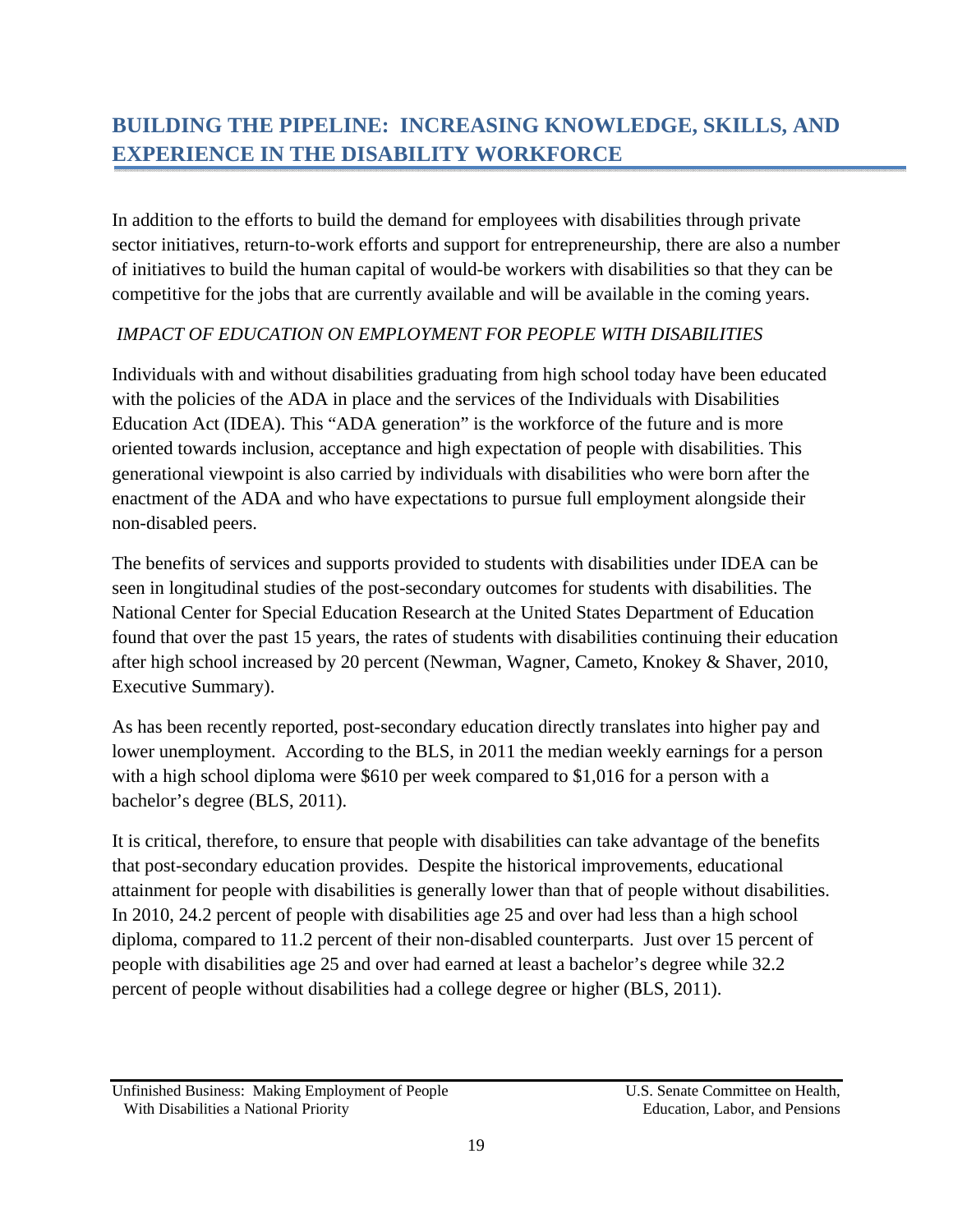Pursuing post-secondary education has a significant impact on the employment of people with disabilities. In a comprehensive study of deaf individuals, approximately 85 percent of those who obtained a postsecondary degree were employed (Schley, 2010). Postsecondary education is not only significantly correlated with increases in the employment outlook for a people with disabilities it is also significantly correlated with higher lifetime earnings (Schley, 2010). While the experience of people with hearing disabilities may not be typical of all subgroups of people with disabilities, the focus on post-secondary education, whether a two- or four-year degree or a certificate program, clearly has a positive impact on the economic independence of all individuals, including those with disabilities.

To leverage the investments we as a country have made in education of students with disabilities, we need to ensure there is a path from school to the workforce. Whether a student with a disability is ready for work at the end of high school, the end of their IDEA eligibility, or with some post-secondary education; we must ensure opportunities at all stages of career and educational development for students with disabilities to engage in job preparation and search activities.

As Chairman of the HELP Committee, I plan to pursue bi-partisan approaches to addressing this critical need. Transition activities such as internships, part-time jobs, job shadowing, and interviewing and job skill development are needed to help students transition to the workforce. We will work to create the incentives and gather the resources to make these and other evidencebased transition practices possible for students with disabilities.

## *WORKFORCE DEVELOPMENT ACTIVITIES*

Another federal effort, the broad-based workforce development programs authorized under the Workforce Investment Act, particularly the One-Stop system, can play an important role in connecting individuals with disabilities with employment opportunities. One-Stops are the local conduits for delivering and coordinating employment services for all individuals who are seeking work. The One-Stops provide services such as labor market information, skills assessment, job search assistance and training. However, individuals with disabilities have not always been full participants in the One-Stop system, sometimes encountering accessibility or attitudinal barriers. (See the December 2004 GAO report, "Labor Has Taken Several Actions to Facilitate Access to One-Stops for Persons with Disabilities, but These Efforts May Not Be Sufficient.") Since some individuals with disabilities will seek employment services at their local One-Stop, either by choice or due to the fiscal limitations of the Vocational Rehabilitation program, it is critical that these physical, technology, or other barriers be eliminated as soon as possible.

In my role as Chairman of the Senate Appropriations Subcommittee on Labor, Health and Human Services, Education, and Related Agencies, I supported funding to the Office of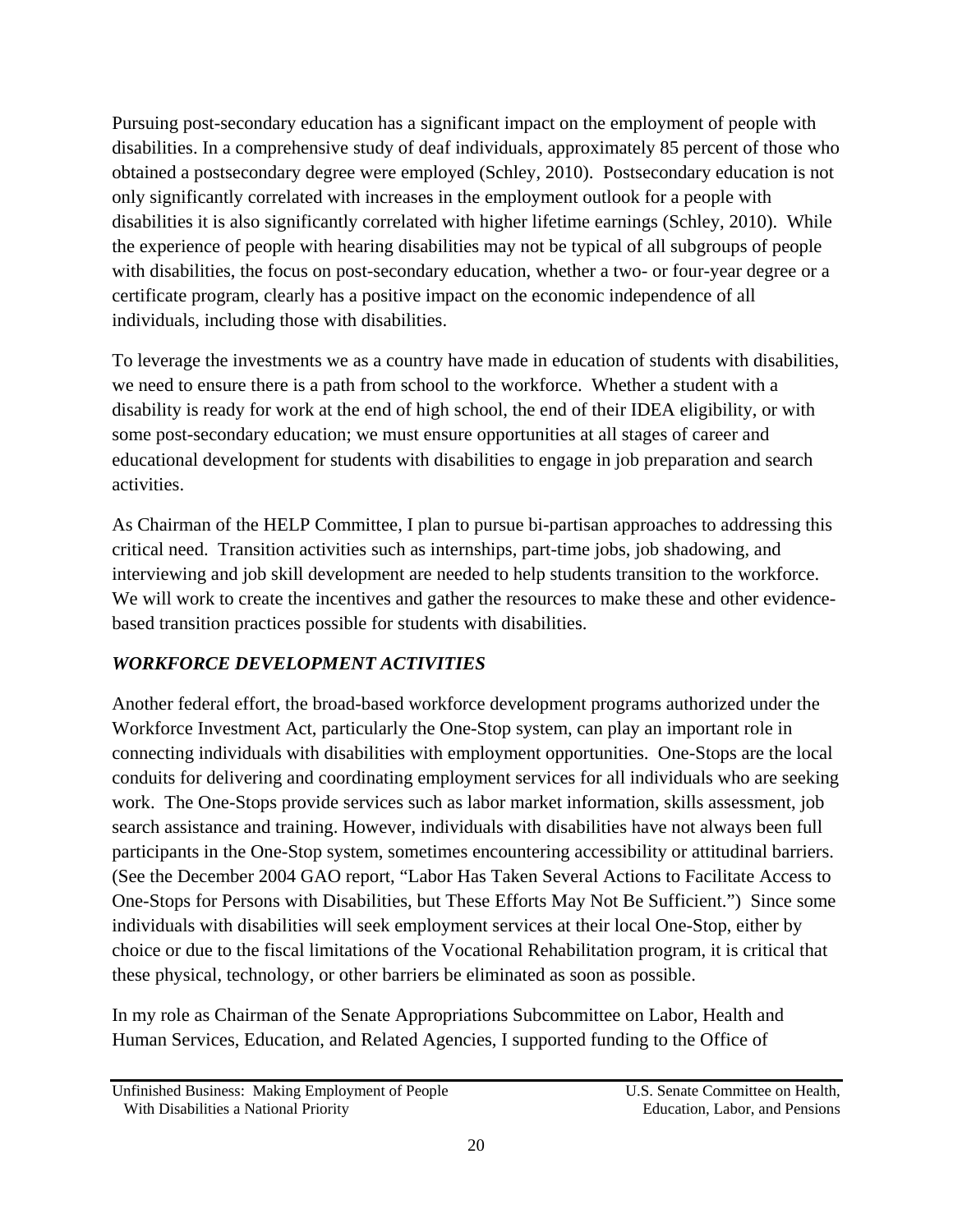Disability Employment Policy and the Employment Training Administration to allow them to identify and remove the barriers at One-Stop locations. Funding was provided in the FY 2010, 2011 and 2012 budgets to eliminate physical barriers to One-Stop locations and to enhance the overall participation of people with disabilities in the One-Stop network. This ongoing effort is critical and has the potential to make the One-Stop network a much more effective partner in helping connect people with disabilities with training and employment opportunities.

## *STATE VOCATIONAL REHABILITATION PROGRAMS*

As people with disabilities are leaving PK-12 education, the State Vocational Rehabilitation programs provide critical employment services to thousands of individuals with disabilities. These services include providing necessary support services and technology, providing financial support for post-secondary education and training programs, and matching individuals with employment opportunities commensurate with their skills and interests. Equally important, Vocational Rehabilitation programs have developed and use a number of strategies that can significantly increase successful employment outcomes for individuals with disabilities. These model strategies include:

- Creating high expectations for individuals with disabilities, which can not only increase the confidence and self-sufficiency of such individuals, but also lead to enhanced employment opportunities and upward mobility in the workforce, consistent with the goals of the Americans with Disabilities Act;
- Providing introductory work opportunities for individuals with disabilities, including paid and unpaid internships, youth work experience, practicum experiences and service learning opportunities; such experiences are often the catalyst for a successful employment outcome, particularly for individuals with significant disabilities;
- Focusing on emerging workforce needs of the public and private business sectors, including building partnerships and workforce preparation pipelines, and encouraging students with disabilities to pursue post-secondary career and technical programs in these high-growth employment fields (which currently include health care, manufacturing, information technology, and others); and
- Sharing success stories that highlight the abilities of workers with disabilities and the essential role of business in creating career opportunities, as a way to encourage greater commitment by businesses to hiring qualified individuals with disabilities.

As we've seen, while the overall employment participation for working age people with disabilities has remained stagnant for the past two decades, there are pockets of excellence throughout the country, often as a result of creative efforts of local or state Vocational Rehabilitation programs. In addition to those states with high employment participation such as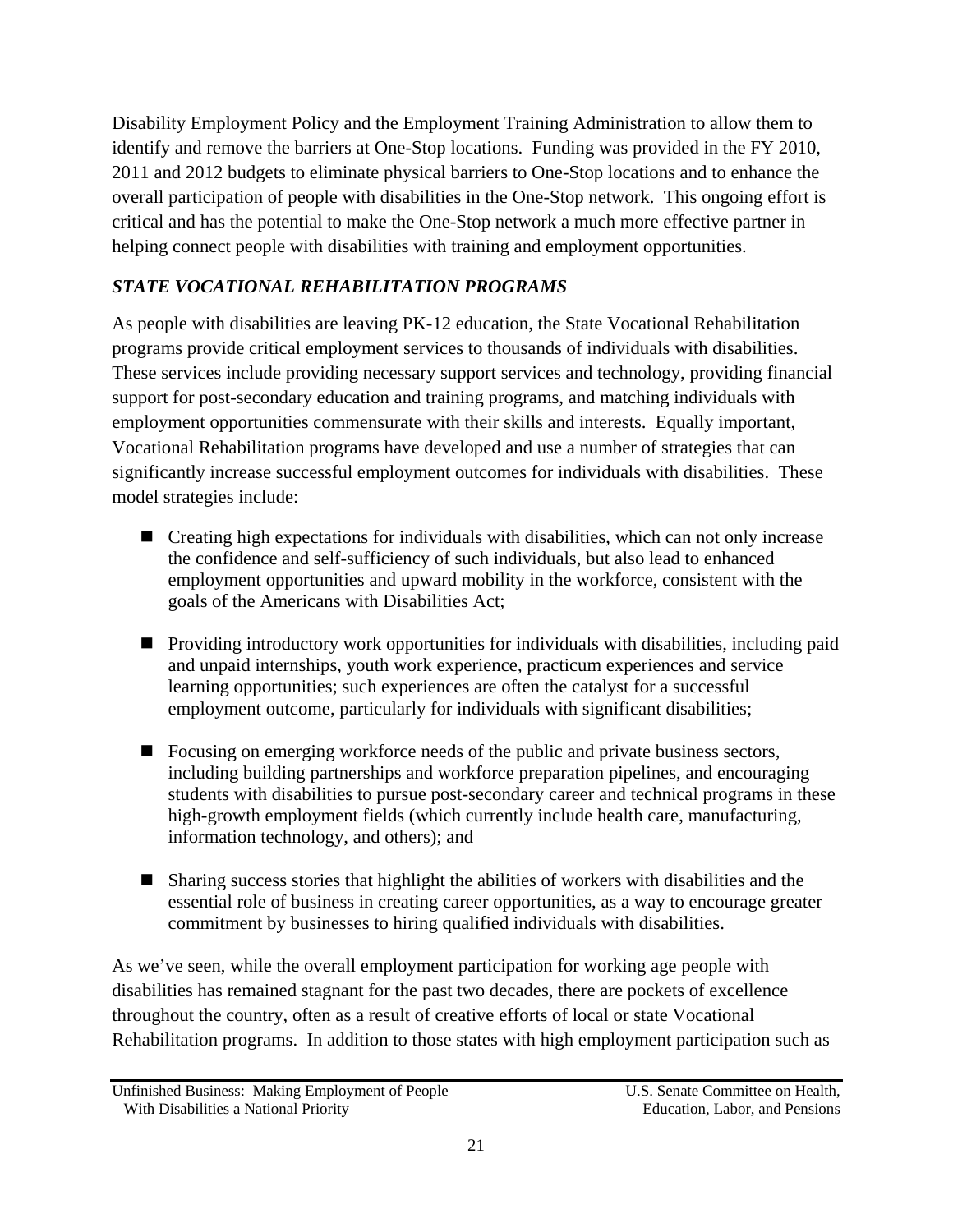North Dakota and Wyoming, some states and localities have been very successful in increasing employment of people with disabilities.

Wisconsin has implemented a highly successful on-the-job training initiative in the public and private sectors with an 83 percent success rate of placement and retention of people with disabilities in competitive employment. Through the initiative, in less than two years, over 1,000 individuals with disabilities have been hired through the on-the-job training program. This initiative has been coordinated by the Division of Vocational Rehabilitation and has engaged 15 state agencies using existing resources to increase positive outcomes for employment of people with disabilities (Wisconsin Department of Vocational Rehabilitation, 2012).

Other states, such as Utah, have moved to create innovative programs to increase the employment of people with disabilities. In 2009, Governor Gary Herbert issued a declaration highlighting the untapped workforce in Utah of people with disabilities. The Governor then instituted a set of programs designed to increase employer demand and to increase the availability of skilled and supported workers with disabilities. The "Work Ability Utah" program links people with disabilities who want to work with potential employers. The program also provides job training activities for people with disabilities, promotes development of supported employment coaches, and provides employers with supports to create adaptations and accommodations for workers with disabilities. Utah has also implemented a special hiring authority for state government modeled after the Federal government's Schedule A hiring authority, where qualified workers with significant disabilities can be hired quickly without having to go through the typical cumbersome and lengthy government hiring process.

Likewise, in 2009 Massachusetts Governor Deval Patrick implemented a plan to expand both public and private sector disability opportunities in his state. Public sector components of this initiative included strategies for hiring, retention, and promotion of state employees with disabilities, along with the establishment of a special fund (the Reasonable Accommodations Capital Reserve Account) to help pay for workplace accommodations for state employees. Since the launch of these efforts, Massachusetts has reported a 65 percent increase in the percentage of state employees who self-identify as people with disabilities (HELP Committee correspondence with Massachusetts Governor's office, June 2012).

Sources of good jobs for workers with disabilities, like the Obama Administration's federal sector hiring initiative, increased demand from federal contractors, and greater leadership from the business community more broadly, are for naught if our education system fails to develop and train the workforce to fill these jobs. And so it will be critical that State vocational rehabilitation programs and the Rehabilitation Services Administration step up and find ways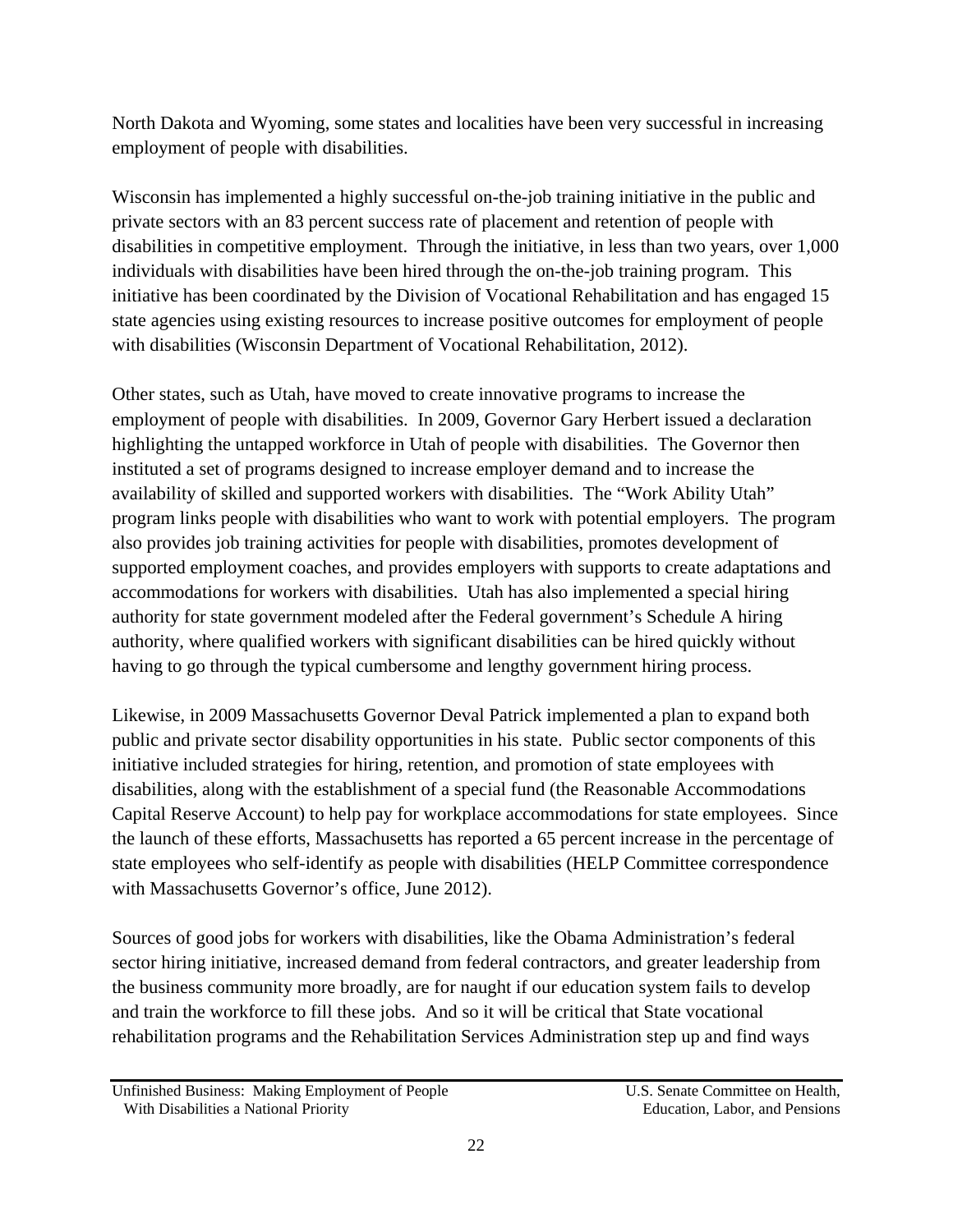engage other partners so that the workforce development system can meet the increased demand for qualified workers with disabilities.

## *EMPLOYMENT FIRST*

A number of states have developed a new model of promoting competitive, integrated employment as the expected outcome for people with the most significant disabilities, with an emphasis on youth and young adults. "Employment First" is a policy, now adopted by 12 states, with the guiding principle that all youth with disabilities, upon completion of their eligibility for IDEA services, and in some cases prior to the completion of the eligibility for those services, will work in competitive, integrated employment. The policy assumption is that all individuals with disabilities, despite the level of severity of their disability, should be provided with support, training, and opportunities to work within the general labor force.

States such as Maryland have integrated this policy across their programs supporting individuals with disabilities, including their Vocational Rehabilitation services, their developmental disabilities services, their Department of Labor programs, and their Department of Education programs. The coordination of this unifying principle has increased employment of youth within the states adopting the policy.

In addition to Maryland, the states of California, Iowa, Minnesota, Washington, North Dakota, and Rhode Island have aggressive Employment First policies designed to engage youth in internships, part-time work, volunteer work, and community service work. The combination of schools, advocacy groups, and state government agencies, including the state Developmental Disability and state Vocational Rehabilitation agencies, have created environments where the expectation is youth with disabilities will be provided with opportunities to explore work and develop specific workplace skills, will be supported in competitive integrated employment settings and will be expected to work when they have left school.

The case of King County, Washington and its implementation of this policy is an example of the change that can take place in employment of people with disabilities. In 2005 the percentage of youth with disabilities employed two years after leaving school was six percent. In five years, with a focus on an Employment First policy and a change in the approach to transition from school to employment by the local public schools, and the state VR and DD agencies and the county workforce offices, 56 percent of youth with disabilities were employed. States using an Employment First perspective have seen significant growth in the employment of people with disabilities (Washington State Division of Developmental Disabilities, 2011).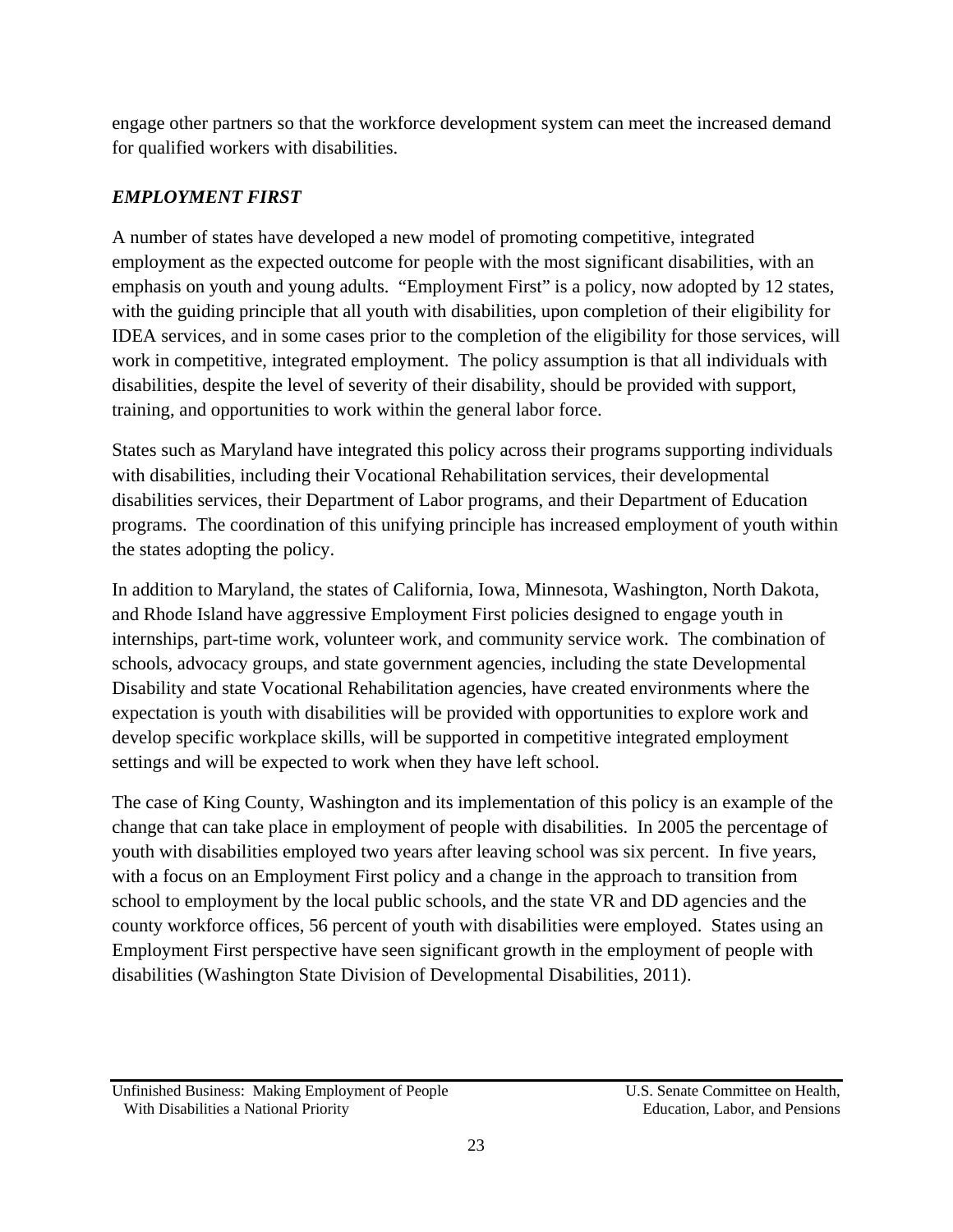#### *NATIONAL GOVERNORS ASSOCIATION INITIATIVE*

Under the leadership of current chair, Governor Jack Markell, the National Governors Association (NGA) will spend the coming year focusing on improving employment opportunities for people with disabilities. The initiative will target the roles states and businesses can play in facilitating both employment options and mentoring youth with disabilities to be ready to enter integrated, competitive employment when they finish school or return from military service. The NGA recognizes that businesses with strong disability employment programs often are stronger businesses overall and are more likely to be profitable because of better employee retention, lower safety related costs and lower missed work day costs. Governor Markell's initiative will encourage state governments to identify business partners to develop specific plans for their states to hire and retain people with disabilities within each state's potential workforce. With the goal of educating both the private and public sector about the business benefits of recruiting, retaining and promoting people with disabilities in the workforce, this initiative is another example of the forces converging around disability employment.<sup>3</sup>

#### *SCHOOL TO WORK MODELS*

For students eligible for special education services, state educational supports and services may be available through the student's 22nd birthday. The last three-to-four years of service eligibility create an opportunity to increase the skills of youth with disabilities and to provide them with extensive work experience so they are ready for participation in the workforce.

The current use of these three-to-four years of extended schooling for students with disabilities continues to be academically based and is often delivered in high school or even middle school settings. These additional years of educational services for students with disabilities can be years of great opportunity to provide internships, employee skills instruction, on-the-job training, parttime work experiences, and job coaching. The Employment First states mentioned above are demonstrating how to make better use of these transition years to maximize the likelihood that students will be ready for competitive, integrated employment when they turn 22.

This three-to-four year window is also an opportunity for local school districts, state Vocational Rehabilitation services, and employers to collaborate and meet the pipeline needs of employers. Local businesses can collaborate with local school districts to identify workforce needs and provide internships and coop placements for students with disabilities. Vocational Rehabilitation services and state developmental disabilities services can assist employers in identifying and

 <sup>3</sup> Details about Governor Markell's disability employment initiative can be found at: http://www.nga.org/cms/home/news-room/news-releases/page\_2012/col2-content/new-nga-chair-announces-yearlon.html.

Unfinished Business: Making Employment of People U.S. Senate Committee on Health, With Disabilities a National Priority **Education** Education, Labor, and Pensions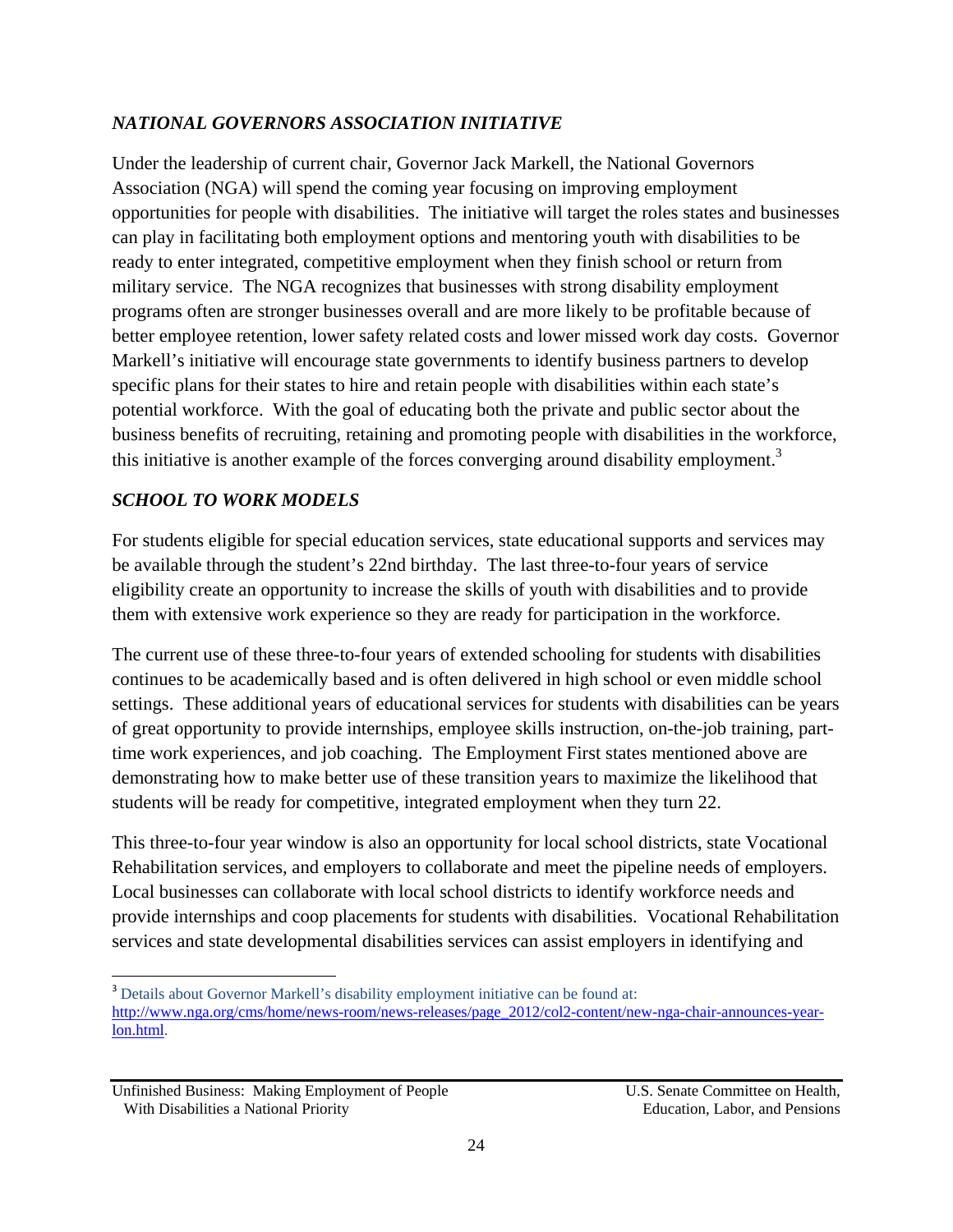acquiring necessary assistive technology and coaching/support strategies to increase the likelihood of a successful employment outcome for students with disabilities. This model is a student-employer based model that takes into account the skills and preferences of the student worker as well as the needs of the employer.

Moving from an academically-based model to an employment acquisition-based model for the final years of IDEA eligibility for students with disabilities can greatly increase the likelihood of employment participation at the conclusion of the student's high school career (Blackorby & Wagner, 1996, Colley & Jamison, 1998, Luecking & Rabian, 2000, and Rogan, 1997).

## *REFORMING CENTER-BASED EMPLOYMENT MODELS*

The Employment First initiative has been a way for states to address the pressing need to help youth transition from school to competitive, integrated employment. A remaining concern in the employment of people with disabilities has been center-based, sub-minimum wage employment. Center-based employment for people with disabilities are jobs in self-contained settings working primarily only with other people with disabilities. Under Section 14(c) of the Fair Labor Standards Act (FLSA), employers can apply to the Department of Labor to obtain a certificate that allows them to pay people with disabilities below minimum wage, at a rate that represents their production or output in comparison to an employee without a disability. In many cases, the rate of pay for individuals with disabilities can be as low as 50 cents per hour.

Originally designed as a program to employ individuals with severe disabilities in an era when assistive technology, supported employment, and job coaching were not available, the "sheltered workshop" or center-based, segregated employment continues to be a major player in the disability employment continuum. It is estimated that possibly 40 percent of people with significant disabilities currently work in center-based, sub-minimum wage programs (Cimera, 2008). While there are benefits to the individual, high reliance on such programs is not as beneficial as participation in competitive, integrated employment. As has been documented by Robert Cimera of Kent State University, the benefits to individuals working in competitive, integrated employment are far greater than those working in center-based employment. Individuals working in competitive, integrated employment earn more money, develop greater skills, have a larger circle of friends, and are generally more satisfied with their lives (Cimera, 2010, 2011). In addition to the benefits to the individuals with disabilities, the cost of supporting individuals with disabilities in competitive employment in comparison to the cost of supporting them in center-based employment is significantly less (Cimera, 2010).

These findings indicate two important policy needs. One is to ensure that youth with disabilities, as they transition from school to the workforce, have the skills, opportunities and supports necessary for them to succeed in competitive, integrated employment settings. This long-term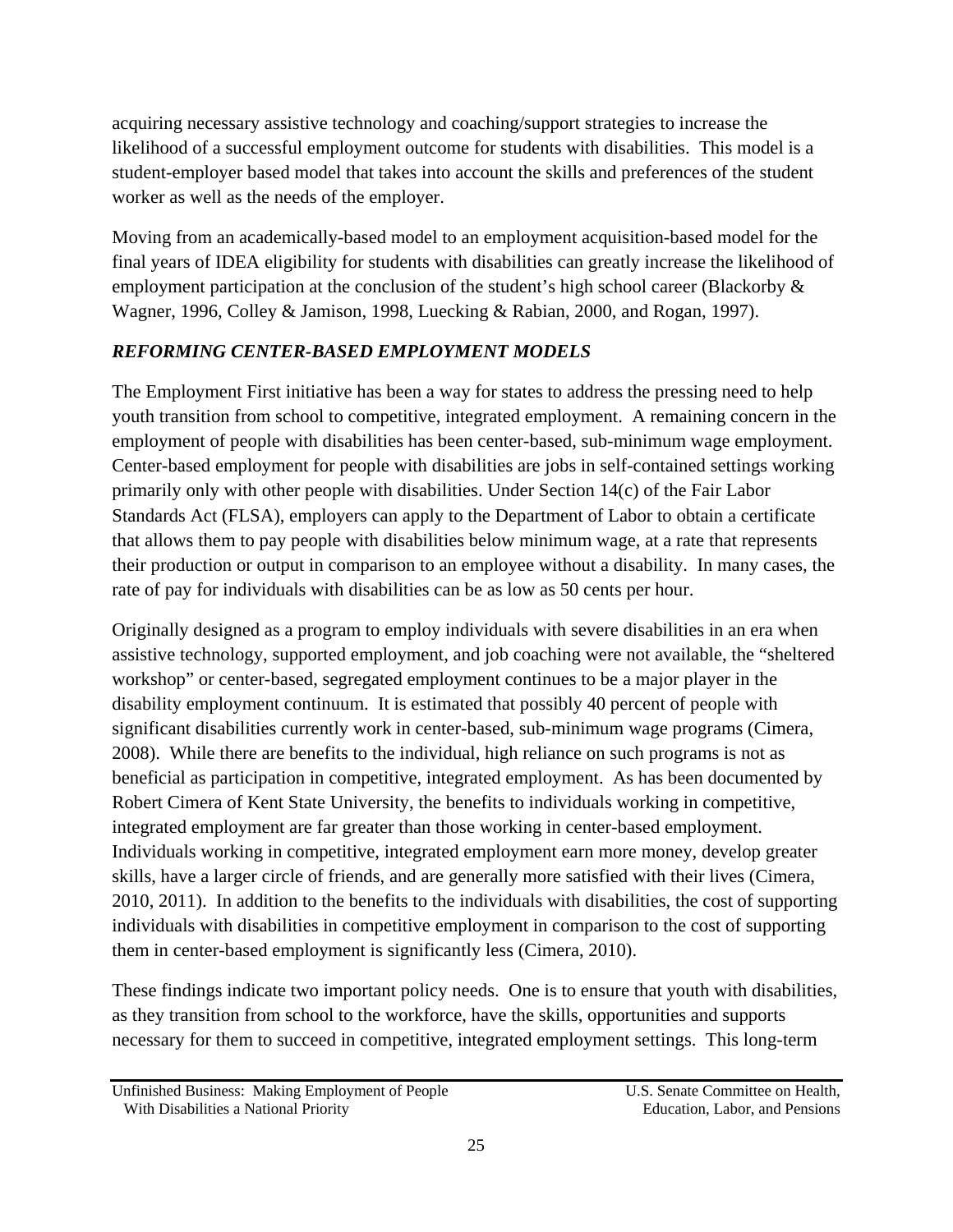investment in youth will greatly increase the likelihood they will have more positive employment outcomes and be able to benefit from the positive aspects of competitive employment.

The second policy need is to address the needs and quality of life of people with disabilities who have been long-term participants in center-based employment. While center-based employment has often been cited as a way to prepare individuals for competitive, integrated employment, it is not clear that the typical worker in a center-based setting is in fact gaining skills that will lead to competitive employment. In Cimera's work examining center-based employment as a mechanism for preparing individuals for competitive, integrated employment, he found that few individuals moved from center-based employment and when they did, they were generally less successful than those with similar disabilities who received supported employment services and did not have center-based experiences (Cimera, 2011).

It is time to expand the "Employment First" approach beyond the current group of 12 states, and ensure that workers in center-based settings have opportunities for upward mobility. Likewise, it is critical that young people be given opportunities in competitive, integrated employment as they are beginning their adult lives and still trying to determine what is possible for them in the world of work.

# **THE NEED FOR ALIGNMENT OF FEDERAL SPENDING WITH THE GOALS OF THE ADA**

Over the years, government programs have been established and developed to assist people with disabilities who cannot work or who cannot engage in substantial gainful employment activity. These include income-support programs such as Social Security Disability Insurance (SSDI) and Supplemental Security Income (SSI) and their corresponding health care programs, Medicare and Medicaid. At the same time, the government funds programs like Vocational Rehabilitation that are designed to help individuals with disabilities build their human capital and achieve success in the labor force. As we invest in our workforce, it is critical that we realize that funding these latter training and workforce integration programs will decrease dependency and lead to greater savings in programs like SSDI and SSI, as individuals with disabilities become selfsufficient workers.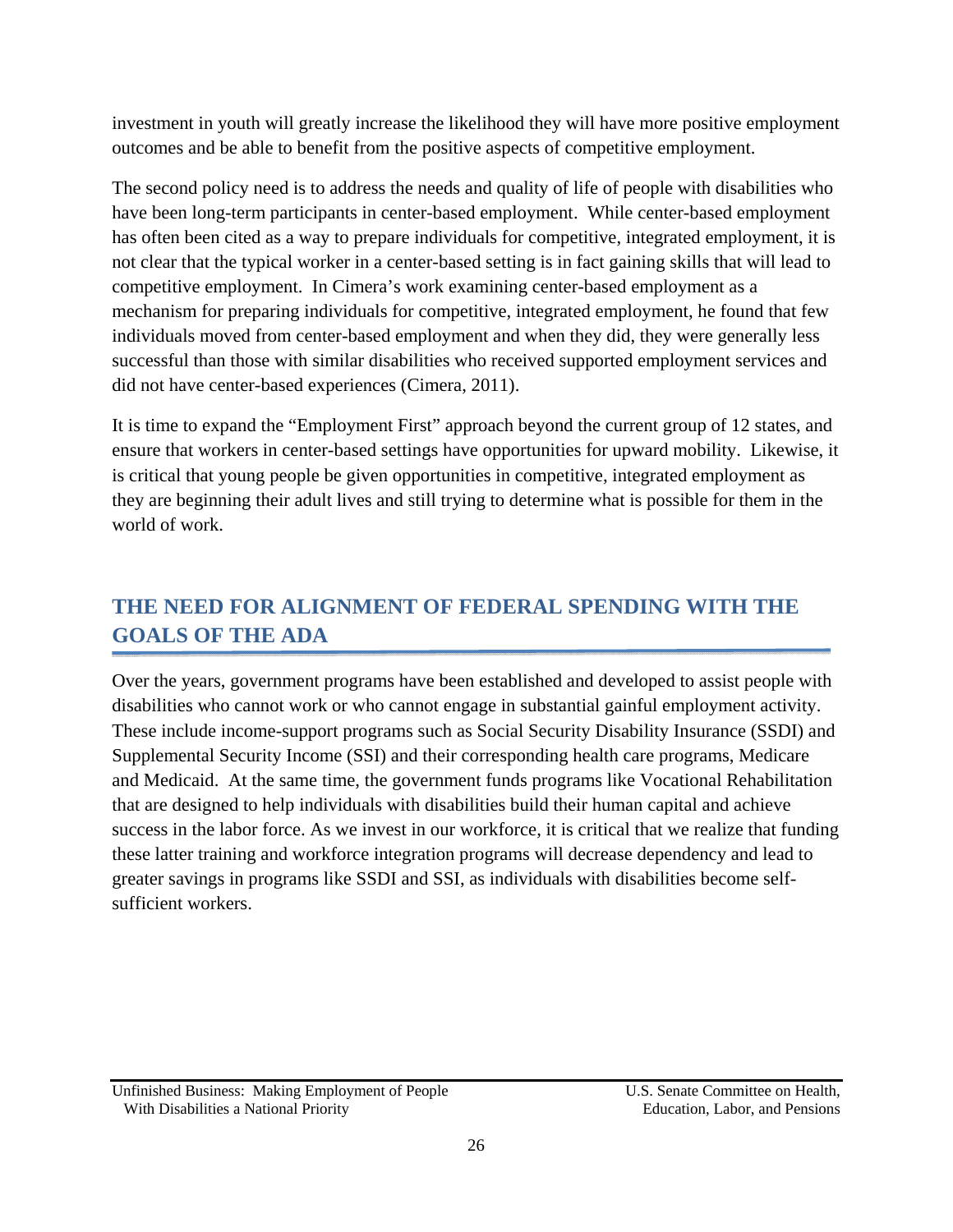A significant amount of federal funding provides supports and services to the working-age

population with disabilities. In 2008, nearly 12 percent of all federal spending, and a large amount of state funds, supported this population (Stapleton & Livermore, 2011). Working-age people with disabilities receive support in the form of income maintenance programs (e.g. SSDI, SSI), health care programs (e.g. Medicare and Medicaid), housing, food assistance, education, training and employment services (Stapleton & Livermore, 2011). As a share of gross domestic product, federal disability expenditures grew by 56.3 percent between 2002 and 2008 (Stapleton & Livermore, 2011). This spending increase reflects both a growing need and the country's commitment to support people with disabilities. This increase in expenditures has not been matched with a corresponding growth in employment rates for people with disabilities. To the extent that our largest programs are designed to support people with disabilities outside the labor force, it is important to examine how these programs can be better aligned with the vision and goals of the ADA: "equality of opportunity, full participation, independent living and economic self-sufficiency." (See, e.g., Stapleton & Livermore, 2011).

*"Part of the problem, I believe, is rooted in the fact that these well‐ intentioned systems, designed decades ago, were created with little expectation that Americans with disabilities would ever be anything more than recipients of care, that they could not, in fact, become contributors to our economy, our tax base, and our communities."* 

*– Tom Ridge, Chairman, National Organization on Disability* 

Based on evaluations of work incentive programs, an

estimated 40 percent of Social Security beneficiaries are interested in working (Livermore, 2011). Beneficiaries with longer and more recent work histories and higher earnings were more likely to be interested in returning to work (Livermore, 2011). Livermore found the longer the beneficiary had been receiving Social Security benefits, the less likely they were interested in returning to work. Conversely, the more education a beneficiary had attained, the more likely they were to be interested in working (Livermore, 2011). These statistics point to the need to take proactive steps to integrate individuals with disabilities into the workplace, through education and early-age work programs.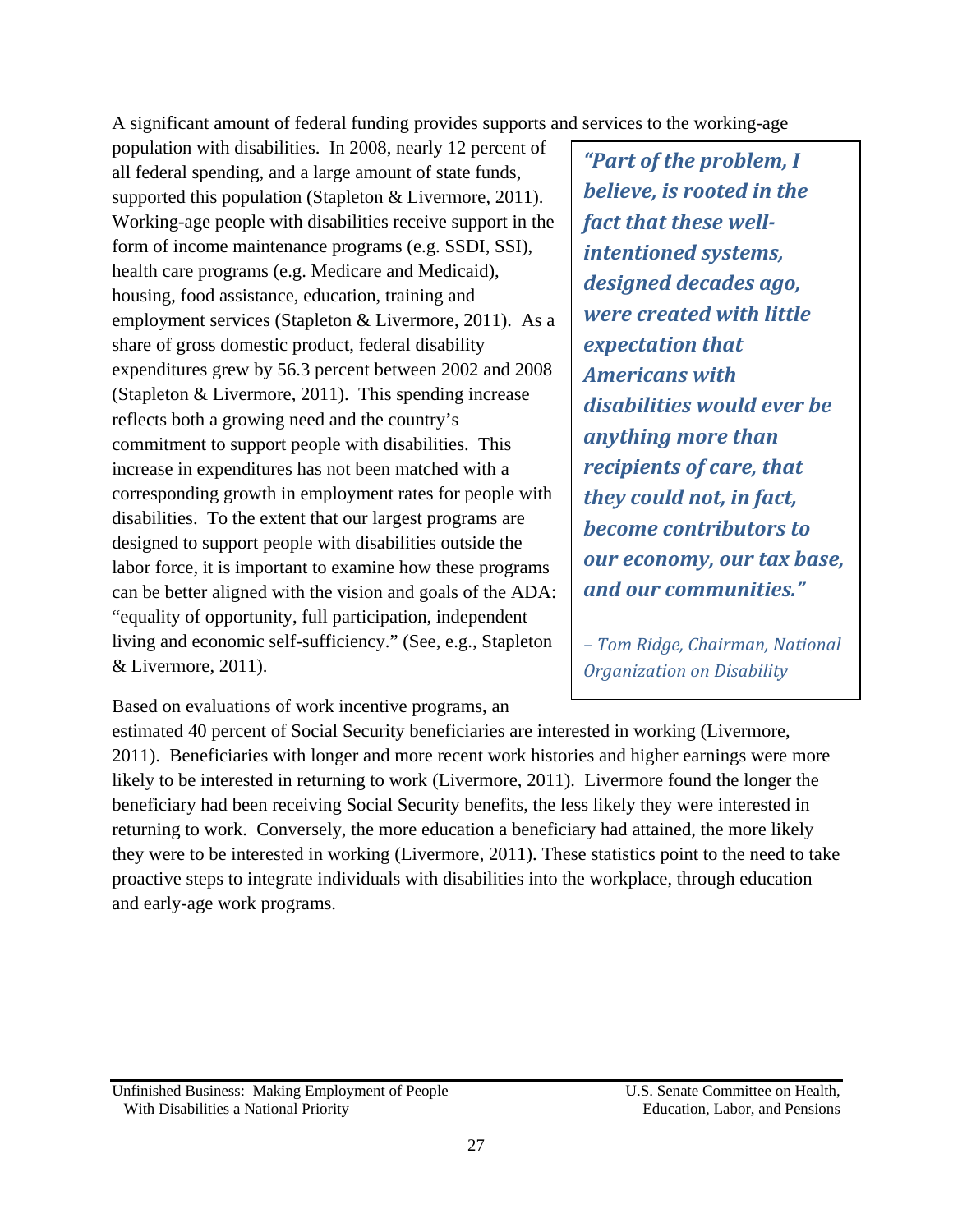Although incremental changes to income support policies have been taken in the past 20 years to

better align them with the goals of the ADA, federal spending overall continues to prioritize "taking care of" people with disabilities outside the labor force, instead of modernizing the programs to provide investments and supports that are designed to facilitate labor force participation, increased earning capacity and economic security of these American workers.

I believe that we need to modernize our largest federal programs so that they do not require people to prove they cannot work. We need to modernize these programs so they invest in people with disabilities to help them move into the workforce and to reach their full potential. To lay the foundation for this kind of modernization, I believe we should use the States as a laboratory for innovation, and we should create incentives for States to design more modern approaches and let them test these approaches with the ultimate goal of implementing systems change at the federal level once we have proven results from a series of State pilots. These pilots could give States the flexibility to waive federal rules and test new models that would bring together multiple state agencies and multiple funding streams to maximize employment outcomes for their citizens with disabilities.

*"An overall … approach needs to be adopted in which the initial focus is on assessing what individuals can do and helping them to obtain the support services, both financial and nonfinancial, that are needed to maintain or increase expectations that is a realistic possibility. The determination that an individual cannot work should be the option of last resort, not the first option."*

*– Social Security Advisory Board, 2006, "A Disability System for the 21st Century"* 

Working to implement the Affordable Care Act will create an opportunity for States to integrate children and adults with disabilities and chronic health conditions into the healthcare marketplace, so that they are not forced to participate in Medicaid because it is the only program that meets their needs. The elimination of pre-existing condition exclusions and lifetime caps on benefits have the potential to make private health insurance much more meaningful for Americans with disabilities, helping to address one of the barriers that has kept people from leaving the disability benefit rolls.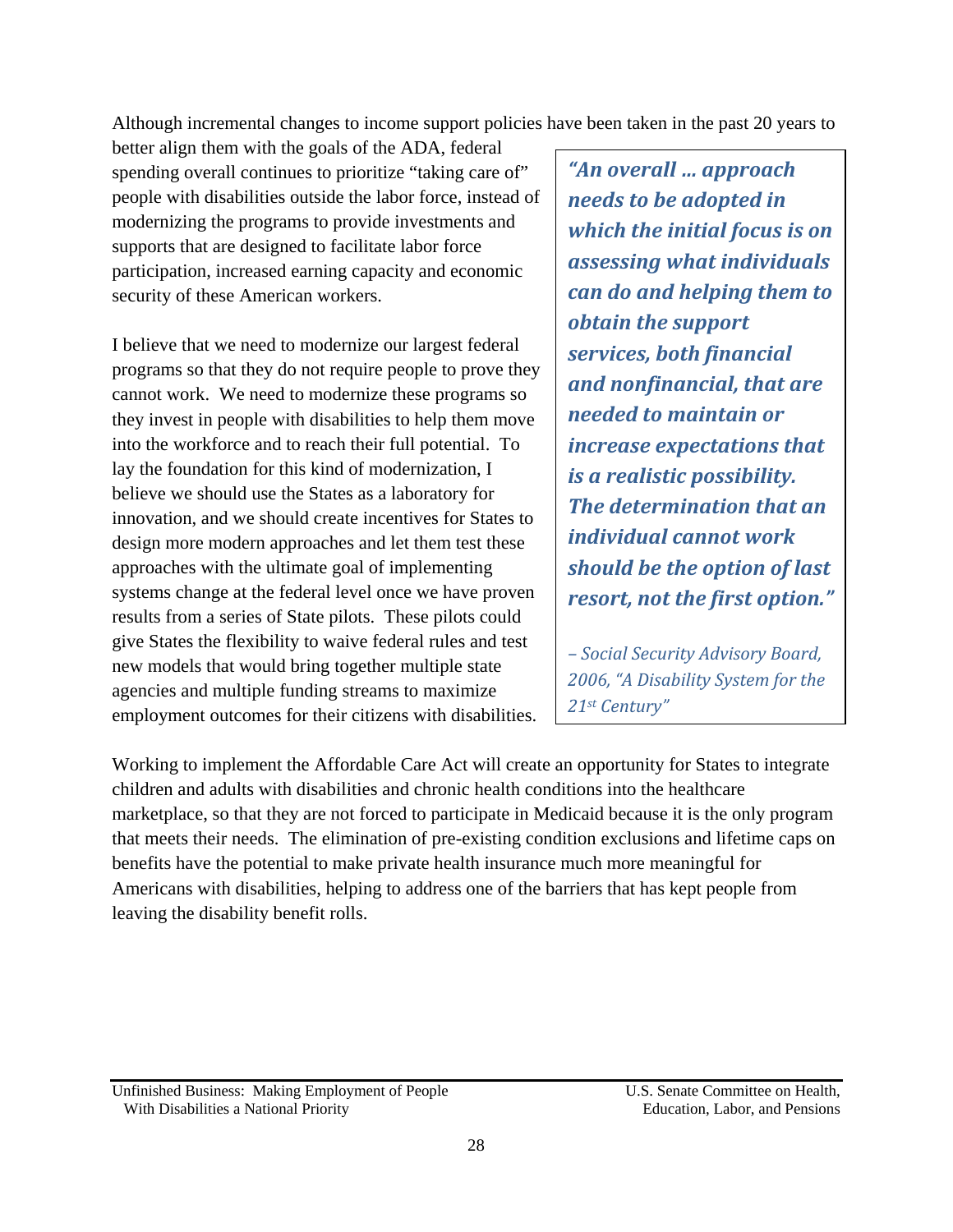I am also convinced we need to do a better job at key points in a person's disability lifecycle to

provide the right kinds of interventions and supports that would maximize labor force participation. For children and youth with disabilities, we need to do a better job while they are still in school of exposing them to the world of work and helping them develop skills that will lead to employment success. For people with adult-onset disabilities, we need to learn from successful private sector approaches that have provided timely, flexible interventions after the onset of a disability that keep people connected to the labor force.

## *GROWTH IN APPLICATIONS FOR FEDERAL DISABILITY BENEFITS*

Applications for federal disability benefits typically increase during an economic downturn. In the fall of 2008, the U.S experienced its most significant recession since the Great Depression of the 1930s. During the past three-plus years, the federal disability benefit growth shows the flipside of the declining workforce participation rates for adults with disabilities. Between December of 2008 and November of 2011, the number of disabled workers receiving Social Security Disability Insurance (SSDI) benefits increased from 7.4 million to 8.5 million, an increase of almost 14 percent. During the same period, the number of disabled adults ages 18-64 receiving Supplemental Security Income benefits increased from 4.3 million to almost 4.8 million, an increase of more than 11 percent (Social Security Administration, 2008, 2010).

*"Through job shadowing, part time jobs, and internship experiences I gained more confidence in defining my career goals, but more importantly I learned skills to help me work towards these goals. I learned what is expected of an employee and how I can meet those expectations. I have steadily taken on more and more of the responsibilities of living independently as an adult as a result of these work experiences; and I have immense satisfaction in being a valued and contributing member of society."*

*–Amelia Wallrich, HELP Committee Witness, July 14, 2011*

The growth in federal disability benefit expenditures is also linked to growth in federal expenditures for Medicare, which is an accompanying benefit for recipients of SSDI, and federal and state expenditures for Medicaid, which is an accompanying benefit of Supplemental Security Insurance (SSI).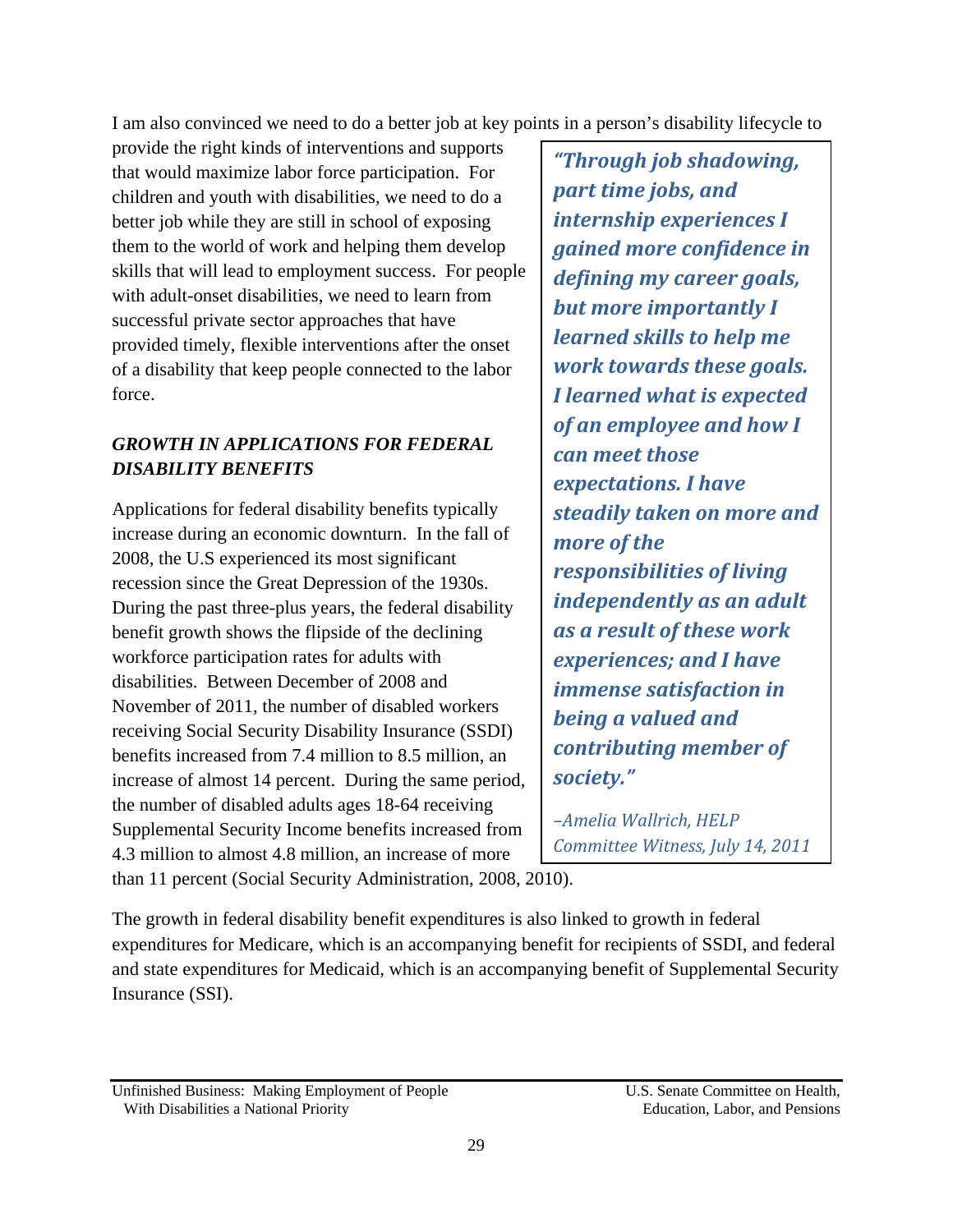The Social Security Administration has tried to address these increases. The Ticket to Work Program was created in the late 1990s to expand the universe of service providers and to provide SSI and SSDI beneficiaries with choices beyond the State VR agencies to obtain the services and supports they need to maintain employment. The Ticket program can offer individuals the needed support to prepare for, acquire, and sustain good jobs, good careers and better selfsupporting futures. Because the costs of continuing to enroll a person with a disability in SSI and Medicaid is extremely high – one estimate is over \$250,000 for a lifetime – efforts to support individuals to work are well worth the time and effort (Williams, 2011). To the extent that the Ticket program can enable a small number of disability beneficiaries to become and remain fully self-supporting through earning a living, to exit the cash benefits programs, and to leave a life of needless poverty behind, the program can pay for itself. In doing this, the program also can create a tipping point of hope and purpose for others to emulate and embrace in their own life.

While the SSA Ticket program has had more than its share of design flaws, challenges, and false starts and stops, as of December, 2011, the program had supported nearly 17,000 disability beneficiaries to gain and maintain employment. SSA estimates that the total savings accruing from these activities are over \$100 million (CRS, 2012). Such results are modest, yet they do indicate a significant desire to work within the beneficiary population.

Although the definition of "disability" for purposes of the Social Security disability programs is a narrower definition than the one used by the Census Bureau and the Bureau of Labor Statistics, the population of people with disabilities receiving SSDI and SSI are clearly a growing subset of the population of all adults with disabilities. As was noted when Congress passed the Ticket to Work and Work Incentives Improvements Act in 1999, for the adults with significant disabilities who receive federal disability benefits, a modest increase of one-half of one percent of the beneficiary population leaving the rolls for employment could save the Social Security Trust Fund and the U.S. Treasury over \$3.5 billion over the working lives of such individuals. (House Commerce Committee Report, July, 1999). Indeed, in a May 12, 2012 editorial, The Washington Post noted the financial strain on the SSDI system caused by burgeoning enrollment, and called for stronger incentives for businesses to employ people with disabilities (The Washington Post, Editorial, May 12, 2012). Accordingly, if we can find a way to help more Americans with significant disabilities achieve success in the labor force, we have the potential to realize substantial savings in our income support programs.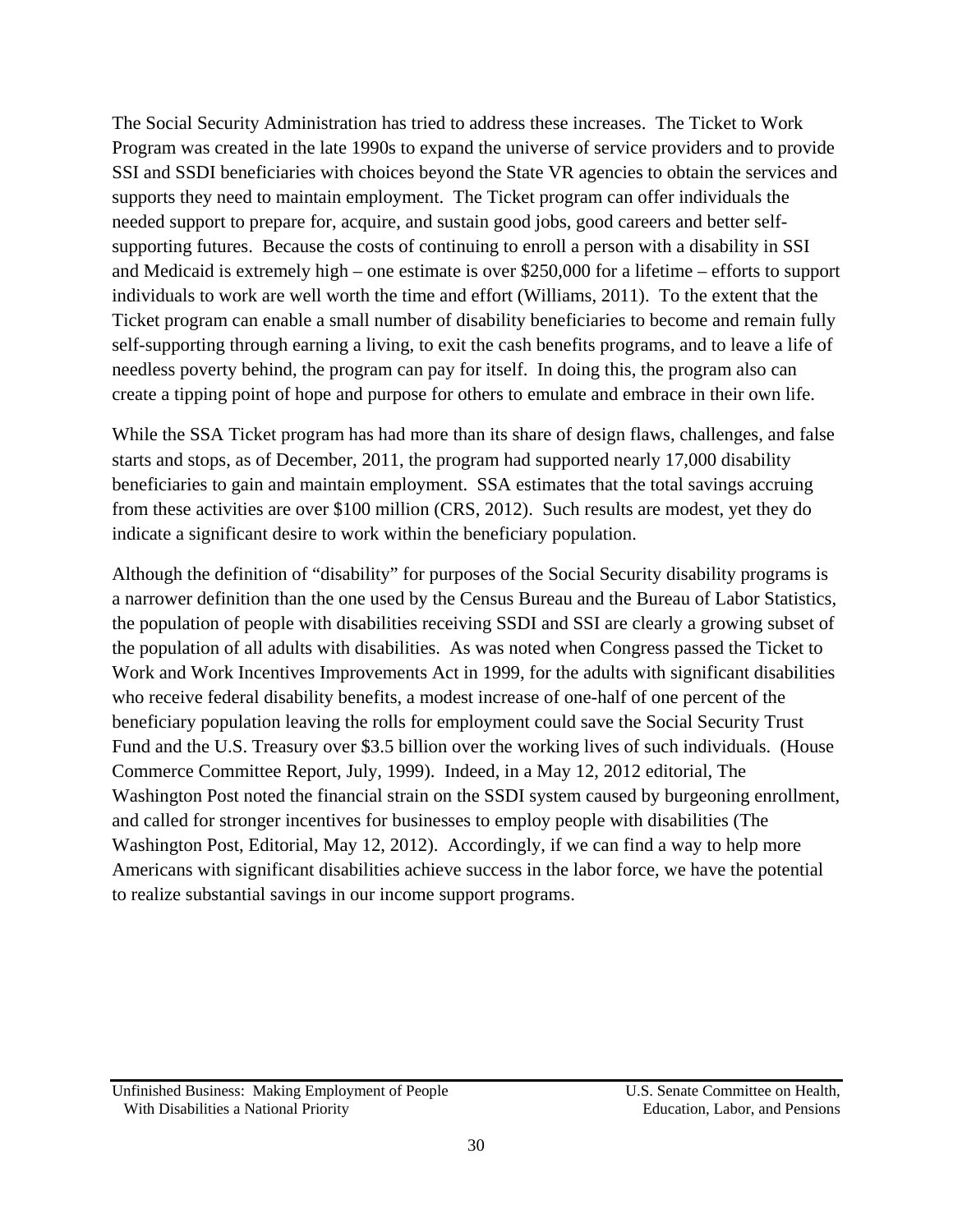## **A TIME FOR ACTION**

Although the U.S. has struggled with how best to boost disability employment in the last two decades, I believe we are on the cusp of seeing some real progress on this issue. Private sector leaders such as Walgreens have shown it is possible to employ people with disabilities in a manner that spurs innovation, improves morale, increases productivity, lowers turnover, and improves the company's bottom line. Innovative government programs like those in Wisconsin and King County, Washington have made significant strides in increasing the participation rate of working age people with disabilities in competitive employment. New policies such as the Employment First policy are providing youth with disabilities with the opportunity to gain the skills necessary to be hired and to be able to retain a job in the competitive, integrated workforce. If we make boosting disability employment a national priority, and expand on the models that are working around the country, we can see some real progress on a critical issue that affects millions of Americans and their families. The recession that began in 2008 took an especially steep toll on employment numbers for adults with disabilities. This decline in disability employment has real costs for individuals, for families, and for society as a whole, and so we must strengthen our efforts to foster recovery. We have an opportunity in 2012 and beyond to address this aspect of the jobs crisis in this country, and we must find ways to spur innovation at the State level so that our public investments in supports and services for Americans with disabilities create the greatest return in employment outcomes and economic well-being for this diverse population.

The Senate Health, Education, Labor and Pensions Committee has held a number of hearings examining the stagnant growth of employment for people with disabilities in the years since the ADA's enactment, and the significant reduction in workforce participation of people with disabilities that has taken place since the recession of 2008. In 2012 and beyond, the Committee will continue to encourage the efforts of the private sector and support the efforts of States and localities as they use federal, state and local resources to increase the employment participation of people with disabilities, and we will promote policies that will address this overlooked job crisis.

In the Chairman's role, I will work, in the coming months, to hold additional hearings to determine how best to increase employment participation of Americans with disabilities. The Committee will also work closely with the Executive Branch, including the Department of Labor, the Department of Education, the Department of Justice, the US Equal Employment Opportunity Commission, the Department of Health and Human Services, and the Social Security Administration to encourage collaboration and coordination of programs across agencies in order to obtain better employment outcomes for Americans with disabilities.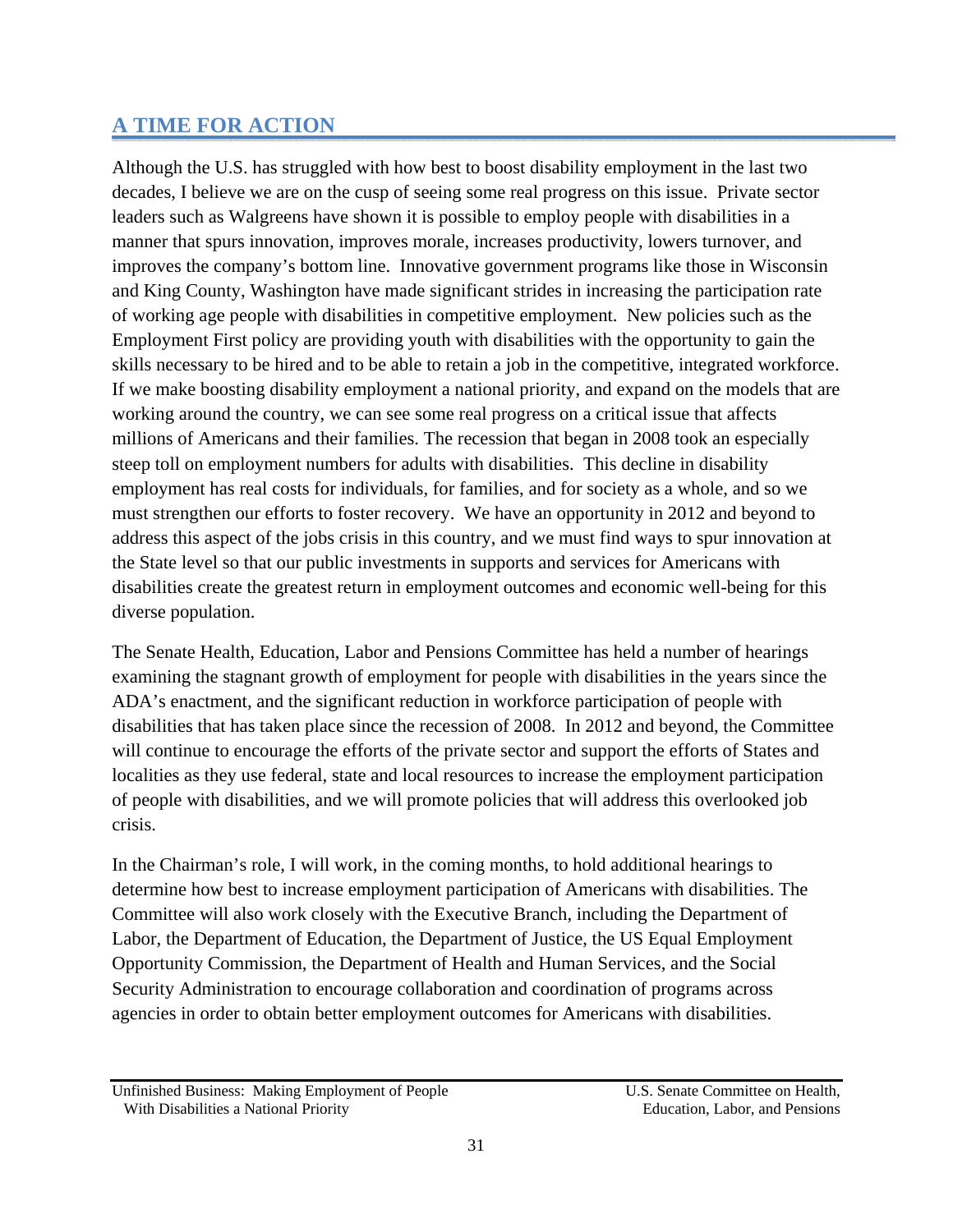Finally, building on the bipartisan successes of laws like the ADA, I plan to introduce a series of bipartisan bills designed to

- improve outcomes in competitive, integrated employment for youth and young adults who are transitioning from school to higher education and work;
- increase contracting opportunities for disability-owned businesses;
- create incentives for States to develop and test innovative initiatives that can lay the foundation for modernizing our largest programs providing income support, health care, and long-term services and supports to our citizens with disabilities; and
- encourage savings and wage support that will help people with disabilities leave poverty and enter the middle class.

*"The true test of the American Ideal is whether we're able to recognize our failings and then rise to meet the challenges of our time…[whether] chance of birth or circumstance decides life's big winners and losers, or whether we build a community where, at the very least, everyone has a chance to work hard, get ahead, and reach their* dreams."

*– Barack Obama, September 25, 2006*

On this issue, as on many other issues, America is at a

crossroads. Americans with disabilities have a level of access to education, transportation, telecommunications and the built environment that is the envy of the world. Perhaps more than any other developed country, America is poised to open wide the doors to employment and economic well-being for our millions of citizens with disabilities and their families. Our task is to make employment of people with disabilities the national priority that it deserves to be, and marshal the creative leadership of this great nation to address the remaining barriers that continue to keep 2 of 3 Americans with disabilities outside the labor force.

As someone who has been working on this issue for almost four decades in Congress, I am more hopeful today than I have ever been. I know that when we have high expectations for our citizens with disabilities, they achieve things that are hard for many of us to imagine. Working together, we have begun the process of making America a more welcoming, more inclusive, more accessible society. Let's take the next step and make the ADA's inclusive vision the rule, not the exception, in every American workplace.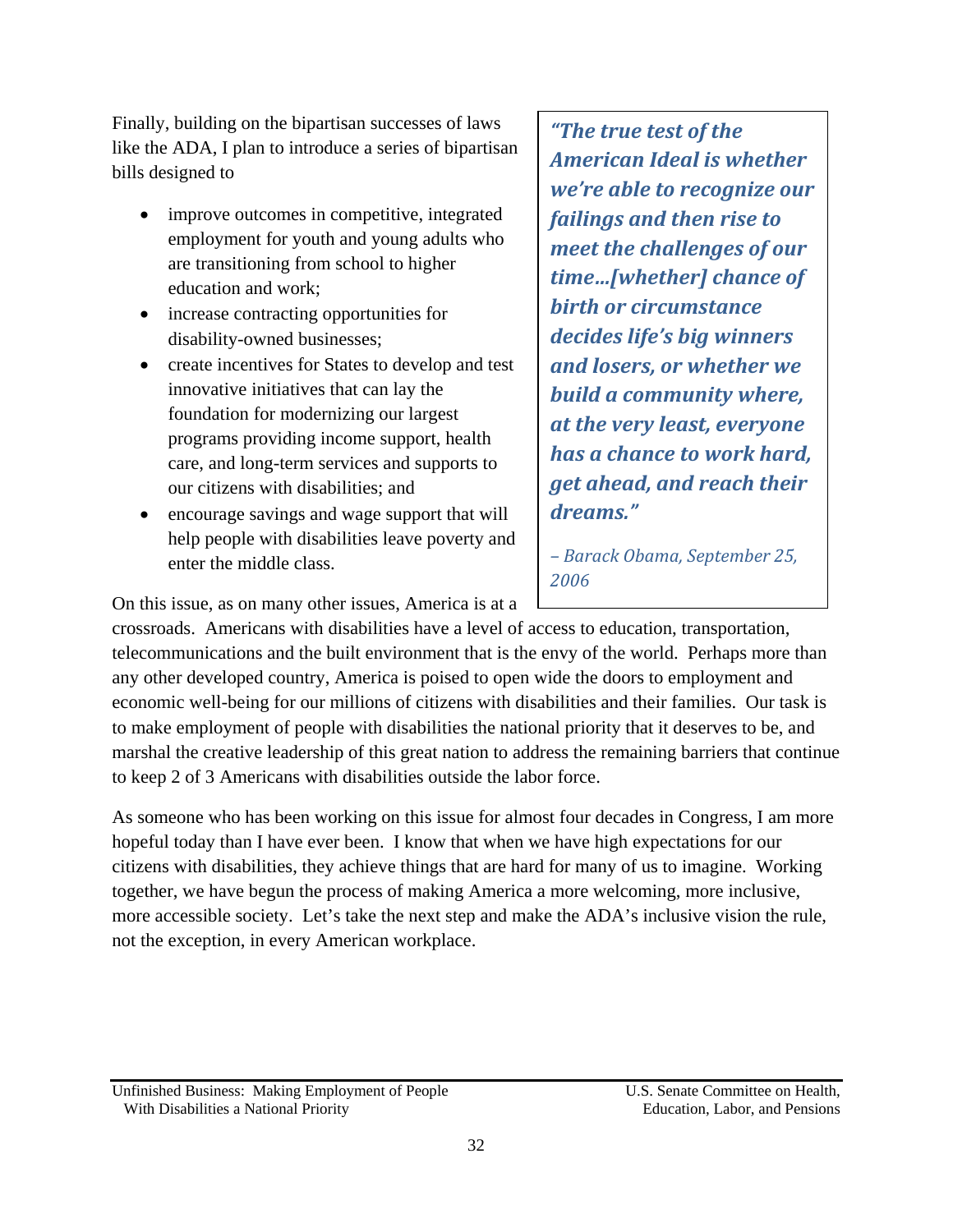# **Disability Hearings in the U.S. Senate Committee on Health, Education, Labor and Pensions During the 112th Congress**

#### **Improving Employment Opportunities for People with Intellectual Disabilities (3/2/2011)**

- •Lynnae Ruttledge, Commissioner, Rehabilitative Services Administration (RSA), U.S. Department of Education, Washington, DC
- •Sharon Lewis, Commissioner, Administration on Developmental Disabilities (ADD), U.S. Department of Health and Human Services, Washington, DC
- •Joan Evans, Director, Wyoming Department of Workforce Services, Cheyenne, WY
- •Randy Lewis, Senior Vice President, Walgreens, Co., Deerfield, IL
- •David Egan, Distribution Clerk, Booz Allen Hamilton, Vienna, VA
- •William Kiernan, Ph.D., Director, Institute for Community Inclusion, University of Massachusetts, Boston, MA

#### **Lessons from the Field: Learning From What Works for Employment for Persons with Disabilities (7/14/2011)**

- •The Honorable Kathy Martinez, Assistant Secretary of Labor, Office of Disability Employment Policy, U.S. Department of Labor, Washington, DC
- •Governor Tom Ridge, Chairman, National Organization on Disability, Washington, DC
- •Deborah Dagit, Vice President and Chief Diversity Officer, Merck, Whitehouse Station, NJ
- •Amelia Wallrich, Law Student, Northwestern University, Frankfort, IL

#### **The Future of Employment for People with the Most Significant Disabilities (9/15/2011)**

- •Ruby Moore, Executive Director, Georgia Advocacy Office, Decatur, GA
- •Katy Beh Neas, Senior Vice President, Government Relations, Easter Seals, Office of Public Affairs, Office of Public Affairs, Washington
- •Michael Pearson, President, Union Packaging, LLC, Yeadon, PA
- •Julie Petty, Past President, Self Advocates Becoming Empowered, Fayetteville, AR
- •Deb Pumphrey, Ottumwa, IA
- Janet Samuelson, President and CEO, ServiceSource, Alexandria, VA
- •Fredric Schroeder, Former Commissioner, Rehabilitation Services Administration, Department of Education, Interwork Institute, San Diego State University, San Diego, CA
- •Jonathan Young, Chair, National Council on Disability, Washington, DC

#### **Leveraging Higher Education to Improve Employment Outcomes for People Who Are Deaf or Hard of Hearing (10/11/2011)**

- •Dr. Gerard J. Buckley, President, National Technical Institute for the Deaf, Vice President and Dean, Rochester Institute of Technology, Rochester, NY
- •Dr. T. Alan Hurwitz, President, Gallaudet University, Washington, DC
- •Seth Bravin, Strategic Industries Program Manager, IBM Human Ability & Accessibility Center, Frederick, MD
- •Michael J. Ellis, National Director, Sprint Relay, Denver, CO

Unfinished Business: Making Employment of People U.S. Senate Committee on Health, With Disabilities a National Priority **Education** Education, Labor, and Pensions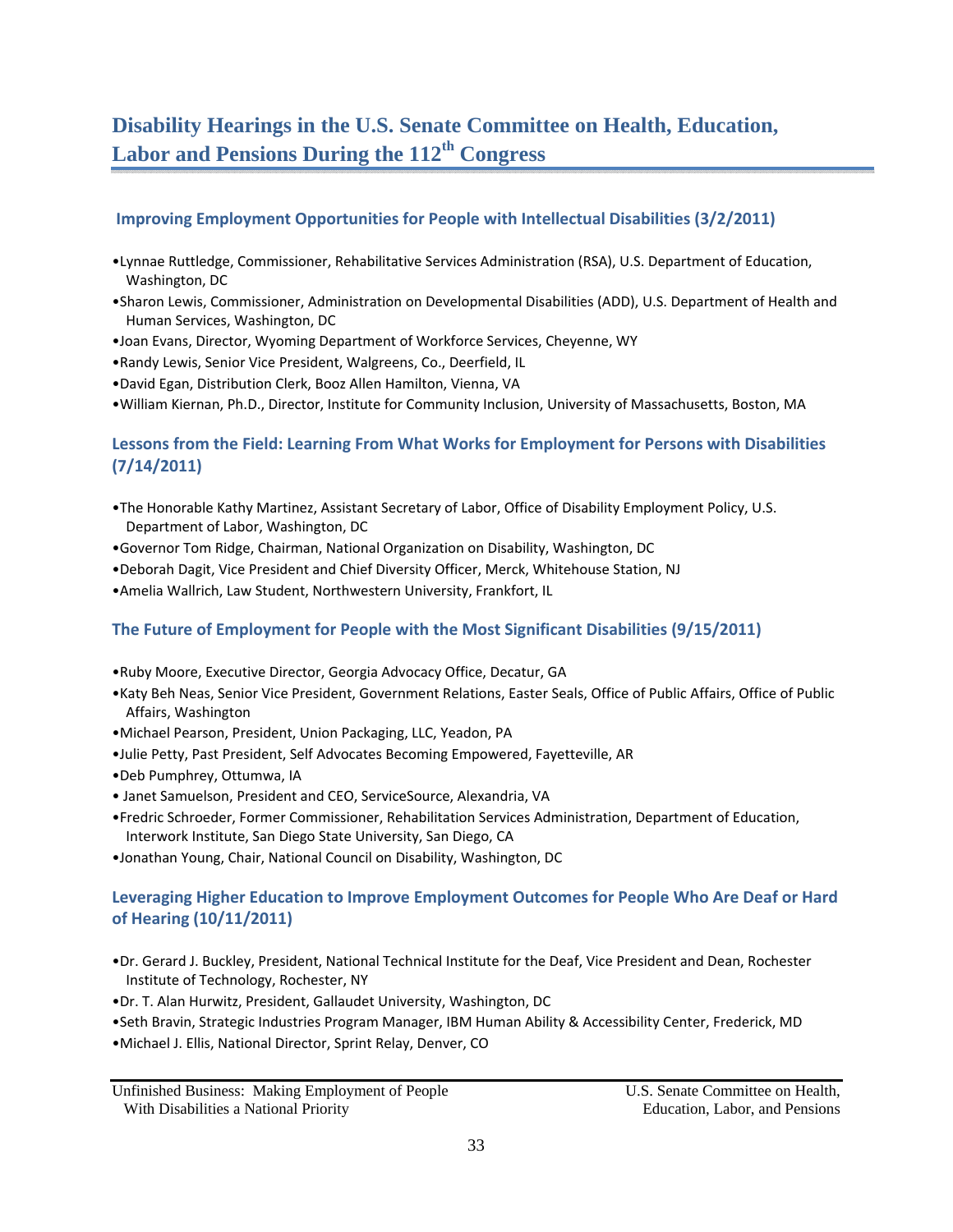•Leila Hanaumi, Student, Gallaudet University, Washington, DC

#### **Tales from the Unemployment Line: Barriers Facing the Long‐Term Unemployed (12/8/2011)**

- •Christine Owens, Executive Director, National Employment Law Project, Washington, DC
- •Rev. Dr. Marvin Anthony Moss, Senior Pastor, Cascade United Methodist Church, Atlanta, GA
- •Donna Stebbins, Phoenix, AZ
- •John Meyer, Owner, Office Products Center, Winner, SD

#### **Stay‐at‐Work and Back‐to‐Work Strategies: Lessons from the Private Sector (3/22/2012)**

- •Karen A. Amato, R.N., C.C.M, C.P.D.M, Director, Wellwithin and Corporate Responsibility Programs, SRA International, Inc., Arlington, VA
- •Eric Buehlmann, J.D., Arlington, VA
- •Kenneth Mitchell, Ph.D., Managing Partner, WorkRx Group, Ltd, Worthington, OH
- •Christine V. Walters, M.A.S, J.D., S.P.H.R., Sole Proprietor, FiveL Company, Westminster, MD
- •Thomas R. Watjen, M.B.A., President & Chief Executive Officer, Unum Group, Chattanooga, TN

#### **Olmstead Enforcement Update: Using the ADA to Promote Community Integration (6/21/2012)**

- •Thomas Perez , Assistant Attorney General, Civil Rights Division, U.S. Department of Justice, Washington, DC
- •Henry Claypool , Principal Deputy Administrator, Administration for Community Living, U.S. Department of Health and Human Services, Washington, DC
- •Rita Landgraf , Secretary, Delaware Department of Health and Social Services, New Castle, DE
- •Zelia Baugh , Commissioner, Alabama Department of Mental Health, Montgomery, AL
- •Ricardo Thornton , Washington, DC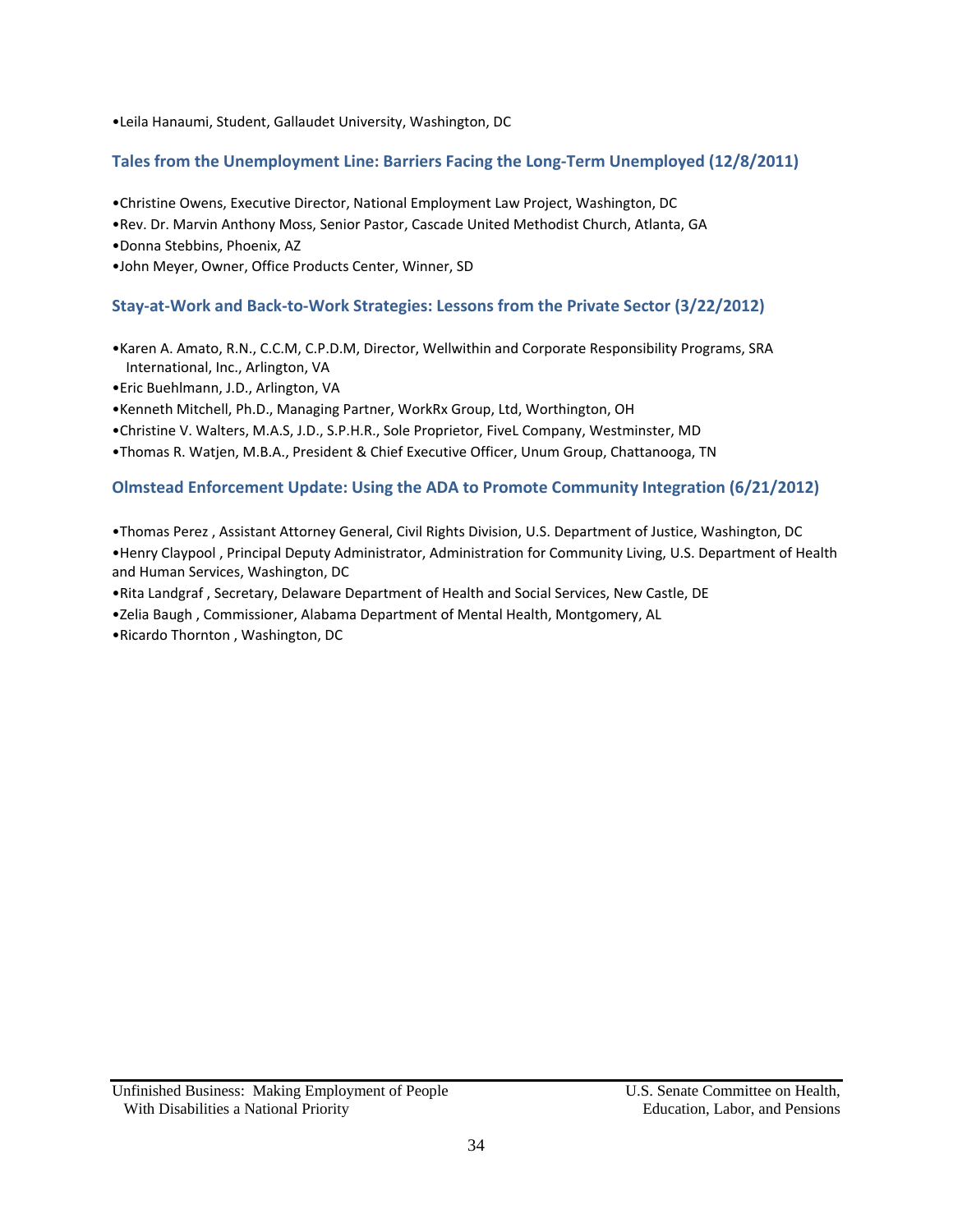#### **References**

Blackorby, J., & Wagner, M. (1996). Longitudinal postschool outcomes of youth with disabilities: Findings from the National Longitudinal Transition Study. *Exceptional Children, 62*(5), 399-414.

Bliley, Thomas J., Committee on Commerce, U.S. House of Representatives, Report 106- 220, Part 1, "Work Incentives Improvements Act," (July 1, 1999). p. 2.

Board of Trustees, Federal Old-Age and Survivors Insurance and Federal Disability Insurance Trust Funds. (2011). Annual Report. Available at http://www.ssa.gov/oact/tr/2011/tr2011.pdf

Cimera, Robert Evert. (2008). The cost-trends of supported employment versus sheltered employment. *Journal of Vocational Rehabilitation* 28 no. 1: 15-20.

Cimera, R. (2010). The national cost-efficiency of supported employees with intellectual disabilities: 2002-2007. *American Journal on Intellectual and Developmental Disabilities*, *115*, 19-29.

Cimera, R. (2011). Do sheltered workshops enhance employment outcomes for adults with autism spectrum disorder? *Autism*.

Colley, D. A., & Jamison, D. (1998). Postschool results for youth with disabilities: Key indicators and policy implications. *Career Development for Exceptional Individuals, 21*(2), 145- 160.

Cornell University Employment and Disability Institute, Disability Statistics Frequently Asked Questions (Census 2000 eligibility-related questions) http://www.disabilitystatistics.org/faq.cfm

Disability Statistics & Demographics Rehabilitation Research and Training Center. (2011). *2011 Annual Disability Statistics Compendium*. Durham, NH: Institute on Disability.

Editorial, "The tattered safety net for the disabled," *The Washington Post* (May 12, 2012).

Employment and Disability Institute. (2012). *Employing People with Disabilities: Practices and Policies Related to Recruiting and Hiring Employees with Disabilities*. Washington, DC: Society for Human Resource Management.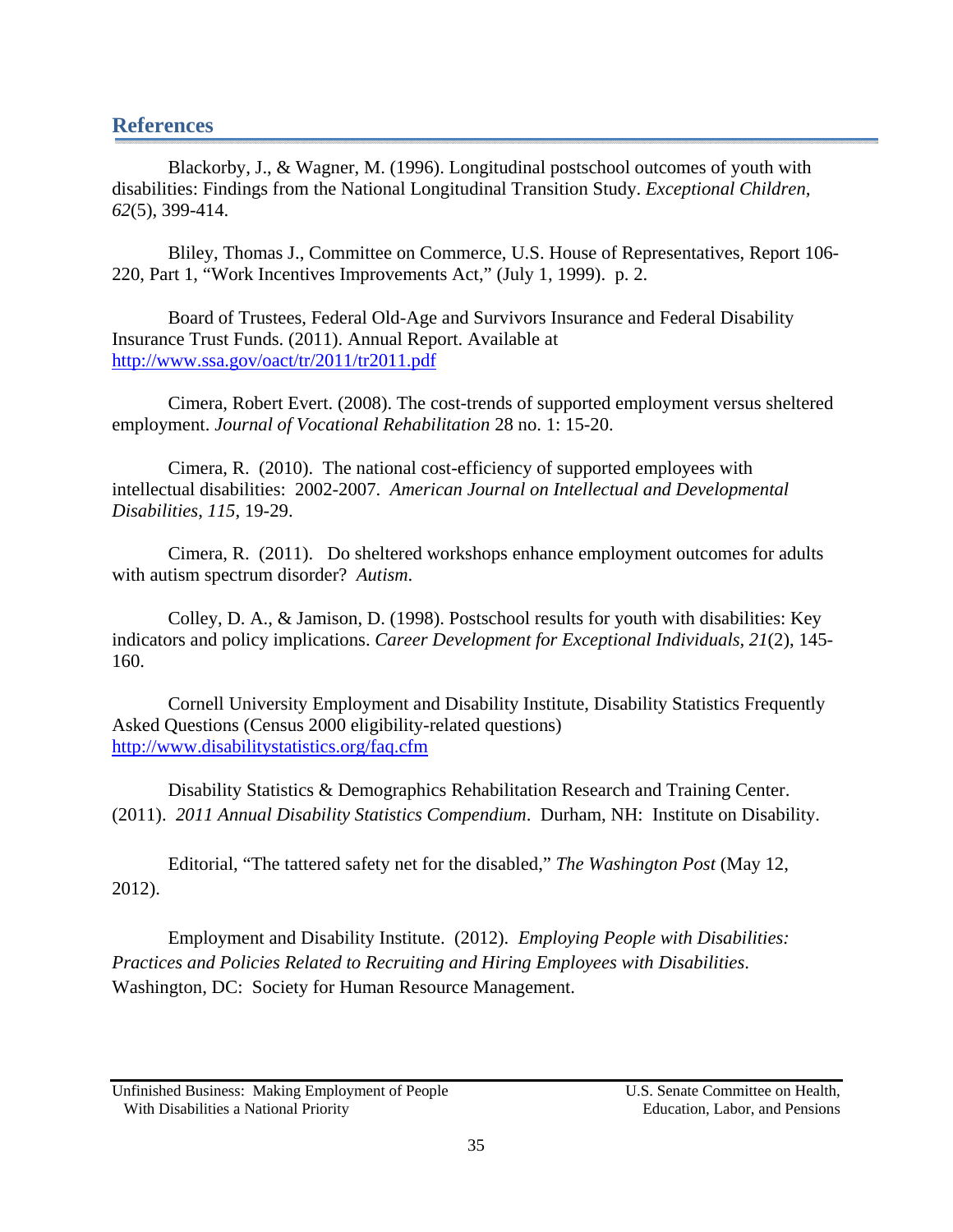Graetz, Brian. (1993). "Health consequences of employment and unemployment: Longitudinal evidence for young men and women." *Social Science & Medicine* 36 no. 6: 715.

Houtenville, A., Stapleton, D., Weathers, R., and Burkhauser, R. (Eds.). (2009). Counting working-age people with disabilities: What current data tell us and options for improvement. Kalamazoo, MI: W.E. UpJohn Institute for Employment Research.

Kaletta, James P., Douglas J. Binks, and Richard Robinson. (June 2012). Creating an Inclusive Workplace: Integrating Employees with Disabilities into a Distribution Center Environment. *Professional Safety: Journal of the American Society of Safety Engineers*.

Kehn, M., Croake, S., and Schimmel, J. (December 30, 2010). "A Government Performance and Results (GPRA) Report: The Status of the Medicaid Infrastructure Grants Program as of 12/31/09." Mathematica Policy Research, Inc. Available at http://www.mathematica-mpr.com/publications/pdfs/disability/GPRA\_09.pdf.

Kruse, D. and Schur, L. (January 2003). Employment of People with Disabilities Following the ADA. *Industrial Relations* 42, no. 1: 31-66.

Livermore, Gina A. (2009). "Poverty and Hardship Among Working-Age People with Disabilities," Washington, DC: Mathematica Policy Research Center for Studying Disability Policy.

Livermore, Gina A. (2011). "Social Security Disability Beneficiaries with Work-Related Goals and Expectations." United States Social Security Administration. Social Security Bulletin 71 no. 3: 61-82.

Livermore, G. (2009). Poverty and Hardship among Working-age People with Disabilities. Presentation at the conference "Disability and Poverty: What is the Connection and What Should we Do About It?" (December 3, 2009). Washington, DC: Mathematica Policy Research, Inc.

Luecking, R., & Fabian, E. S. (2000). Paid internships and employment success for youth in transition. *Career Development for Exceptional Individuals, 23*(2), 205-221.

National Council on Disability. (1988). National Disability Policy: A Progress Report. Washington, DC: NCD

National Council on Disability. (1996). Achieving Independence: The Challenge for the  $21<sup>st</sup>$  Century. Washington, DC: NCD.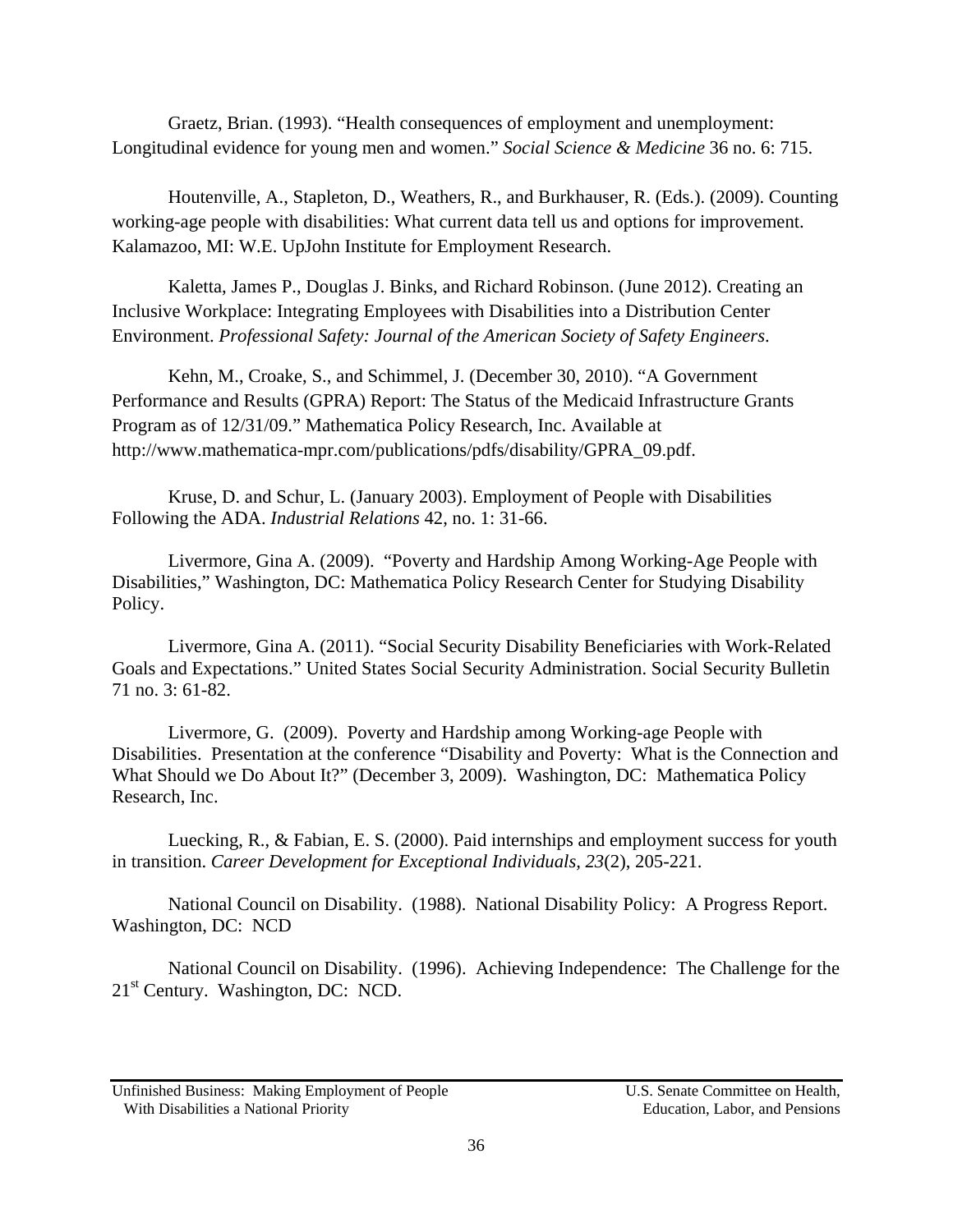Newman, L., Wagner, M., Cameto, R., Knokey, A. and Shaver, D. (September 2010). "Comparisons Across Time of the Outcomes of Youth with Disabilities up to 4 Years After High School." National Center for Special Education Research at the Institute of Education Sciences. U.S. Department of Education. Available at http://www.eis.ed.gov/ncser/pubs/20103008/pdf/20103008.pdf.

Organization for Economic Cooperation and Development. (2009). *Sickness, Disability and Work: Keeping on Track in the Economic Downturn*. Stockholm: Directorate for Employment, Labour and Social Affairs.

Revell, G., Smith, F., and Inge, K. (2009). An analysis of self-employment outcomes within the Federal/State Vocational Rehabilitation System. *Journal of Vocational Rehabilitation* 31: 11-18.

Rogan, P. (1997). *Review and analysis of postschool follow-up results: 1996-1997 Indiana postschool follow-up*. Indianapolis, IN: Indiana Department of Education.

Roth, D.M. "The Employment of People with Disabilities: Federal Data Sources and Trends." Congressional Research Service; RL30653. (January 22, 2007). Pages 3-4.

Russell, D. (2012). *Personal Communication*. Washington, DC: January 10, 2012.

Schley, S. (2010). "Effect of Postsecondary Education on the Economic Status of Persons Who Are Deaf or Hard of Hearing." Research Bulletin, National Technical Institute for the Deaf. Rochester Institute of Technology. Available at http://www.rit.edu/ntid/edr/sites/default/files/Fall%20'10%20Res%20Bull.pdf.

Schur, L. (2002). "The Difference a Job Makes: The Effects of Employment among People with Disabilities." *Journal of Economic Issues* 36 no. 2: 339-347.

Schur, L., Kruse, D. and Blanck, P. (2005). "Corporate Culture and the employment of persons with disabilities." *Behavioral Sciences and the Law* 23, no. 1: 3-20.

Social Security Administration. (2008). *Annual Statistical Report on the Social Security Disability Insurance Program, 2008*. Baltimore, MD: SSA.

Social Security Administration. (2010). *Annual Statistical Report on the Social Security Disability Insurance Program, 2010*. Baltimore, MD: SSA.

Stapleton, D. and Livermore, G. (2011). "Costs, Cuts, and Consequences: Charting a New Course for Working-Age People with Disabilities." Washington, DC: Mathematic Policy Research Center for Studying Disability Policy no. 11-03.

Unfinished Business: Making Employment of People U.S. Senate Committee on Health, With Disabilities a National Priority **Education** Education, Labor, and Pensions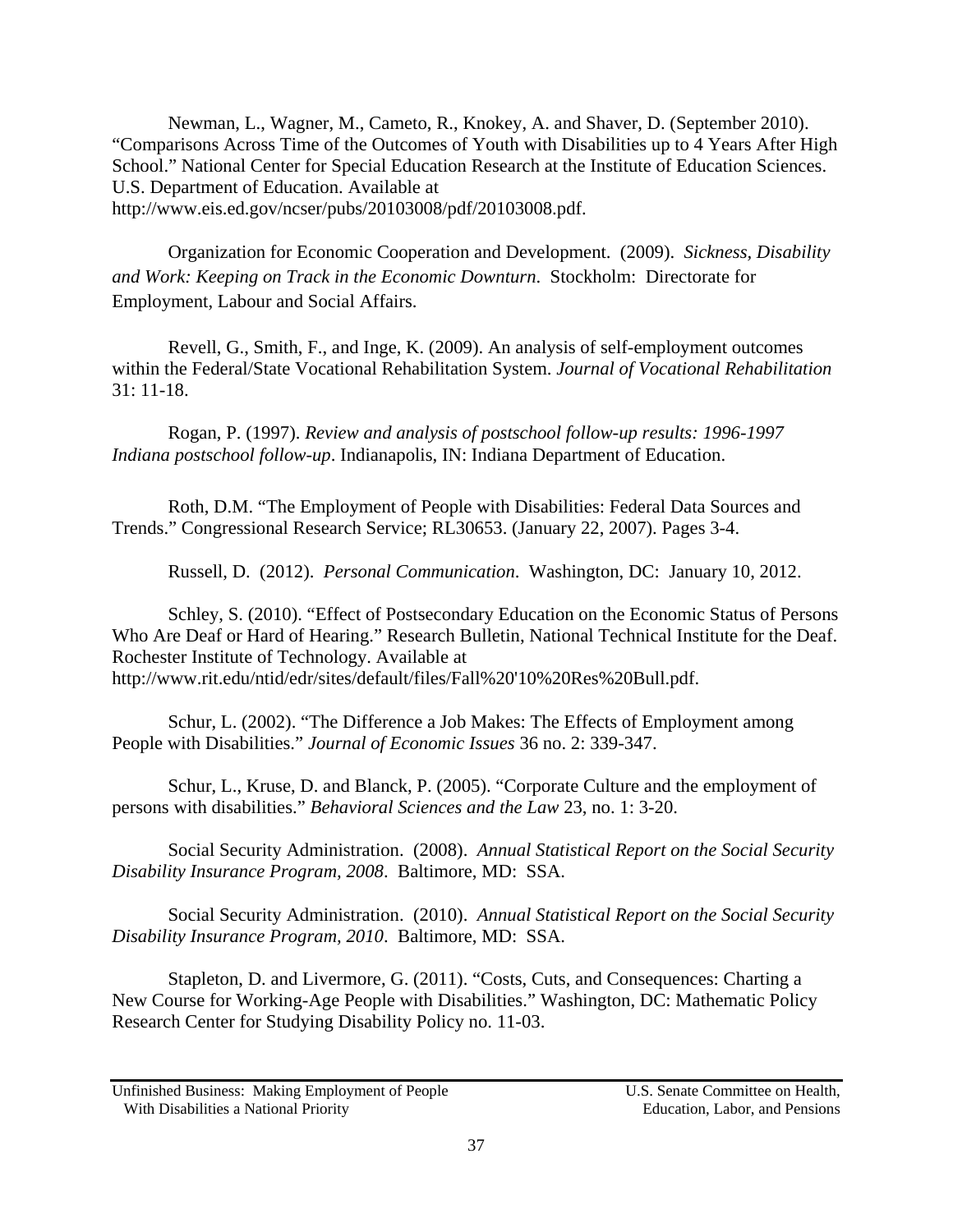Unum. (2012). Personal communication. March 15, 2012.

U.S. Department of Labor, Bureau of Labor Statistics, Economic News Release, "Table A-6. Employment status of the civilian population by sex, age, and disability status, not seasonally adjusted." (December, 2011).

U.S. Department of Labor, Bureau of Labor Statistics. (June 24, 2011). "News Release: Persons with a Disability: Labor Force Characteristics—2010." Available at http://www.bls.gov/news.release/pdf/disable.pdf.

U.S. Department of Labor, Bureau of Labor Statistics. (January 6, 2012). "News Release: The Employment Situation—December 2011." Available at http://www.bls.gov/news.release/pdf/empsit.pdf.

U.S. Department of Labor, Bureau of Labor Statistics. (2012). "Frequently asked questions about disability data." www.bls.gov/cps/cpsdisability\_faq.htm.

U.S. Department of Labor, Office of Personnel Management. (2012). Personal communication. Washington, DC: March 16, 2012.

U.S. Equal Employment Opportunity Commission. "Federal Workforce Statistics." (2009). Available at: http://www.eeoc.gov/federal/reports/fsp2009/index.cfm

U.S. Office of Personnel Management."FY2010 and 2011 Accessions and On Board Non-Seasonal Full Time Permanent Data." (January 2012). Page 2.

Wagner, M., Newman, L., Cameto, R., Levine, P., & Marder, C . (2007). *Perceptions and Expectations of Youth With Disabilities. A Special Topic Report of Findings from the National Longitudinal Transition Study-2 (NLTS2).* Menlo Park, CA: SRI International. Available at www.nlts2.org/reports/2007\_08/nlts2\_report\_2007\_08\_complete.pdf.

Washington State Division of Developmental Disabilities. (2011). Personal Communication. Washington, DC: November 12, 2011.

Wilson-Kovacs, D., Ryan, M., Haslam, S., & Rabinovich, A. (December 2008). Just because you can get a wheelchair in the building doesn't necessarily mean that you can still participate: Barriers to the Career Advancement of Disabled Professionals. *Disability and Society* 23 no. 7: 705-717.

Wisconsin Department of Vocational Rehabilitation. (2012). Personal Communication. Washington, DC: January 10, 2012.